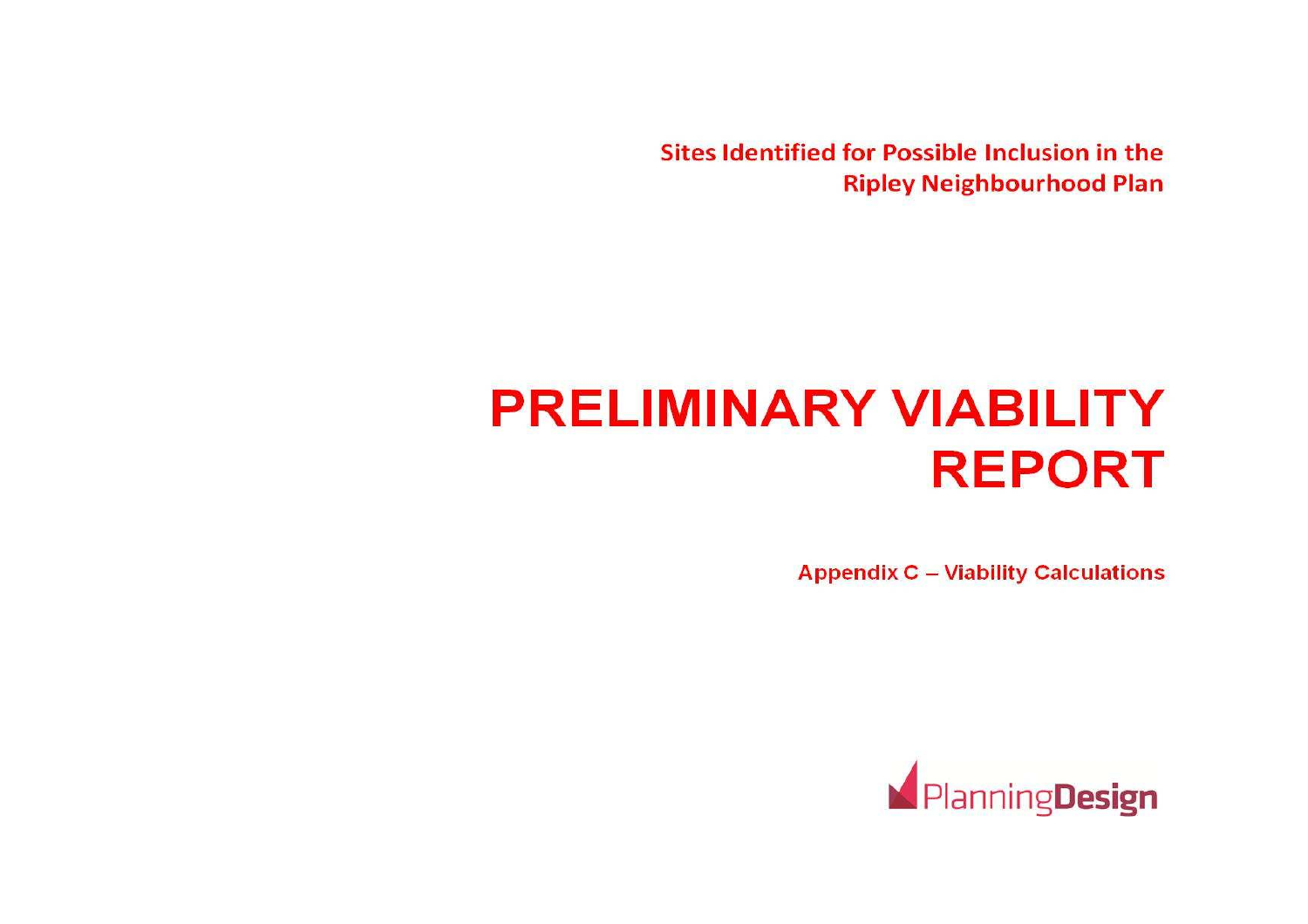site 4 – Land off Heage Road, Ripley

y units 143

143 area 7.2

### **REVENUE**

| <b>Sales Valuation</b> | percentage | # Units | m <sup>2</sup> | Rate $m2$ | Gross Sales    | adjusted | Net Sales      |                |
|------------------------|------------|---------|----------------|-----------|----------------|----------|----------------|----------------|
| 5 bed house            | 10.00%     | 14.3    | 145            | £1,830.00 | £3,794,505.00  | 100.00%  | £3,794,505.00  |                |
| 4 bed house            | 30.00%     | 42.9    | 130            | £1,830.00 | £10,205,910.00 | 100.00%  | £10,205,910.00 |                |
| 3 bed house            | 30.00%     | 42.9    | 93             | £1,884.00 | £7,516,594.80  | 100.00%  | £7,516,594.80  |                |
| 2 bed house            | 20.00%     | 28.6    | 65             | £1,884.00 | £3,502,356.00  | 100.00%  | £3,502,356.00  |                |
| 2 bed flat             | 5.00%      | 7.2     | 46             | £1,938.00 | £637,408.20    | 100.00%  | £637,408.20    |                |
| 1 bed flat             | 5.00%      | 7.2     | 35             | £1,991.00 | £498,247.75    | 100.00%  | £498,247.75    |                |
|                        |            | 0.0     |                |           | £0.00          | 100.00%  | £0.00          |                |
|                        |            | 0.0     |                |           | £0.00          | 100.00%  | £0.00          |                |
|                        |            | 0.0     |                |           | £0.00          | 100.00%  | £0.00          |                |
|                        |            | 0.0     |                |           | £0.00          | 100.00%  | £0.00          |                |
|                        |            | 0.0     |                |           | £0.00          | 100.00%  | £0.00          |                |
|                        |            | 0.0     |                |           | £0.00          | 100.00%  | £0.00          |                |
| Totals                 |            | 143     |                |           | £26,155,021.75 |          | £26,155,021.75 | £26,155,021.75 |
|                        |            |         |                |           |                |          |                |                |

### **NET REALISATION£26,155,021.75**

**OUTLAY**

### **ACQUISITION COSTS**

| <b>Residualised Price</b> |       | £3,495,700.37 |
|---------------------------|-------|---------------|
| Stamp Duty                | 5.00% | £174,785.02   |
| Agent Fee                 | 1.00% | £34,957.00    |
| Legal Fee                 | 0.80% | £27,965.60    |
| totals                    |       | £3,733,408.00 |

**£3,733,408.00**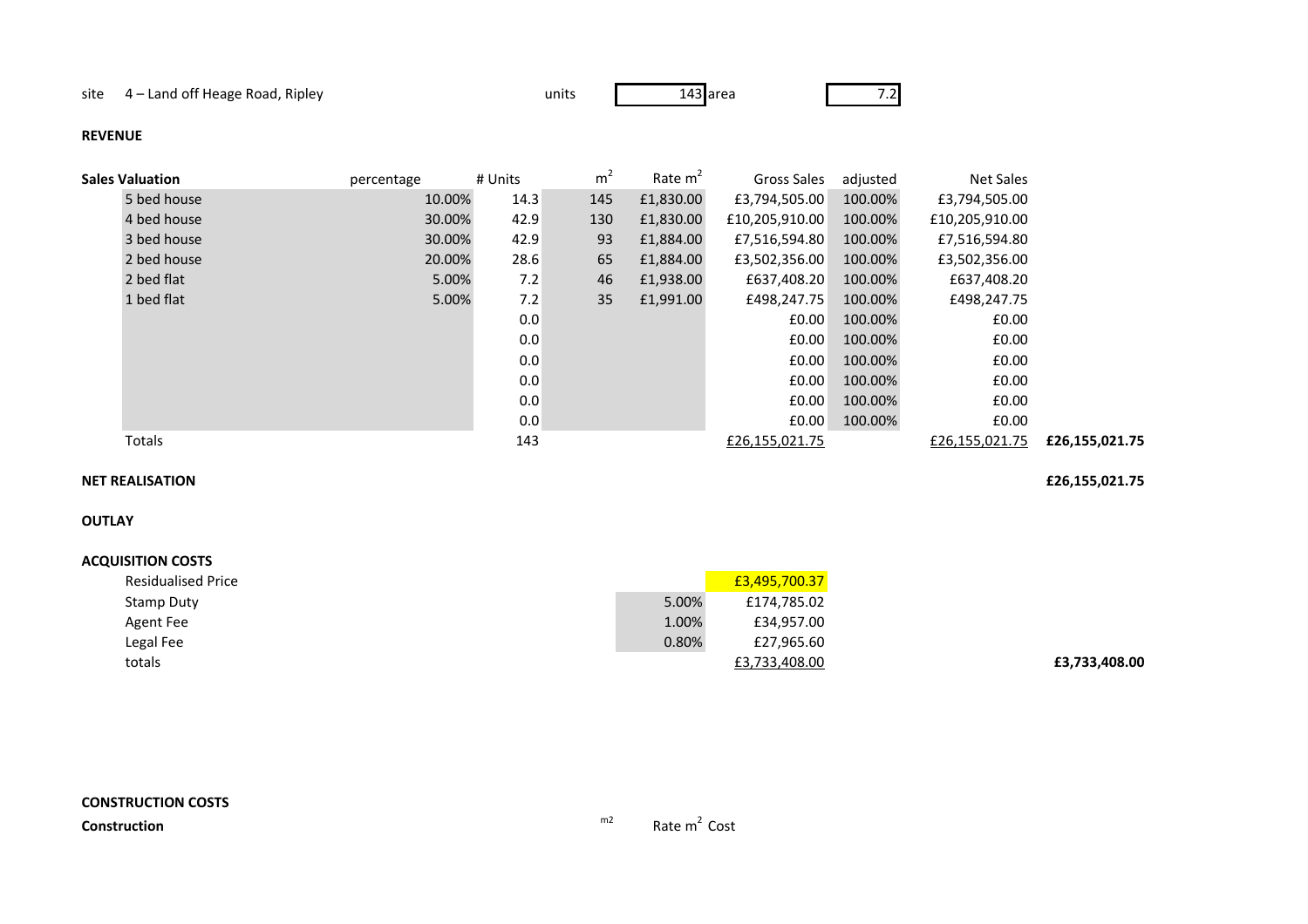| 5 bed house                                                                 |                  | 10% | 14.3            | 145              | £969.00       | £2,009,221.50  |                |
|-----------------------------------------------------------------------------|------------------|-----|-----------------|------------------|---------------|----------------|----------------|
| 4 bed house                                                                 |                  | 30% | 42.9            | 130              | £969.00       | £5,404,113.00  |                |
| 3 bed house                                                                 |                  | 30% | 42.9            | 93               | £1,023.00     | £4,081,463.10  |                |
| 2 bed house                                                                 |                  | 20% | 28.6            | 65               | £1,023.00     | £1,901,757.00  |                |
| 2 bed flat                                                                  |                  | 5%  | 7.2             | 46               | £1,076.00     | £353,896.40    |                |
| 1 bed flat                                                                  |                  | 5%  | 7.2             | 35               | £1,076.00     | £269,269.00    |                |
|                                                                             | 0                | 0%  | 0.0             | $\pmb{0}$        |               | £0.00          |                |
|                                                                             | $\pmb{0}$        | 0%  | 0.0             | $\pmb{0}$        |               | £0.00          |                |
|                                                                             | 0                | 0%  | 0.0             | 0                |               | £0.00          |                |
|                                                                             | $\pmb{0}$        | 0%  | 0.0             | $\pmb{0}$        |               | £0.00          |                |
|                                                                             | 0                | 0%  | 0.0             | $\boldsymbol{0}$ |               | £0.00          |                |
|                                                                             | $\boldsymbol{0}$ | 0%  | 0.0             | $\pmb{0}$        |               | £0.00          |                |
| totals                                                                      |                  |     | 143             |                  |               | £14,019,720.00 | £14,019,720.00 |
| Contingency                                                                 |                  |     |                 |                  | 3.00%         | £420,591.60    |                |
| Primary Roads                                                               | metres/hectare   |     | 167             | 1202.4           |               | £685,368.00    |                |
| Secondary Roads                                                             | metres/hectare   |     | 56              | 403.2            |               | £102,816.00    |                |
| <b>Street Lighting</b>                                                      | units            |     | 64.224          |                  |               | £80,280.00     |                |
| totals                                                                      |                  |     |                 |                  |               | £1,105,959.60  | £1,105,959.60  |
| <b>Other Construction</b>                                                   |                  |     |                 |                  |               |                |                |
| Landscaping (per Hectare)                                                   |                  |     | 25000           |                  |               | £180,000.00    |                |
| Electricity (per dwelling)                                                  |                  |     | 1385            |                  |               | £198,055.00    |                |
| Gas and Water (per dwelling)                                                |                  |     | 925             |                  |               | £132,275.00    |                |
| Services Infrastructure                                                     |                  |     | 120420          |                  |               | £120,420.00    |                |
| totals                                                                      |                  |     |                 |                  |               | £630,750.00    | £630,750.00    |
|                                                                             |                  |     |                 |                  |               |                |                |
| <b>PROFESSIONAL FEES</b>                                                    |                  |     |                 |                  |               |                |                |
| <b>Professional Fees</b><br>(not applied to Utilities or contingency costs) |                  |     |                 |                  | 10.00%        | £1,500,550.80  | £1,500,550.80  |
|                                                                             |                  |     |                 |                  |               |                |                |
| <b>MARKETING AND LETTING</b>                                                |                  |     | number of units |                  | rate per unit |                |                |
| Marketing                                                                   |                  |     | 143             |                  | £500.00       | £71,500.00     | £71,500.00     |
| <b>DISPOSAL FEES</b>                                                        |                  |     |                 |                  |               |                |                |
| Sales Agent Fee                                                             |                  |     |                 |                  | 1.00%         | £261,550.22    |                |
| Sales Legal Fee                                                             |                  |     |                 |                  | 0.50%         | £130,775.11    |                |
|                                                                             |                  |     |                 |                  |               |                |                |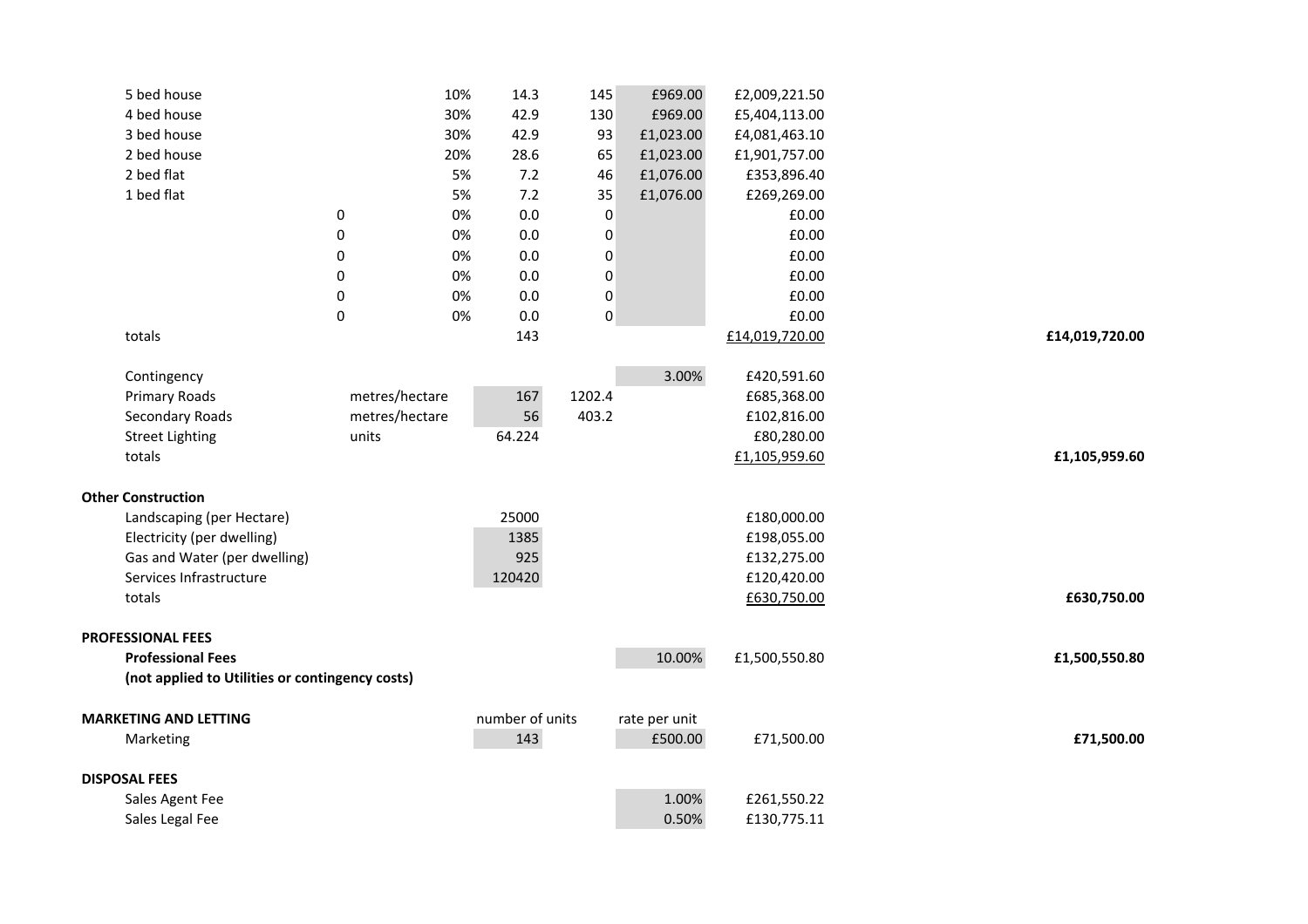| totals                                        |        |       | £392,325.33 | £392,325.33    |
|-----------------------------------------------|--------|-------|-------------|----------------|
| <b>FINANCE</b>                                |        |       |             |                |
| Multiple Finance Rates Used (see Assumptions) |        |       |             |                |
| Land                                          |        |       |             |                |
| Construction                                  |        | 7.00% | £123,679.22 |                |
| Totals                                        |        |       | £123,679.22 | £123,679.22    |
| <b>TOTAL COSTS</b>                            |        |       |             | £21,577,892.94 |
| <b>PROFIT</b>                                 |        |       |             | £4,577,128.81  |
| <b>Performance Measures</b>                   |        |       |             |                |
| Profit on Cost                                | 25.00% |       |             |                |
| Profit on GDV%                                | 17.50% |       |             |                |
|                                               |        |       |             |                |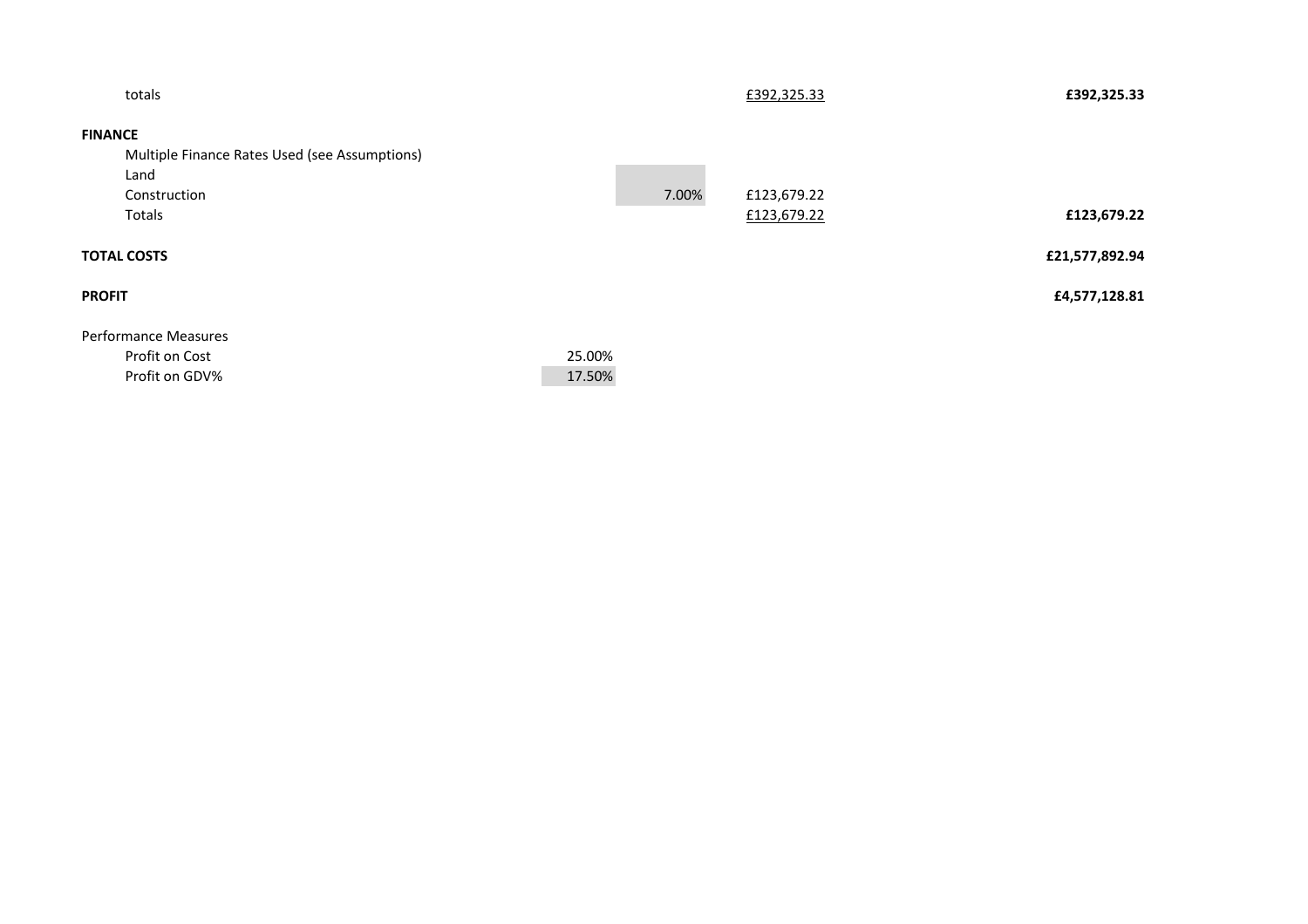y units 143

```
143 area 7.2
```
### **REVENUE**

| <b>Sales Valuation</b>         | percentage | # Units | m <sup>2</sup> | Rate $m2$ | Gross Sales    | adjusted | Net Sales      |                |
|--------------------------------|------------|---------|----------------|-----------|----------------|----------|----------------|----------------|
| 5 bed house                    | 10.00%     | 14.3    | 145            | £1,830.00 | £3,794,505.00  | 100.00%  | £3,794,505.00  |                |
| 4 bed house                    | 30.00%     | 42.9    | 130            | £1,830.00 | £10,205,910.00 | 100.00%  | £10,205,910.00 |                |
| 3 bed house                    | 30.00%     | 42.9    | 93             | £1,884.00 | £7,516,594.80  | 100.00%  | £7,516,594.80  |                |
| 2 bed house                    | $0.00\%$   | 0.0     | 65             | £1,884.00 | E0.00          | 100.00%  | £0.00          |                |
| 2 bed flat                     | 0.00%      | 0.0     | 46             | £1,938.00 | E0.00          | 100.00%  | £0.00          |                |
| 1 bed flat                     | $0.00\%$   | 0.0     | 35             | £1,991.00 | £0.00          | 100.00%  | £0.00          |                |
|                                |            | 0.0     |                |           | £0.00          | 100.00%  | £0.00          |                |
| 2 bed house (Affordable)       | 17.00%     | 24.3    | 65             | £1,884.00 | £2,977,002.60  | 35.00%   | £1,041,950.91  |                |
| 2 bed flat (Affordable)        | 5.00%      | 7.2     | 46             | £1,938.00 | £637,408.20    | 35.00%   | £223,092.87    |                |
| 1 bed flat (Affordable)        | 5.00%      | 7.2     | 35             | £1,991.00 | £498,247.75    | 35.00%   | £174,386.71    |                |
| 2 bed house (Shared Ownership) | 3.00%      | 4.3     | 65             | £1,884.00 | £525,353.40    | 65.00%   | £341,479.71    |                |
|                                |            | 0.0     |                |           | £0.00          | 100.00%  | £0.00          |                |
| Totals                         |            | 143     |                |           | £26,155,021.75 |          | £23,297,920.00 | £23,297,920.00 |

### **NET REALISATION£23,297,920.00**

# **OUTLAY**

| <b>Residualised Price</b> |       | £1,288,669.53 |
|---------------------------|-------|---------------|
| Stamp Duty                | 5.00% | £64,433.48    |
| Agent Fee                 | 1.00% | £12,886.70    |
| Legal Fee                 | 0.80% | £10,309.36    |
| totals                    |       | £1,376,299.06 |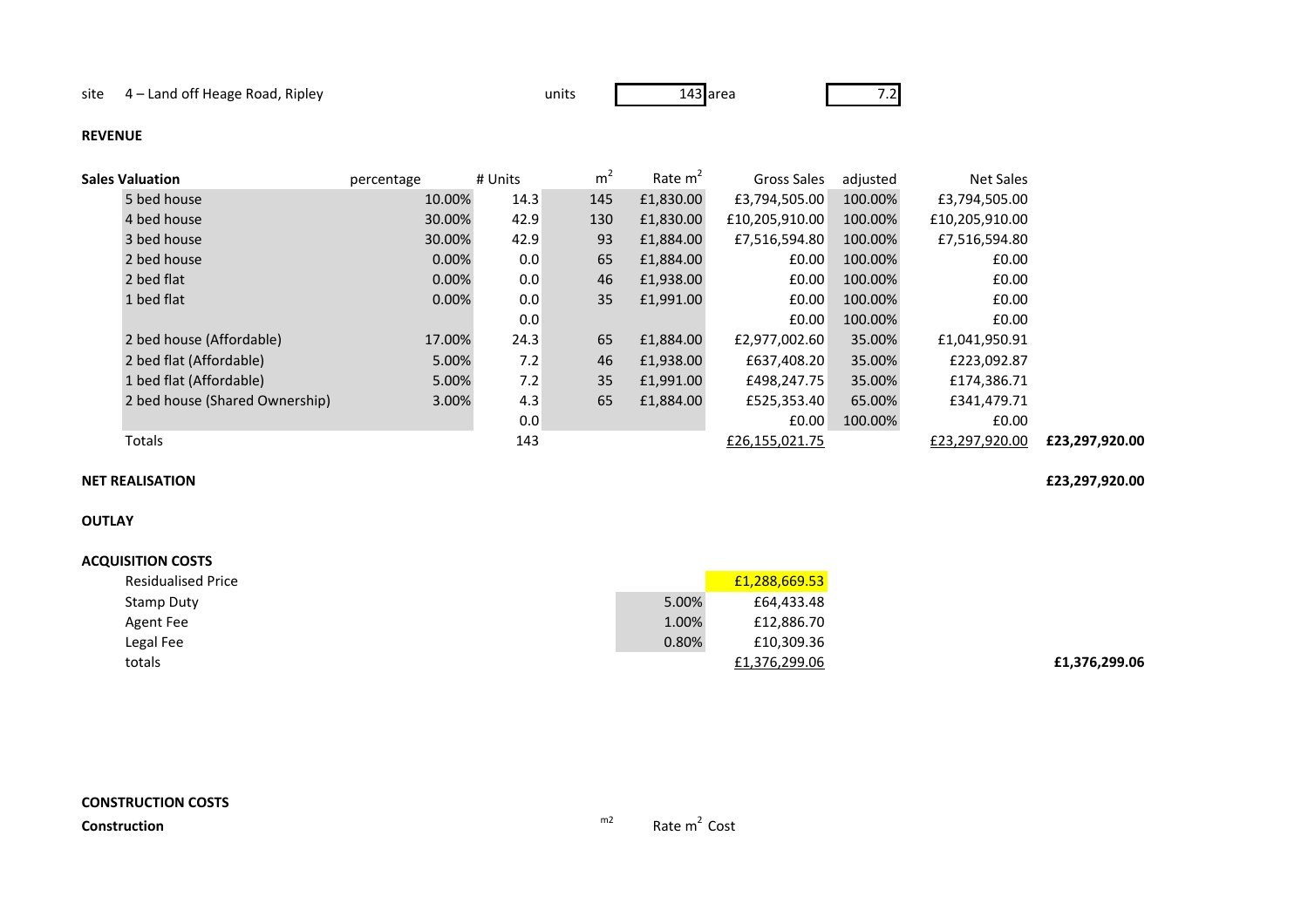| 5 bed house                                     | 10%             | 14.3            | 145       | £969.00       | £2,009,221.50  |                |
|-------------------------------------------------|-----------------|-----------------|-----------|---------------|----------------|----------------|
| 4 bed house                                     | 30%             | 42.9            | 130       | £969.00       | £5,404,113.00  |                |
| 3 bed house                                     | 30%             | 42.9            | 93        | £1,023.00     | £4,081,463.10  |                |
| 2 bed house                                     | 0%              | 0.0             | 65        | £1,023.00     | £0.00          |                |
| 2 bed flat                                      | 0%              | 0.0             | 46        | £1,076.00     | £0.00          |                |
| 1 bed flat                                      | 0%              | 0.0             | 35        | £1,076.00     | £0.00          |                |
|                                                 | $\pmb{0}$<br>0% | 0.0             | 0         |               | £0.00          |                |
| 2 bed house (Affordable)                        | 17%             | 24.3            | 65        | £1,023.00     | £1,616,493.45  |                |
| 2 bed flat (Affordable)                         | 5%              | 7.2             | 46        | £1,076.00     | £353,896.40    |                |
| 1 bed flat (Affordable)                         | 5%              | 7.2             | 35        | £1,076.00     | £269,269.00    |                |
| 2 bed house (Shared Ownership)                  | 3%              | 4.3             | 65        | £1,023.00     | £285,263.55    |                |
|                                                 | 0%<br>0         | 0.0             | $\pmb{0}$ |               | £0.00          |                |
| totals                                          |                 | 143             |           |               | £14,019,720.00 | £14,019,720.00 |
|                                                 |                 |                 |           |               |                |                |
| Contingency                                     |                 |                 |           | 3.00%         | £420,591.60    |                |
| Primary Roads                                   | metres/hectare  | 167             | 1202.4    |               | £685,368.00    |                |
| Secondary Roads                                 | metres/hectare  | 56              | 403.2     |               | £102,816.00    |                |
| <b>Street Lighting</b>                          | units           | 64.224          |           |               | £80,280.00     |                |
| totals                                          |                 |                 |           |               | £1,105,959.60  | £1,105,959.60  |
|                                                 |                 |                 |           |               |                |                |
| <b>Other Construction</b>                       |                 |                 |           |               |                |                |
| Landscaping (per Hectare)                       |                 | 25000           |           |               | £180,000.00    |                |
| Electricity (per dwelling)                      |                 | 1385            |           |               | £198,055.00    |                |
| Gas and Water (per dwelling)                    |                 | 925             |           |               | £132,275.00    |                |
| Services Infrastructure                         |                 | 120420          |           |               | £120,420.00    |                |
| totals                                          |                 |                 |           |               | £630,750.00    | £630,750.00    |
|                                                 |                 |                 |           |               |                |                |
| <b>PROFESSIONAL FEES</b>                        |                 |                 |           |               |                |                |
| <b>Professional Fees</b>                        |                 |                 |           | 10.00%        | £1,500,550.80  | £1,500,550.80  |
| (not applied to Utilities or contingency costs) |                 |                 |           |               |                |                |
| <b>MARKETING AND LETTING</b>                    |                 | number of units |           | rate per unit |                |                |
| Marketing                                       |                 | 143             |           | £500.00       | £71,500.00     | £71,500.00     |
|                                                 |                 |                 |           |               |                |                |
| <b>DISPOSAL FEES</b>                            |                 |                 |           |               |                |                |
| Sales Agent Fee                                 |                 |                 |           | 1.00%         | £261,550.22    |                |
| Sales Legal Fee                                 |                 |                 |           | 0.50%         | £130,775.11    |                |
|                                                 |                 |                 |           |               |                |                |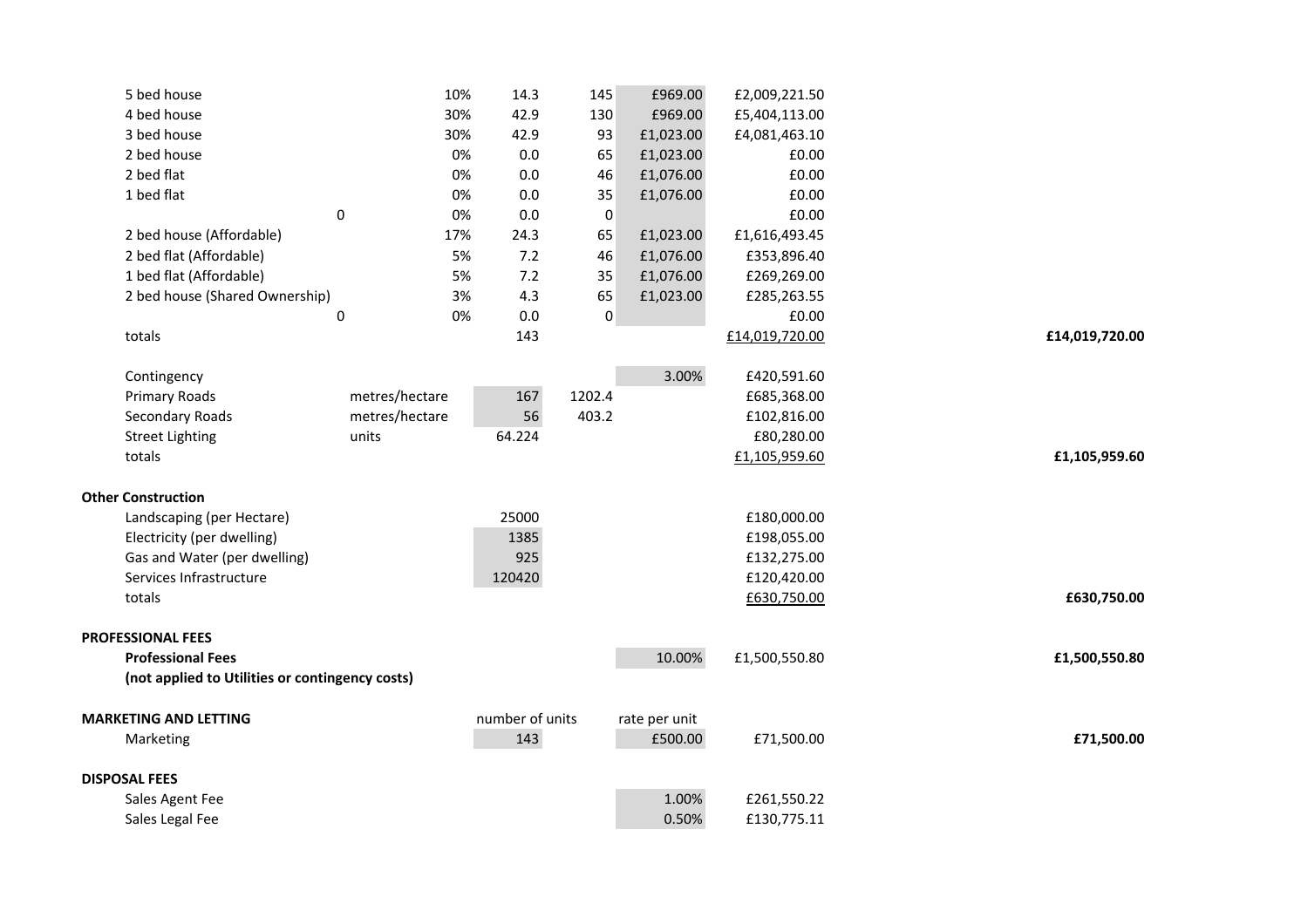| totals                                        |        |       | £392,325.33 | £392,325.33    |
|-----------------------------------------------|--------|-------|-------------|----------------|
| <b>FINANCE</b>                                |        |       |             |                |
| Multiple Finance Rates Used (see Assumptions) |        |       |             |                |
| Land                                          |        |       |             |                |
| Construction                                  |        | 7.00% | £123,679.22 |                |
| Totals                                        |        |       | £123,679.22 | £123,679.22    |
| <b>TOTAL COSTS</b>                            |        |       |             | £19,220,784.00 |
| <b>PROFIT</b>                                 |        |       |             | £4,077,136.00  |
| <b>Performance Measures</b>                   |        |       |             |                |
| Profit on Cost                                | 25.00% |       |             |                |
| Profit on GDV%                                | 17.50% |       |             |                |
|                                               |        |       |             |                |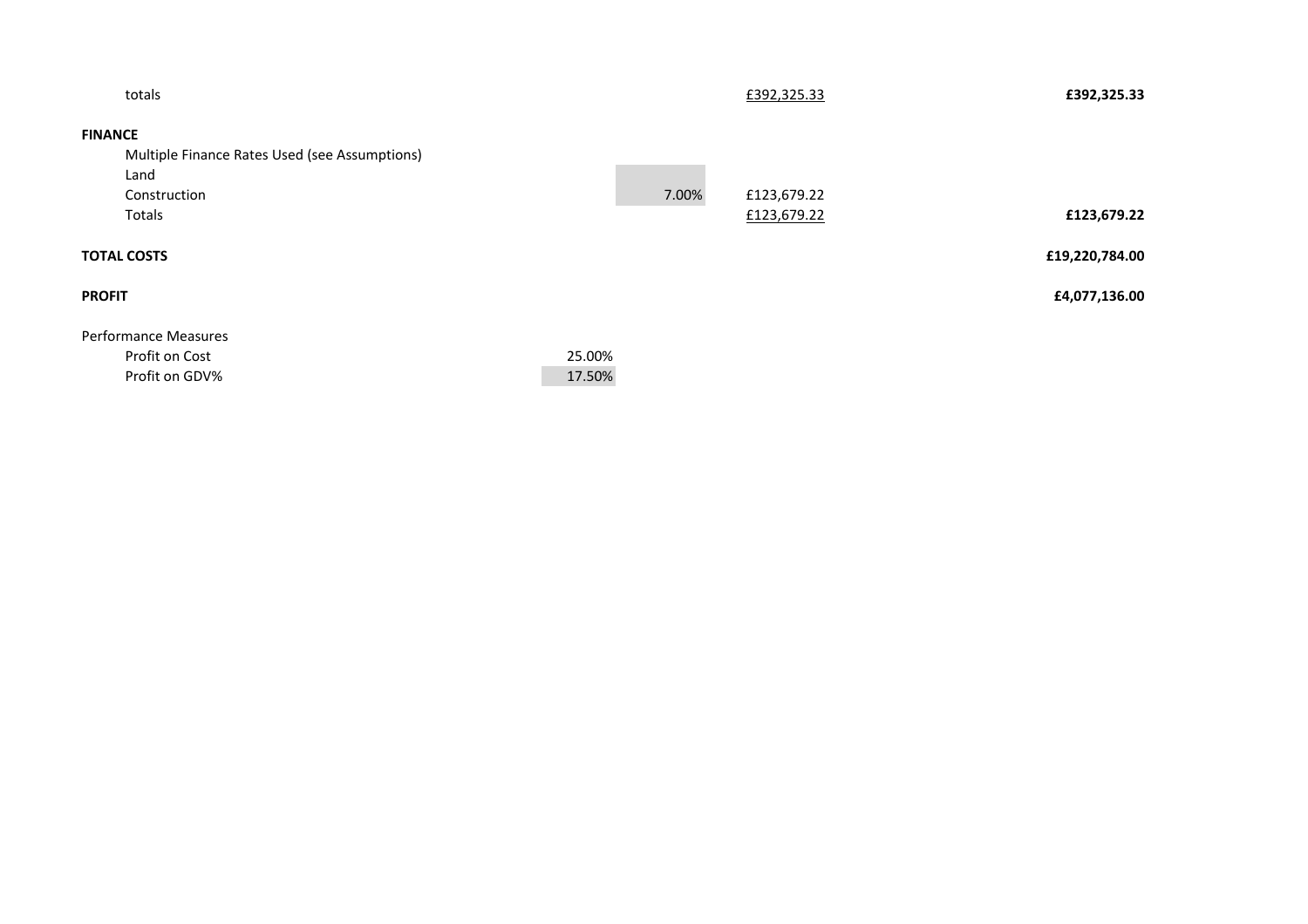site 4 – Land off Heage Road, Ripley

y units 143

143 area 7.2

### **REVENUE**

| <b>Sales Valuation</b>         | percentage | # Units | m <sup>2</sup> | Rate $m2$ | Gross Sales    | adjusted | Net Sales      |                |
|--------------------------------|------------|---------|----------------|-----------|----------------|----------|----------------|----------------|
| 5 bed house                    | 10.00%     | 14.3    | 145            | £1,830.00 | £3,794,505.00  | 100.00%  | £3,794,505.00  |                |
| 4 bed house                    | 30.00%     | 42.9    | 130            | £1,830.00 | £10,205,910.00 | 100.00%  | £10,205,910.00 |                |
| 3 bed house                    | 30.00%     | 42.9    | 93             | £1,884.00 | £7,516,594.80  | 100.00%  | £7,516,594.80  |                |
| 2 bed house                    | 6.00%      | 8.6     | 65             | £1,884.00 | £1,050,706.80  | 100.00%  | £1,050,706.80  |                |
| 2 bed flat                     | 0.00%      | 0.0     | 46             | £1,938.00 | £0.00          | 100.00%  | £0.00          |                |
| 1 bed flat                     | $0.00\%$   | 0.0     | 35             | £1,991.00 | £0.00          | 100.00%  | £0.00          |                |
|                                |            | 0.0     |                |           | £0.00          | 100.00%  | £0.00          |                |
| 2 bed house (Affordable)       | 12.00%     | 17.2    | 65             | £1,884.00 | £2,101,413.60  | 35.00%   | £735,494.76    |                |
| 2 bed flat (Affordable)        | 5.00%      | 7.2     | 46             | £1,938.00 | £637,408.20    | 35.00%   | £223,092.87    |                |
| 1 bed flat (Affordable)        | 5.00%      | 7.2     | 35             | £1,991.00 | £498,247.75    | 35.00%   | £174,386.71    |                |
| 2 bed house (Shared Ownership) | 2.00%      | 2.9     | 65             | £1,884.00 | £350,235.60    | 65.00%   | £227,653.14    |                |
|                                |            | 0.0     |                |           | £0.00          | 100.00%  | £0.00          |                |
| Totals                         |            | 143     |                |           | £26,155,021.75 |          | £23,928,344.08 | £23,928,344.08 |

### **NET REALISATION£23,928,344.08**

### **OUTLAY**

### **ACQUISITION COSTS**

| <b>Residualised Price</b> |       | £1,775,654.42 |
|---------------------------|-------|---------------|
| Stamp Duty                | 5.00% | £88,782.72    |
| Agent Fee                 | 1.00% | £17,756.54    |
| Legal Fee                 | 0.80% | £14,205.24    |
| totals                    |       | £1,896,398.92 |

### **£1,896,398.92**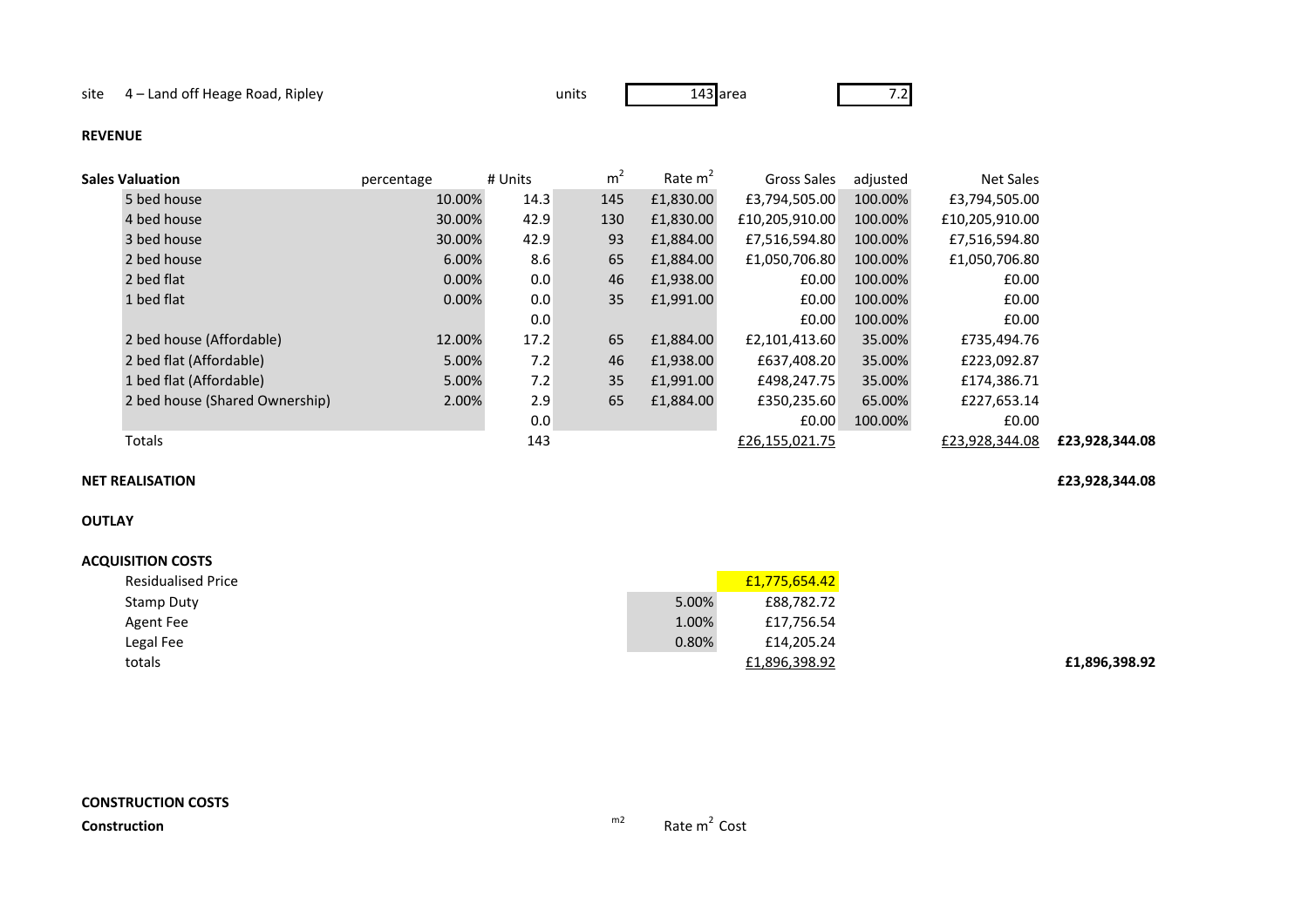| 5 bed house                                     |           | 10%            | 14.3            | 145         | £969.00       | £2,009,221.50  |                |
|-------------------------------------------------|-----------|----------------|-----------------|-------------|---------------|----------------|----------------|
| 4 bed house                                     |           | 30%            | 42.9            | 130         | £969.00       | £5,404,113.00  |                |
| 3 bed house                                     |           | 30%            | 42.9            | 93          | £1,023.00     | £4,081,463.10  |                |
| 2 bed house                                     |           | 6%             | 8.6             | 65          | £1,023.00     | £570,527.10    |                |
| 2 bed flat                                      |           | 0%             | 0.0             | 46          | £1,076.00     | £0.00          |                |
| 1 bed flat                                      |           | 0%             | $0.0\,$         | 35          | £1,076.00     | £0.00          |                |
|                                                 | $\pmb{0}$ | 0%             | 0.0             | 0           |               | £0.00          |                |
| 2 bed house (Affordable)                        |           | 12%            | 17.2            | 65          | £1,023.00     | £1,141,054.20  |                |
| 2 bed flat (Affordable)                         |           | 5%             | 7.2             | 46          | £1,076.00     | £353,896.40    |                |
| 1 bed flat (Affordable)                         |           | 5%             | 7.2             | 35          | £1,076.00     | £269,269.00    |                |
| 2 bed house (Shared Ownership)                  |           | 2%             | 2.9             | 65          | £1,023.00     | £190,175.70    |                |
|                                                 | $\pmb{0}$ | 0%             | $0.0\,$         | $\mathbf 0$ |               | £0.00          |                |
| totals                                          |           |                | 143             |             |               | £14,019,720.00 | £14,019,720.00 |
|                                                 |           |                |                 |             |               |                |                |
| Contingency                                     |           |                |                 |             | 3.00%         | £420,591.60    |                |
| <b>Primary Roads</b>                            |           | metres/hectare | 167             | 1202.4      |               | £685,368.00    |                |
| Secondary Roads                                 |           | metres/hectare | 56              | 403.2       |               | £102,816.00    |                |
| <b>Street Lighting</b>                          |           | units          | 64.224          |             |               | £80,280.00     |                |
| totals                                          |           |                |                 |             |               | £1,105,959.60  | £1,105,959.60  |
|                                                 |           |                |                 |             |               |                |                |
| <b>Other Construction</b>                       |           |                |                 |             |               |                |                |
| Landscaping (per Hectare)                       |           |                | 25000           |             |               | £180,000.00    |                |
| Electricity (per dwelling)                      |           |                | 1385            |             |               | £198,055.00    |                |
| Gas and Water (per dwelling)                    |           |                | 925             |             |               | £132,275.00    |                |
| Services Infrastructure                         |           |                | 120420          |             |               | £120,420.00    |                |
| totals                                          |           |                |                 |             |               | £630,750.00    | £630,750.00    |
|                                                 |           |                |                 |             |               |                |                |
| <b>PROFESSIONAL FEES</b>                        |           |                |                 |             |               |                |                |
| <b>Professional Fees</b>                        |           |                |                 |             | 10.00%        | £1,500,550.80  | £1,500,550.80  |
| (not applied to Utilities or contingency costs) |           |                |                 |             |               |                |                |
| <b>MARKETING AND LETTING</b>                    |           |                | number of units |             | rate per unit |                |                |
| Marketing                                       |           |                | 143             |             | £500.00       | £71,500.00     | £71,500.00     |
|                                                 |           |                |                 |             |               |                |                |
| <b>DISPOSAL FEES</b>                            |           |                |                 |             |               |                |                |
| Sales Agent Fee                                 |           |                |                 |             | 1.00%         | £261,550.22    |                |
| Sales Legal Fee                                 |           |                |                 |             | 0.50%         | £130,775.11    |                |
|                                                 |           |                |                 |             |               |                |                |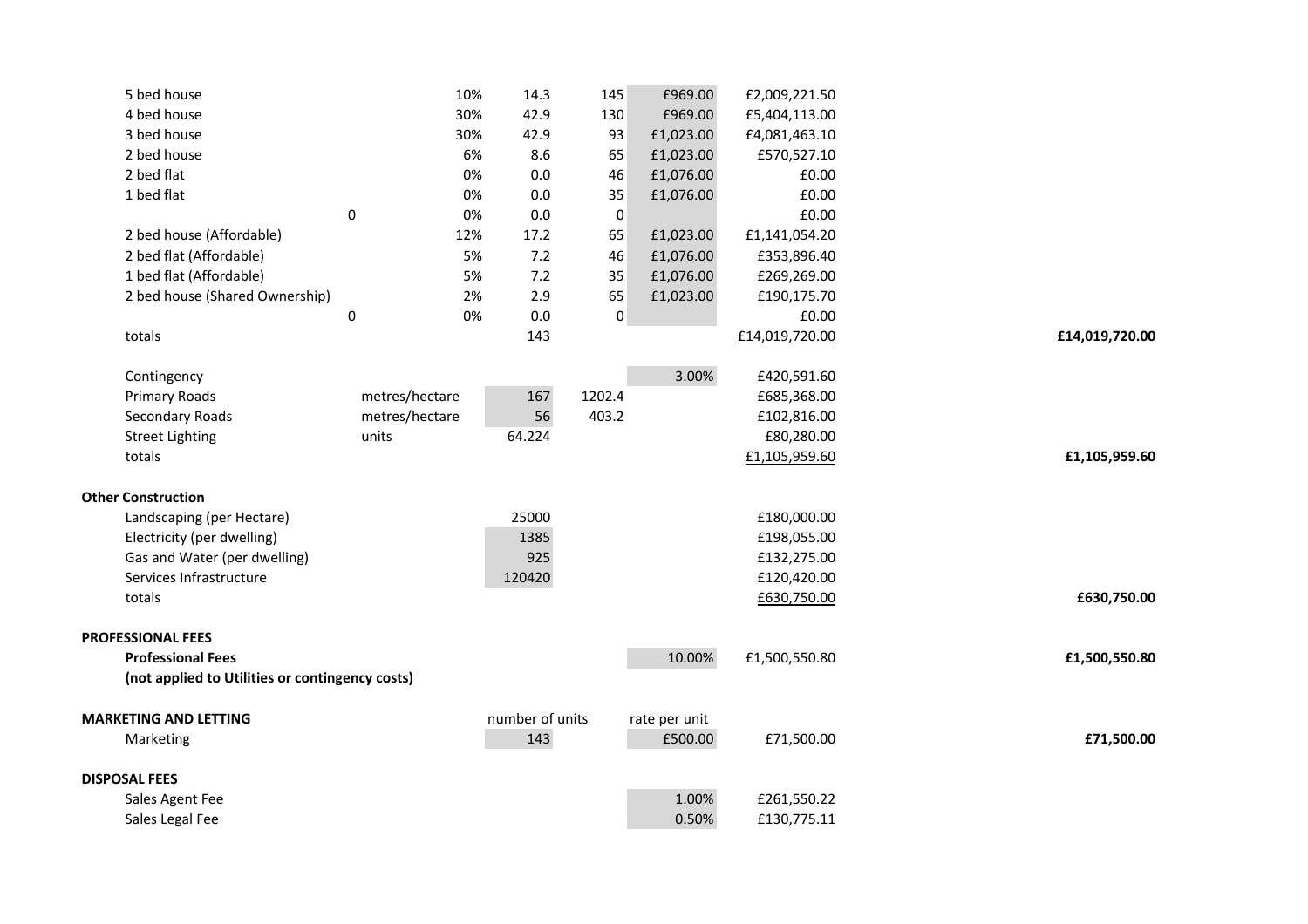|        |       | £392,325.33 | £392,325.33    |
|--------|-------|-------------|----------------|
|        |       |             |                |
|        |       |             |                |
|        |       |             |                |
|        | 7.00% | £123,679.22 |                |
|        |       | £123,679.22 | £123,679.22    |
|        |       |             | £19,740,883.87 |
|        |       |             | £4,187,460.21  |
|        |       |             |                |
| 25.00% |       |             |                |
| 17.50% |       |             |                |
|        |       |             |                |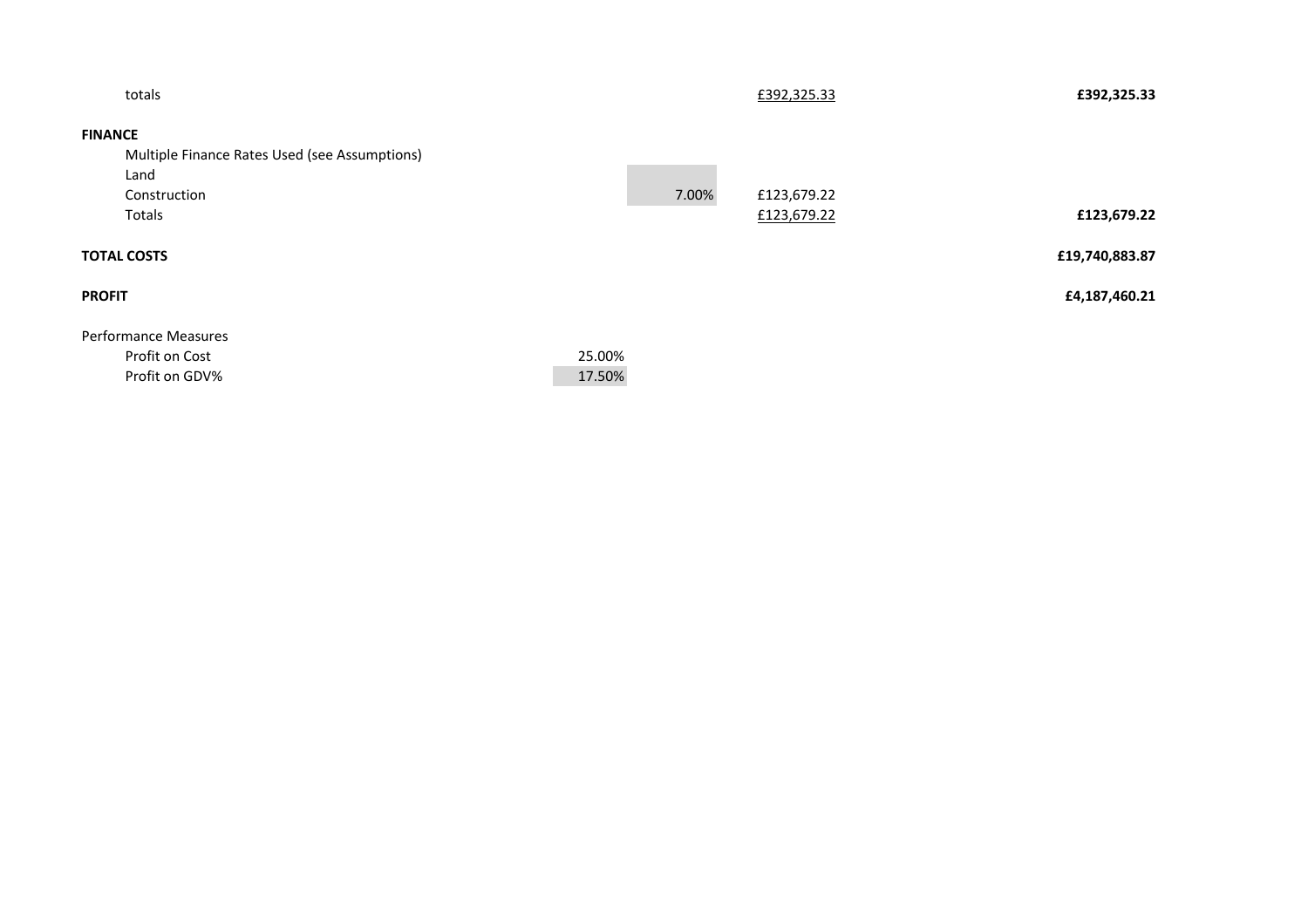# site 5 - Part of former Butterley Engineering Site

e units 41

41 area 1.373

# **REVENUE**

| <b>Sales Valuation</b> | percentage |     | # Units | m <sup>2</sup> | Rate $m2$ | Gross Sales   | adjusted | Net Sales     |               |
|------------------------|------------|-----|---------|----------------|-----------|---------------|----------|---------------|---------------|
| 4 bed house            |            | 20% | 8.2     | 130            | £1,830.00 | £1,950,780.00 | 100.00%  | £1,950,780.00 |               |
| 3 bed house            |            | 40% | 16.4    | 93             | £1,884.00 | £2,873,476.80 | 100.00%  | £2,873,476.80 |               |
| 2 bed house            |            | 30% | 12.3    | 65             | £1,884.00 | £1,506,258.00 | 100.00%  | £1,506,258.00 |               |
| 2 bed flat             |            | 5%  | 2.1     | 46             | £1,938.00 | £182,753.40   | 100.00%  | £182,753.40   |               |
| 1 bed flat             |            | 5%  | 2.1     | 35             | £1,991.00 | £142,854.25   | 100.00%  | £142,854.25   |               |
|                        |            |     | 0.0     |                |           | £0.00         |          | £0.00         |               |
|                        |            |     | 0.0     |                |           | £0.00         |          | £0.00         |               |
|                        |            |     | 0.0     |                |           | £0.00         |          | £0.00         |               |
|                        |            |     | 0.0     |                |           | £0.00         |          | £0.00         |               |
|                        |            |     | 0.0     |                |           | £0.00         |          | £0.00         |               |
|                        |            |     | 0.0     |                |           | £0.00         |          | £0.00         |               |
|                        |            |     | 0.0     |                |           | £0.00         |          | £0.00         |               |
| Totals                 |            |     | 41      |                |           | £6,656,122.45 |          | £6,656,122.45 | £6,656,122.45 |

### **NET REALISATION£6,656,122.45**

**OUTLAY**

| <b>Residualised Price</b> |       | £823,090.39 |
|---------------------------|-------|-------------|
| Stamp Duty                | 5.00% | £41,154.52  |
| Agent Fee                 | 1.00% | £8,230.90   |
| Legal Fee                 | 0.80% | £6,584.72   |
| totals                    |       | £879,060.53 |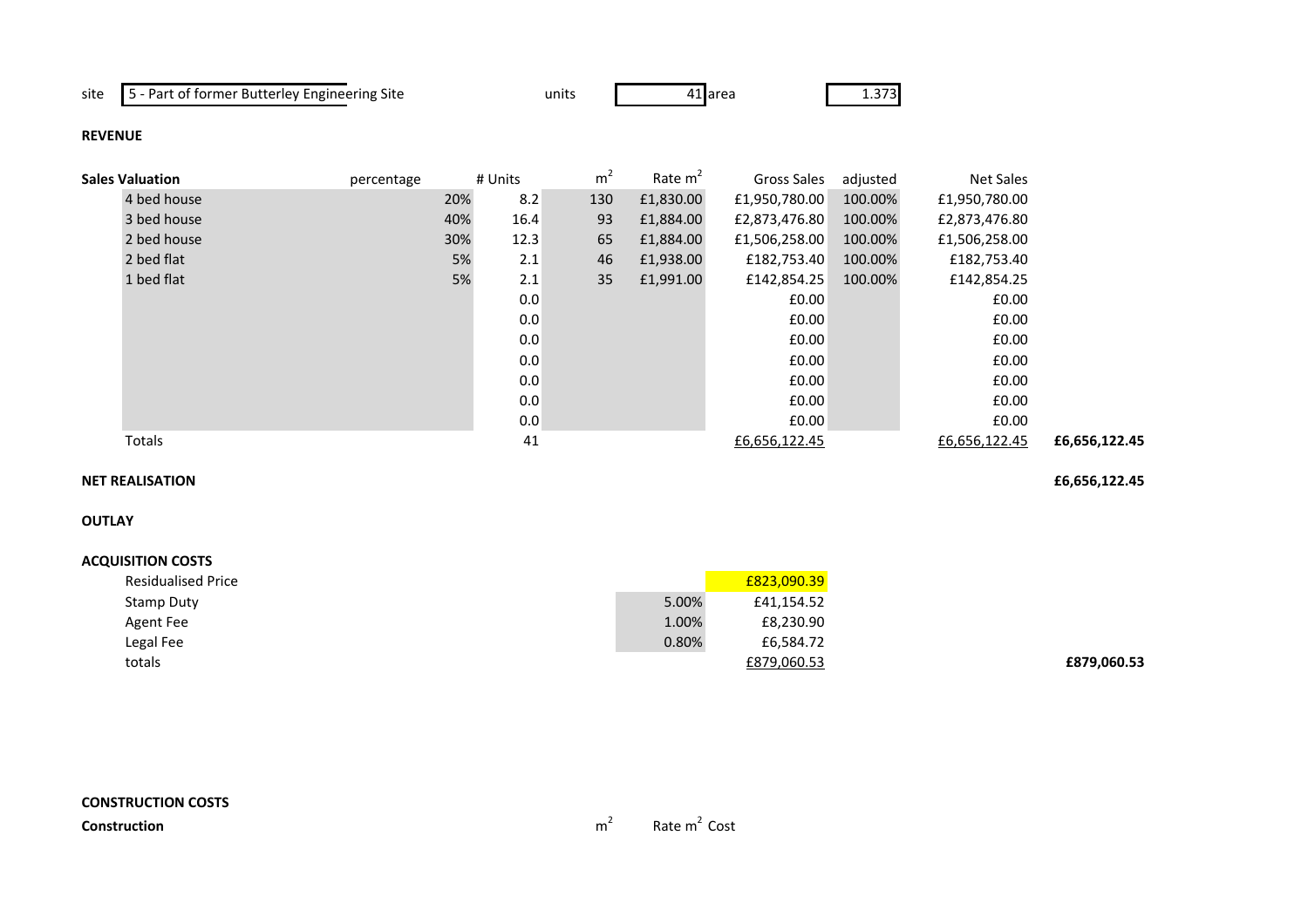| 4 bed house                                     |                | 20%<br>8.2      | 130              | £969.00       | £1,032,954.00 |               |
|-------------------------------------------------|----------------|-----------------|------------------|---------------|---------------|---------------|
| 3 bed house                                     |                | 16.4<br>40%     | 93               | £1,023.00     | £1,560,279.60 |               |
| 2 bed house                                     |                | 12.3<br>30%     | 65               | £1,023.00     | £817,888.50   |               |
| 2 bed flat                                      |                | 5%<br>2.1       | 46               | £1,076.00     | £101,466.80   |               |
| 1 bed flat                                      |                | 2.1<br>5%       | 35               | £1,076.00     | £77,203.00    |               |
|                                                 | $\pmb{0}$      | 0%<br>0.0       | $\pmb{0}$        |               | £0.00         |               |
|                                                 | 0              | 0.0<br>0%       | $\pmb{0}$        |               | £0.00         |               |
|                                                 | 0              | 0%<br>0.0       | $\pmb{0}$        |               | £0.00         |               |
|                                                 | 0              | 0%<br>0.0       | $\boldsymbol{0}$ |               | £0.00         |               |
|                                                 | 0              | 0%<br>0.0       | $\pmb{0}$        |               | £0.00         |               |
|                                                 | $\pmb{0}$      | 0%<br>0.0       | $\pmb{0}$        |               | £0.00         |               |
|                                                 | $\pmb{0}$      | 0%<br>0.0       | $\pmb{0}$        |               | £0.00         |               |
| totals                                          |                | 41              |                  |               | £3,589,791.90 | £3,589,791.90 |
|                                                 |                |                 |                  |               |               |               |
| Contingency                                     |                |                 |                  | 6.00%         | £215,387.51   |               |
| Primary Roads                                   | metres/hectare | 167             | 229.291          |               | £130,695.87   |               |
| Secondary Roads                                 | metres/hectare | 56              | 76.888           |               | £19,606.44    |               |
| <b>Street Lighting</b>                          | units          | 12.24716        |                  |               | £15,308.95    |               |
| totals                                          |                |                 |                  |               | £346,083.38   | £346,083.38   |
|                                                 |                |                 |                  |               |               |               |
| <b>Other Construction</b>                       |                |                 |                  |               |               |               |
| Landscaping (per Hectare)                       |                | 25000           |                  |               | £34,325.00    |               |
| Electricity (per dwelling)                      |                | 1385            |                  |               | £56,785.00    |               |
| Gas and Water (per dwelling)                    |                | 925             |                  |               | £37,925.00    |               |
| Services Infrastructure                         |                | 22963.43        |                  |               | £22,963.43    |               |
| totals                                          |                |                 |                  |               | £151,998.43   | £151,998.43   |
|                                                 |                |                 |                  |               |               |               |
| <b>PROFESSIONAL FEES</b>                        |                |                 |                  |               |               |               |
| <b>Professional Fees</b>                        |                |                 |                  | 10.00%        | £377,777.62   | £377,777.62   |
| (not applied to Utilities or contingency costs) |                |                 |                  |               |               |               |
|                                                 |                |                 |                  |               |               |               |
| <b>MARKETING AND LETTING</b>                    |                | number of units |                  | rate per unit |               |               |
| Marketing                                       |                | 41              |                  | £500.00       | £20,500.00    | £20,500.00    |
| <b>DISPOSAL FEES</b>                            |                |                 |                  |               |               |               |
| Sales Agent Fee                                 |                |                 |                  | 1.00%         | £66,561.22    |               |
| Sales Legal Fee                                 |                |                 |                  | 0.50%         | £33,280.61    |               |
|                                                 |                |                 |                  |               |               |               |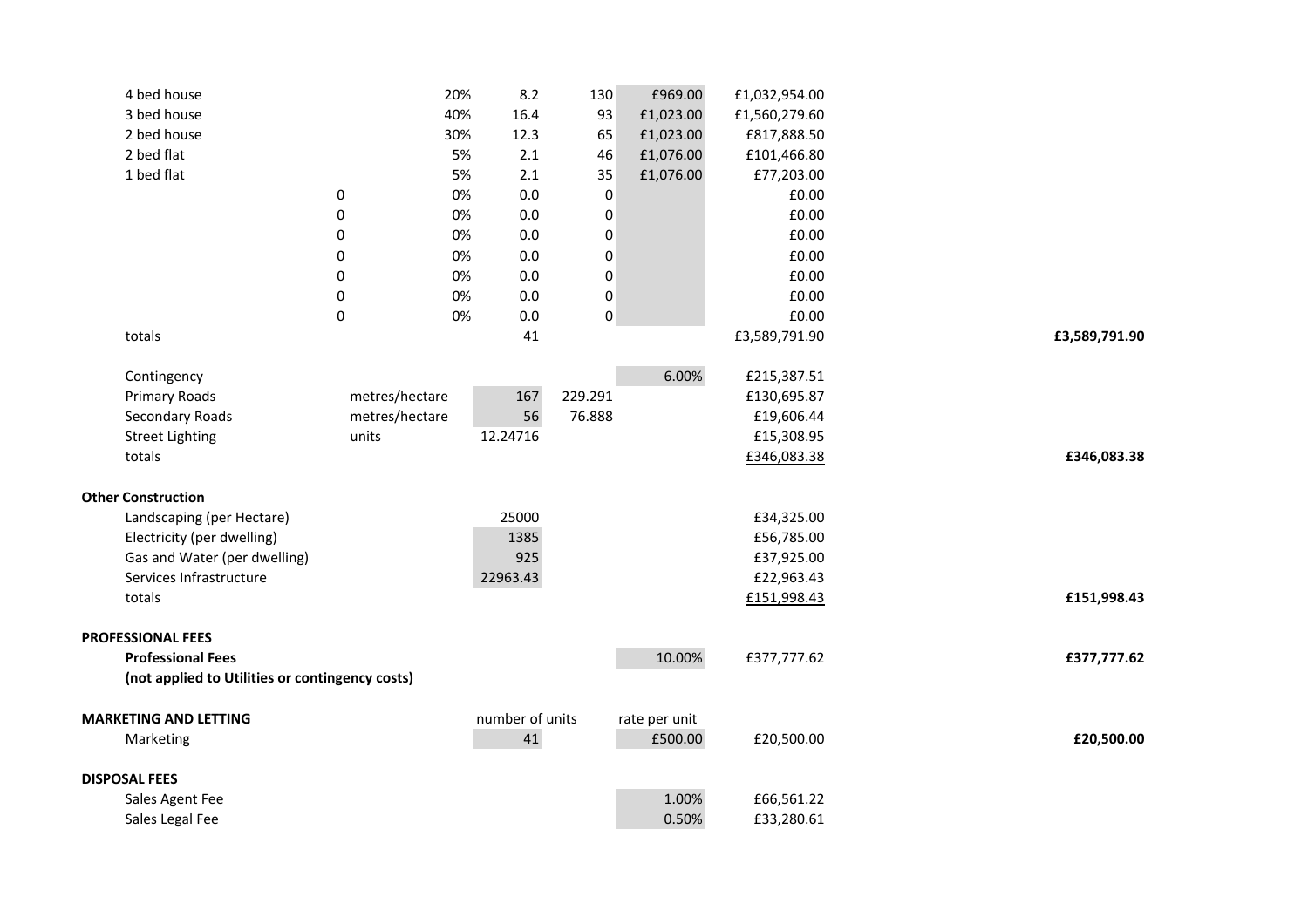| totals                                        |        |       | £99,841.84 | £99,841.84    |
|-----------------------------------------------|--------|-------|------------|---------------|
| <b>FINANCE</b>                                |        |       |            |               |
| Multiple Finance Rates Used (see Assumptions) |        |       |            |               |
| Land                                          |        |       |            |               |
| Construction                                  |        | 7.00% | £26,247.32 |               |
| Totals                                        |        |       | £26,247.32 | £26,247.32    |
| <b>TOTAL COSTS</b>                            |        |       |            | £5,491,301.02 |
| <b>PROFIT</b>                                 |        |       |            | £1,164,821.43 |
| <b>Performance Measures</b>                   |        |       |            |               |
| Profit on Cost                                | 25.00% |       |            |               |
| Profit on GDV%                                | 17.50% |       |            |               |
|                                               |        |       |            |               |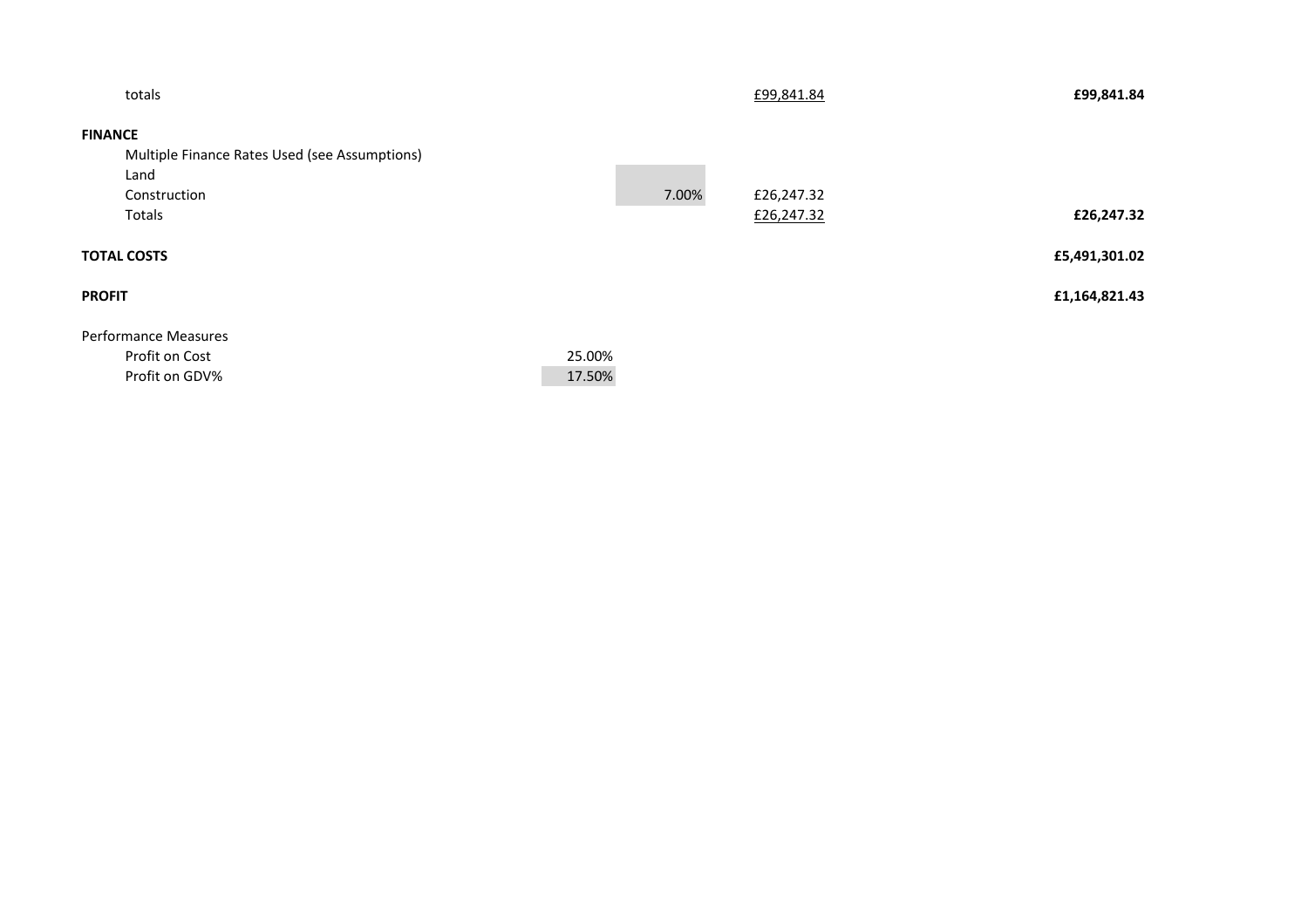# site 5 - Part of former Butterley Engineering Site

e units 41

41 area 1.373

### **REVENUE**

| Sales Valuation                  | percentage | # Units | m <sup>2</sup> | Rate $m2$ | Gross Sales   | adjusted | Net Sales     |               |
|----------------------------------|------------|---------|----------------|-----------|---------------|----------|---------------|---------------|
| 4 bed house                      | 20%        | 8.2     | 130            | £1,830.00 | £1,950,780.00 | 100.00%  | £1,950,780.00 |               |
| 3 bed house                      | 40%        | 16.4    | 93             | £1,884.00 | £2,873,476.80 | 100.00%  | £2,873,476.80 |               |
| 2 bed house                      | 10%        | 4.1     | 65             | £1,884.00 | £502,086.00   | 100.00%  | £502,086.00   |               |
| 2 bed flat                       | 0%         | 0.0     | 46             | £1,938.00 | E0.00         | 100.00%  | £0.00         |               |
| 1 bed flat                       | 0%         | 0.0     | 35             | £1,991.00 | £0.00         | 100.00%  | £0.00         |               |
|                                  |            | 0.0     |                |           | E0.00         |          | £0.00         |               |
| 2 bed house (Affordable Housing) | 17%        | 7.0     | 65             | £1,884.00 | £853,546.20   | 35.00%   | £298,741.17   |               |
| 2 bed flat (Affordable Housing)  | 5%         | 2.1     | 46             | £1,938.00 | £182,753.40   | 35.00%   | £63,963.69    |               |
| 1 bed flat (Affordable Housing)  | 5%         | 2.1     | 35             | £1.991.00 | £142,854.25   | 35.00%   | £49,998.99    |               |
| 2 bed house (Shared Ownership)   | 3%         | 1.2     | 65             | £1,884.00 | £150,625.80   | 65.00%   | £97,906.77    |               |
|                                  |            | 0.0     |                |           | E0.00         |          | £0.00         |               |
|                                  |            | 0.0     |                |           | £0.00         |          | £0.00         |               |
| Totals                           |            | 41      |                |           | £6,656,122.45 |          | £5,836,953.42 | £5,836,953.42 |
|                                  |            |         |                |           |               |          |               |               |

### **NET REALISATION£5,836,953.42**

# **OUTLAY**

| <b>ACQUISITION COSTS</b>  |       |             |
|---------------------------|-------|-------------|
| <b>Residualised Price</b> |       | £279,139.65 |
| Stamp Duty                | 5.00% | £13,956.98  |
| Agent Fee                 | 1.00% | £2,791.40   |
| Legal Fee                 | 0.80% | £2,233.12   |
| totals                    |       | £298,121.15 |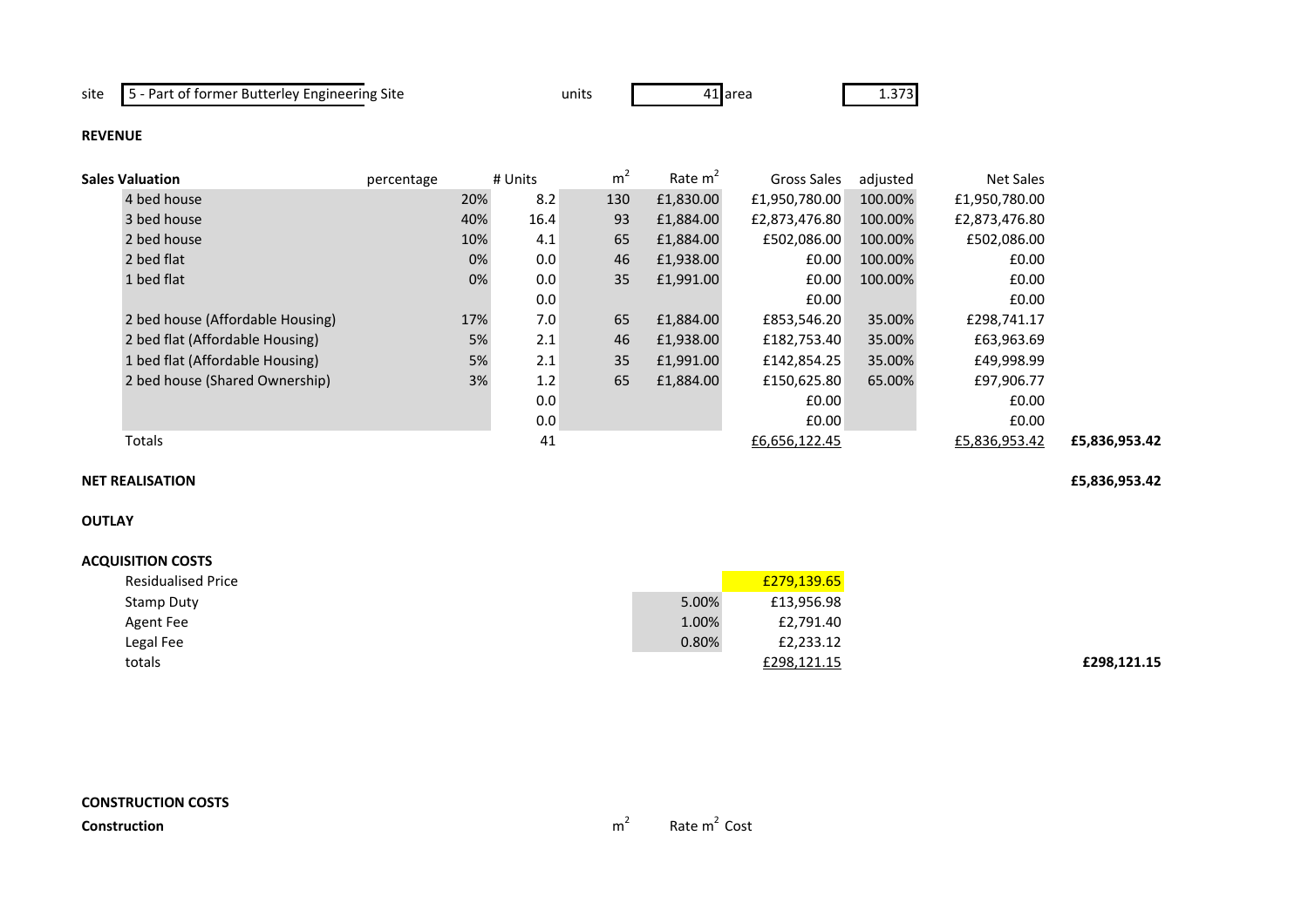| 3 bed house<br>40%<br>16.4<br>93<br>£1,023.00<br>£1,560,279.60<br>2 bed house<br>10%<br>4.1<br>65<br>£1,023.00<br>£272,629.50<br>2 bed flat<br>£1,076.00<br>0%<br>0.0<br>46<br>£0.00<br>1 bed flat<br>0%<br>0.0<br>35<br>£1,076.00<br>£0.00<br>$\pmb{0}$<br>0%<br>0.0<br>£0.00<br>$\pmb{0}$<br>2 bed house (Affordable Housing)<br>17%<br>7.0<br>65<br>£1,023.00<br>£463,470.15 |               |
|---------------------------------------------------------------------------------------------------------------------------------------------------------------------------------------------------------------------------------------------------------------------------------------------------------------------------------------------------------------------------------|---------------|
|                                                                                                                                                                                                                                                                                                                                                                                 |               |
|                                                                                                                                                                                                                                                                                                                                                                                 |               |
|                                                                                                                                                                                                                                                                                                                                                                                 |               |
|                                                                                                                                                                                                                                                                                                                                                                                 |               |
|                                                                                                                                                                                                                                                                                                                                                                                 |               |
|                                                                                                                                                                                                                                                                                                                                                                                 |               |
| 2 bed flat (Affordable Housing)<br>5%<br>£1,076.00<br>2.1<br>£101,466.80<br>46                                                                                                                                                                                                                                                                                                  |               |
| 1 bed flat (Affordable Housing)<br>5%<br>2.1<br>35<br>£1,076.00<br>£77,203.00                                                                                                                                                                                                                                                                                                   |               |
| 2 bed house (Shared Ownership)<br>65<br>3%<br>1.2<br>£0.00                                                                                                                                                                                                                                                                                                                      |               |
| 0%<br>0.0<br>$\pmb{0}$<br>£0.00<br>0                                                                                                                                                                                                                                                                                                                                            |               |
| $\pmb{0}$<br>$\pmb{0}$<br>0%<br>0.0<br>£0.00                                                                                                                                                                                                                                                                                                                                    |               |
| totals<br>41<br>£3,508,003.05                                                                                                                                                                                                                                                                                                                                                   | £3,508,003.05 |
|                                                                                                                                                                                                                                                                                                                                                                                 |               |
| 6.00%<br>£210,480.18<br>Contingency                                                                                                                                                                                                                                                                                                                                             |               |
| 229.291<br><b>Primary Roads</b><br>metres/hectare<br>£130,695.87<br>167                                                                                                                                                                                                                                                                                                         |               |
| metres/hectare<br>56<br>Secondary Roads<br>76.888<br>£19,606.44                                                                                                                                                                                                                                                                                                                 |               |
| £15,308.95<br><b>Street Lighting</b><br>units<br>12.24716                                                                                                                                                                                                                                                                                                                       |               |
| totals<br>£341,176.05                                                                                                                                                                                                                                                                                                                                                           | £341,176.05   |
|                                                                                                                                                                                                                                                                                                                                                                                 |               |
| <b>Other Construction</b>                                                                                                                                                                                                                                                                                                                                                       |               |
| Landscaping (per Hectare)<br>25000<br>£34,325.00                                                                                                                                                                                                                                                                                                                                |               |
| Electricity (per dwelling)<br>1385<br>£56,785.00                                                                                                                                                                                                                                                                                                                                |               |
| 925<br>Gas and Water (per dwelling)<br>£37,925.00                                                                                                                                                                                                                                                                                                                               |               |
| Services Infrastructure<br>£22,963.43<br>22963.43                                                                                                                                                                                                                                                                                                                               |               |
| totals<br>£151,998.43                                                                                                                                                                                                                                                                                                                                                           | £151,998.43   |
| <b>PROFESSIONAL FEES</b>                                                                                                                                                                                                                                                                                                                                                        |               |
| <b>Professional Fees</b><br>10.00%<br>£369,598.73                                                                                                                                                                                                                                                                                                                               | £369,598.73   |
| (not applied to Utilities or contingency costs)                                                                                                                                                                                                                                                                                                                                 |               |
|                                                                                                                                                                                                                                                                                                                                                                                 |               |
| number of units<br><b>MARKETING AND LETTING</b><br>rate per unit                                                                                                                                                                                                                                                                                                                |               |
| 41<br>£500.00<br>£20,500.00<br>Marketing                                                                                                                                                                                                                                                                                                                                        | £20,500.00    |
|                                                                                                                                                                                                                                                                                                                                                                                 |               |
| <b>DISPOSAL FEES</b>                                                                                                                                                                                                                                                                                                                                                            |               |
| 1.00%<br>£66,561.22<br>Sales Agent Fee                                                                                                                                                                                                                                                                                                                                          |               |
| 0.50%<br>Sales Legal Fee<br>£33,280.61                                                                                                                                                                                                                                                                                                                                          |               |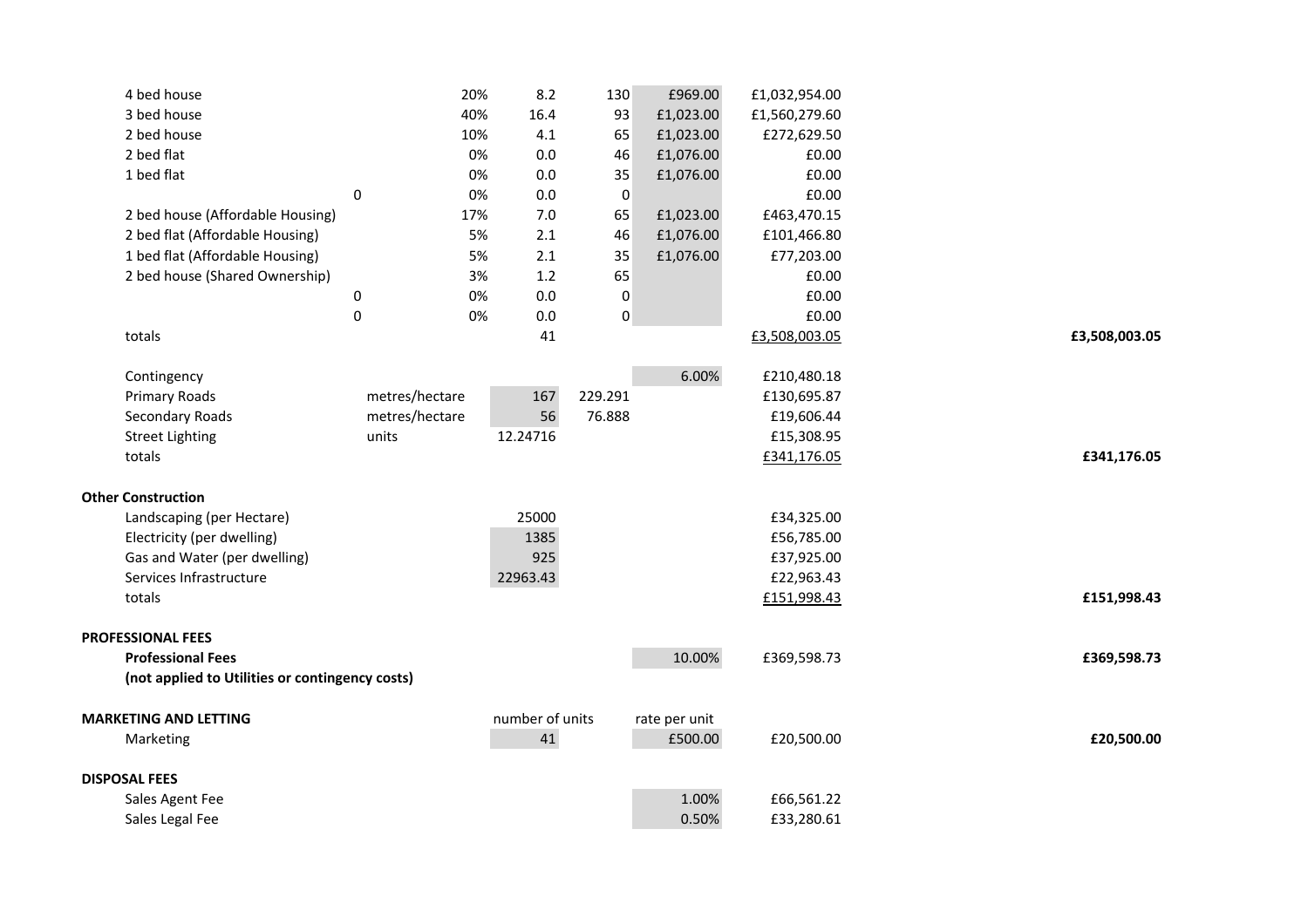|        |       | £99,841.84 | £99,841.84    |
|--------|-------|------------|---------------|
|        |       |            |               |
|        |       |            |               |
|        |       |            |               |
|        | 7.00% | £26,247.32 |               |
|        |       | £26,247.32 | £26,247.32    |
|        |       |            | £4,815,486.57 |
|        |       |            | £1,021,466.85 |
|        |       |            |               |
| 25.00% |       |            |               |
| 17.50% |       |            |               |
|        |       |            |               |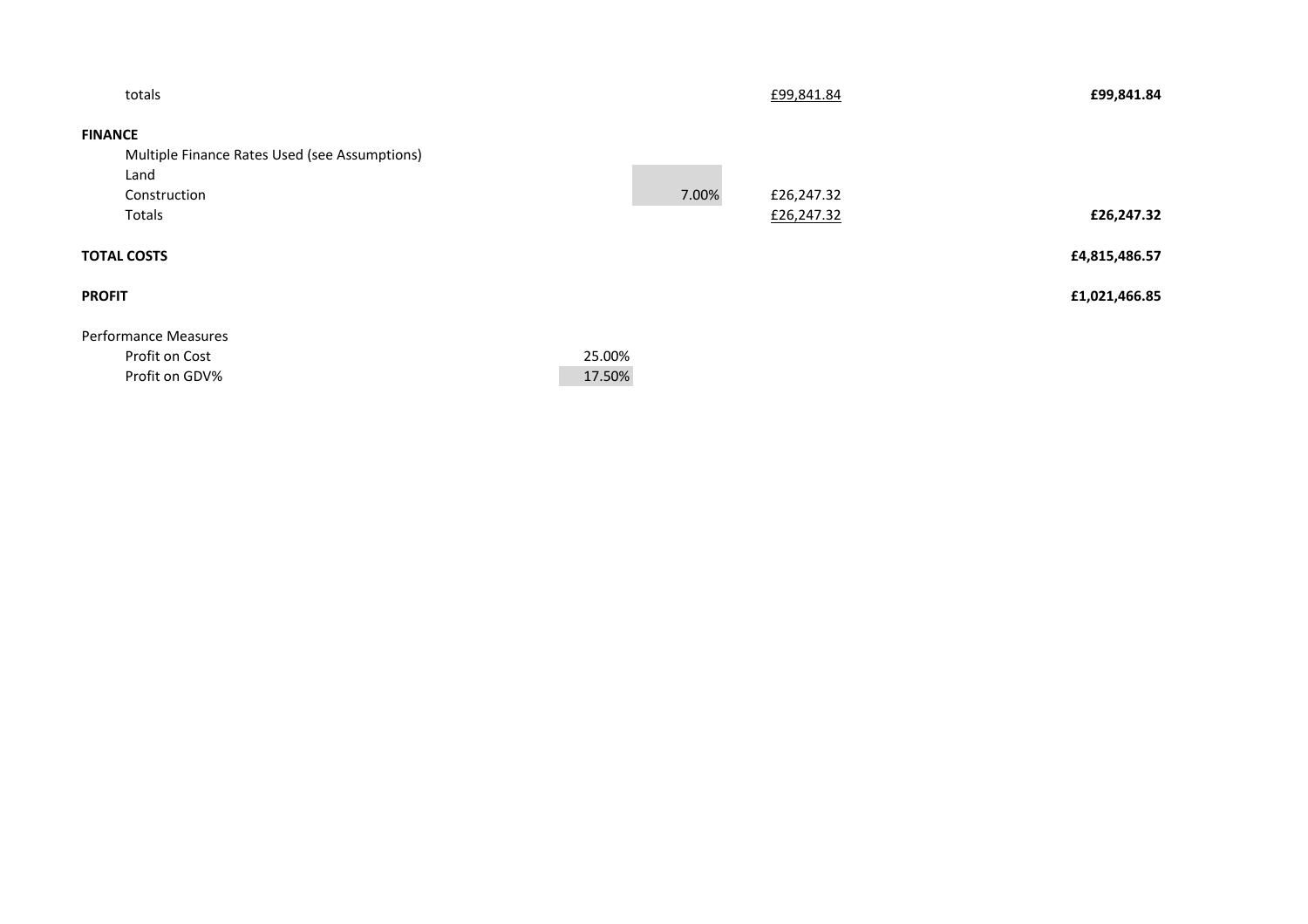# site 5 - Part of former Butterley Engineering Site

e units 41

41 area 1.373

### **REVENUE**

| Sales Valuation                  | percentage | # Units | m <sup>2</sup> | Rate m <sup>2</sup> | Gross Sales   | adjusted | Net Sales     |               |
|----------------------------------|------------|---------|----------------|---------------------|---------------|----------|---------------|---------------|
| 4 bed house                      | 20%        | 8.2     | 130            | £1,830.00           | £1,950,780.00 | 100.00%  | £1,950,780.00 |               |
| 3 bed house                      | 40%        | 16.4    | 93             | £1,884.00           | £2,873,476.80 | 100.00%  | £2,873,476.80 |               |
| 2 bed house                      | 17%        | 7.0     | 65             | £1,884.00           | £853,546.20   | 100.00%  | £853,546.20   |               |
| 2 bed flat                       | 0%         | 0.0     | 46             | £1,938.00           | E0.00         | 100.00%  | £0.00         |               |
| 1 bed flat                       | 0%         | 0.0     | 35             | £1,991.00           | E0.00         | 100.00%  | £0.00         |               |
|                                  |            | 0.0     |                |                     | E0.00         |          | £0.00         |               |
| 2 bed house (Affordable Housing) | 11.0%      | 4.5     | 65             | £1,884.00           | £552,294.60   | 35.00%   | £193,303.11   |               |
| 2 bed flat (Affordable Housing)  | 5.0%       | 2.1     | 46             | £1.938.00           | £182,753.40   | 35.00%   | £63,963.69    |               |
| 1 bed flat (Affordable Housing)  | 5.0%       | 2.1     | 35             | £1,991.00           | £142,854.25   | 35.00%   | £49,998.99    |               |
| 2 bed house (Shared Ownership)   | 2.0%       | 0.8     | 65             | £1,884.00           | £100,417.20   | 65.00%   | £65,271.18    |               |
|                                  |            | 0.0     |                |                     | E0.00         |          | £0.00         |               |
|                                  |            | 0.0     |                |                     | £0.00         |          | £0.00         |               |
| Totals                           |            | 41      |                |                     | £6,656,122.45 |          | £6,050,339.97 | £6,050,339.97 |
|                                  |            |         |                |                     |               |          |               |               |

# **NET REALISATION**

# **OUTLAY**

#### **ACQUISITION COSTS** Residualised Price £414,363.32%  $£20,718.17$ Stamp Duty $y = 5.00\%$ Agent Fee $e$  and  $1.00\%$  £4,143.63 Legal Fee $e$  0.80% £3,314.91<br>£442,540.03 totalss and the state of the state of the state of the state of the state of the state of the state of the state of the state of the state of the state of the state of the state of the state of the state of the state of the sta

**£6,050,339.97**

**£442,540.03**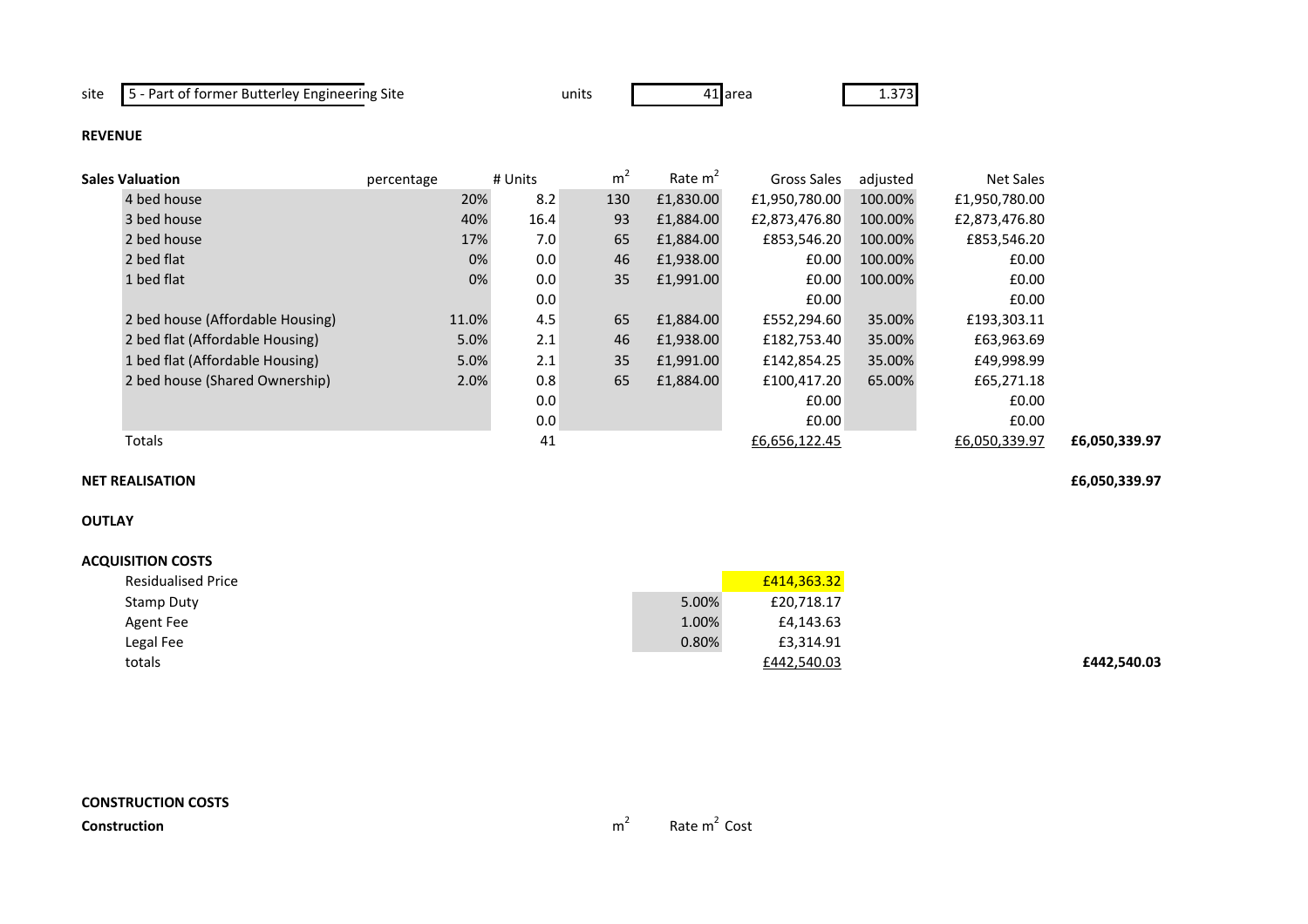| 4 bed house                                     |                  | 20%            | 8.2             | 130       | £969.00       | £1,032,954.00 |               |
|-------------------------------------------------|------------------|----------------|-----------------|-----------|---------------|---------------|---------------|
| 3 bed house                                     |                  | 40%            | 16.4            | 93        | £1,023.00     | £1,560,279.60 |               |
| 2 bed house                                     |                  | 17%            | 7.0             | 65        | £1,023.00     | £463,470.15   |               |
| 2 bed flat                                      |                  | 0%             | 0.0             | 46        | £1,076.00     | £0.00         |               |
| 1 bed flat                                      |                  | 0%             | 0.0             | 35        | £1,076.00     | £0.00         |               |
|                                                 | $\pmb{0}$        | 0%             | 0.0             | $\pmb{0}$ |               | £0.00         |               |
| 2 bed house (Affordable Housing)                |                  | 11%            | 4.5             | 65        | £1,023.00     | £299,892.45   |               |
| 2 bed flat (Affordable Housing)                 |                  | 5%             | 2.1             | 46        | £1,076.00     | £101,466.80   |               |
| 1 bed flat (Affordable Housing)                 |                  | 5%             | 2.1             | 35        | £1,076.00     | £77,203.00    |               |
| 2 bed house (Shared Ownership)                  |                  | 2%             | 0.8             | 65        |               | £0.00         |               |
|                                                 | $\pmb{0}$        | 0%             | 0.0             | 0         |               | £0.00         |               |
|                                                 | $\boldsymbol{0}$ | 0%             | 0.0             | $\pmb{0}$ |               | £0.00         |               |
| totals                                          |                  |                | 41              |           |               | £3,535,266.00 | £3,535,266.00 |
| Contingency                                     |                  |                |                 |           | 6.00%         | £212,115.96   |               |
| <b>Primary Roads</b>                            |                  | metres/hectare | 167             | 229.291   |               | £130,695.87   |               |
| Secondary Roads                                 |                  | metres/hectare | 56              | 76.888    |               | £19,606.44    |               |
| <b>Street Lighting</b>                          | units            |                | 12.24716        |           |               | £15,308.95    |               |
| totals                                          |                  |                |                 |           |               | £342,811.83   | £342,811.83   |
| <b>Other Construction</b>                       |                  |                |                 |           |               |               |               |
| Landscaping (per Hectare)                       |                  |                | 25000           |           |               | £34,325.00    |               |
| Electricity (per dwelling)                      |                  |                | 1385            |           |               | £56,785.00    |               |
| Gas and Water (per dwelling)                    |                  |                | 925             |           |               | £37,925.00    |               |
| Services Infrastructure                         |                  |                | 22963.43        |           |               | £22,963.43    |               |
| totals                                          |                  |                |                 |           |               | £151,998.43   | £151,998.43   |
| <b>PROFESSIONAL FEES</b>                        |                  |                |                 |           |               |               |               |
| <b>Professional Fees</b>                        |                  |                |                 |           | 10.00%        | £372,325.03   | £372,325.03   |
| (not applied to Utilities or contingency costs) |                  |                |                 |           |               |               |               |
| <b>MARKETING AND LETTING</b>                    |                  |                | number of units |           | rate per unit |               |               |
| Marketing                                       |                  |                | 41              |           | £500.00       | £20,500.00    | £20,500.00    |
| <b>DISPOSAL FEES</b>                            |                  |                |                 |           |               |               |               |
| Sales Agent Fee                                 |                  |                |                 |           | 1.00%         | £66,561.22    |               |
| Sales Legal Fee                                 |                  |                |                 |           | 0.50%         | £33,280.61    |               |
|                                                 |                  |                |                 |           |               |               |               |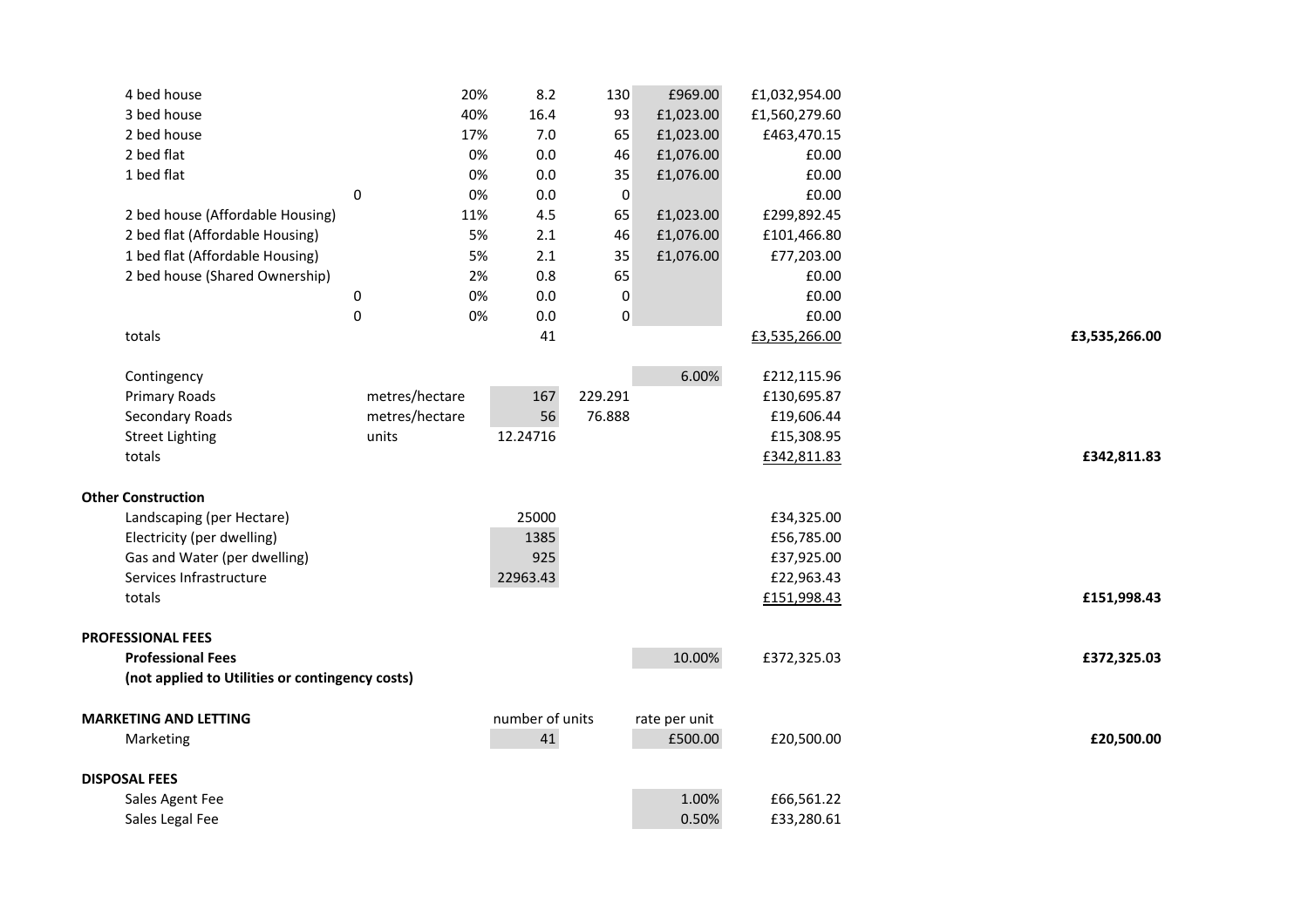| totals                                        |        |       | £99,841.84 | £99,841.84    |
|-----------------------------------------------|--------|-------|------------|---------------|
| <b>FINANCE</b>                                |        |       |            |               |
| Multiple Finance Rates Used (see Assumptions) |        |       |            |               |
| Land                                          |        |       |            |               |
| Construction                                  |        | 7.00% | £26,247.32 |               |
| Totals                                        |        |       | £26,247.32 | £26,247.32    |
| <b>TOTAL COSTS</b>                            |        |       |            | £4,991,530.47 |
| <b>PROFIT</b>                                 |        |       |            | £1,058,809.49 |
| <b>Performance Measures</b><br>Profit on Cost | 25.00% |       |            |               |
| Profit on GDV%                                | 17.50% |       |            |               |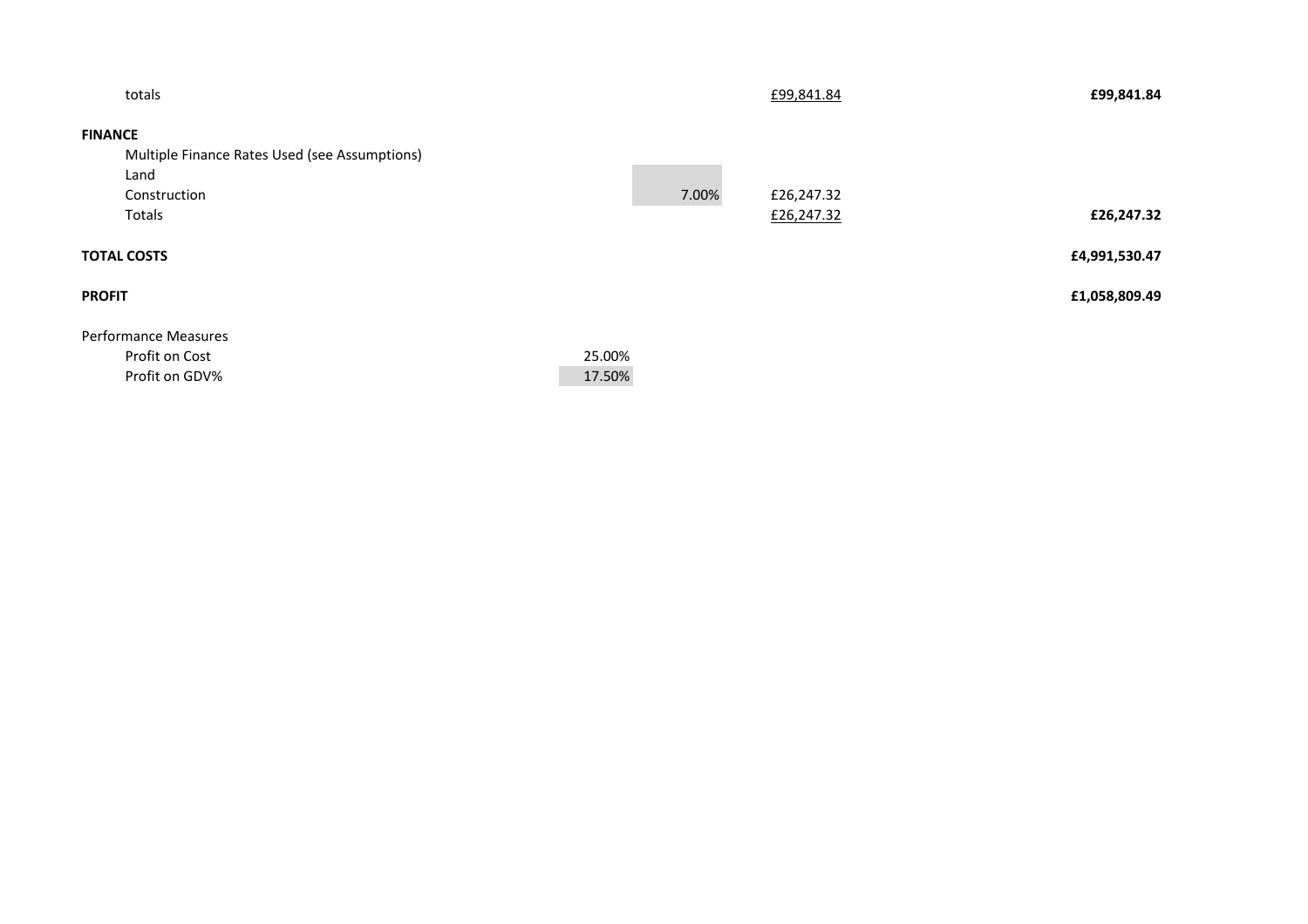| . .<br>site | .<br>Lane<br>ntt<br>∟and<br>Bridle<br>-61 | units | 8 area | —∪.∠ |
|-------------|-------------------------------------------|-------|--------|------|
|-------------|-------------------------------------------|-------|--------|------|

### **REVENUE**

| <b>Sales Valuation</b> | percentage | # Units    | m <sup>2</sup> | Rate $m2$ | Gross Sales | adjusted | Net Sales   |             |
|------------------------|------------|------------|----------------|-----------|-------------|----------|-------------|-------------|
| 3 bed house            |            | 3.2<br>40% | 80             | £1,561.00 | £399,616.00 | 100.00%  | £399,616.00 |             |
| 2 bed house            |            | 60%<br>4.8 | 70             | £1,561.00 | £524,496.00 | 100.00%  | £524,496.00 |             |
|                        |            | 0.0        |                |           | £0.00       | 100.00%  | £0.00       |             |
|                        |            | 0.0        |                |           | E0.00       | 100.00%  | £0.00       |             |
|                        |            | 0.0        |                |           | £0.00       | 100.00%  | £0.00       |             |
|                        |            | 0.0        |                |           | £0.00       |          | £0.00       |             |
|                        |            | 0.0        |                |           | £0.00       |          | £0.00       |             |
|                        |            | 0.0        |                |           | £0.00       |          | £0.00       |             |
|                        |            | 0.0        |                |           | £0.00       |          | £0.00       |             |
|                        |            | 0.0        |                |           | £0.00       |          | £0.00       |             |
|                        |            | 0.0        |                |           | £0.00       |          | £0.00       |             |
|                        |            | 0.0        |                |           | £0.00       |          | £0.00       |             |
| Totals                 |            | 8          |                |           | £924,112.00 |          | £924,112.00 | £924,112.00 |

### **NET REALISATION£924,112.00**

**OUTLAY**

# **ACQUISITION COSTS**

| <b>Residualised Price</b> |       | £53,656.91 |            |
|---------------------------|-------|------------|------------|
| Stamp Duty                | 5.00% | £2,682.85  |            |
| Agent Fee                 | 1.00% | £536.57    |            |
| Legal Fee                 | 0.80% | £429.26    |            |
| totals                    |       | £57,305.58 | £57,305.58 |

**Construction**

 $m^2$  Rate  $m^2$  Cost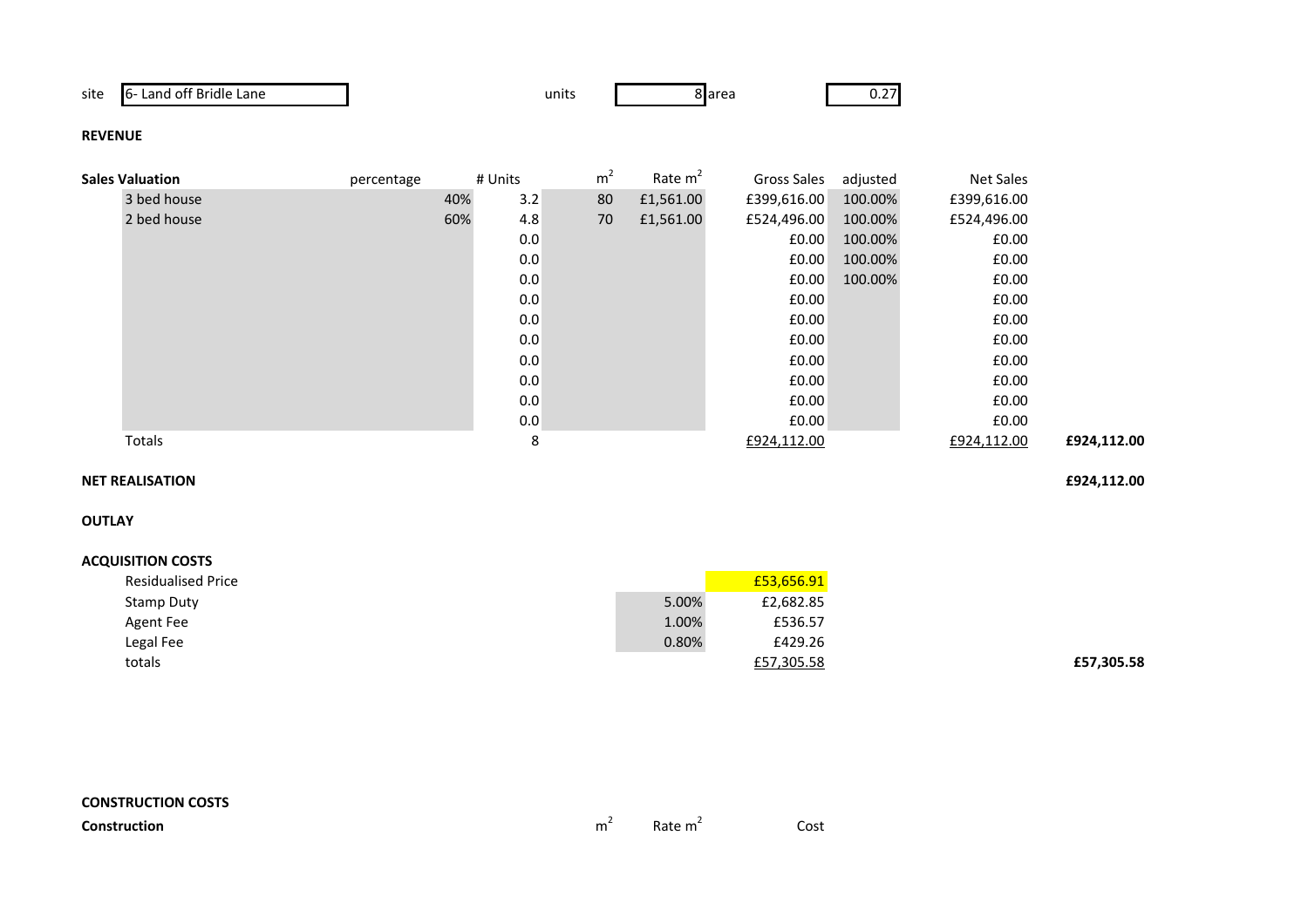| 3 bed house                                     |                                  | 40%<br>3.2      | 80               | £915.00       | £234,240.00             |             |
|-------------------------------------------------|----------------------------------|-----------------|------------------|---------------|-------------------------|-------------|
| 2 bed house                                     |                                  | 4.8<br>60%      | 70               | £915.00       | £307,440.00             |             |
|                                                 | $\pmb{0}$                        | $0.0\,$<br>0%   | $\pmb{0}$        |               | £0.00                   |             |
|                                                 | 0                                | 0%<br>0.0       | 0                |               | £0.00                   |             |
|                                                 | 0                                | $0.0\,$<br>0%   | $\boldsymbol{0}$ |               | £0.00                   |             |
|                                                 | 0                                | 0%<br>0.0       | $\boldsymbol{0}$ |               | £0.00                   |             |
|                                                 | 0                                | 0.0<br>0%       | $\boldsymbol{0}$ |               | £0.00                   |             |
|                                                 | 0                                | 0%<br>0.0       | $\boldsymbol{0}$ |               | £0.00                   |             |
|                                                 | 0                                | 0.0<br>0%       | 0                |               | £0.00                   |             |
|                                                 | 0                                | 0%<br>0.0       | $\boldsymbol{0}$ |               | £0.00                   |             |
|                                                 | 0                                | 0%<br>0.0       | 0                |               | £0.00                   |             |
|                                                 | $\pmb{0}$                        | 0%<br>$0.0\,$   | 0                |               | £0.00                   |             |
| totals                                          |                                  | 8               |                  |               | £541,680.00             | £541,680.00 |
|                                                 |                                  |                 |                  |               |                         |             |
| Contingency                                     |                                  |                 | 45.09            | 5.00%         | £27,084.00              |             |
| <b>Primary Roads</b>                            | metres/hectare<br>metres/hectare | 167<br>56       | 15.12            |               | £25,701.30<br>£3,855.60 |             |
| Secondary Roads                                 |                                  |                 |                  |               |                         |             |
| <b>Street Lighting</b><br>totals                | units                            | 2.4084          |                  |               | £3,010.50               | £52,785.30  |
|                                                 |                                  |                 |                  |               | £52,785.30              |             |
| <b>Other Construction</b>                       |                                  |                 |                  |               |                         |             |
| Landscaping (per Hectare)                       |                                  | 25000           |                  |               | £6,750.00               |             |
| Electricity (per dwelling)                      |                                  | 1385            |                  |               | £11,080.00              |             |
| Gas and Water (per dwelling)                    |                                  | 925             |                  |               | £7,400.00               |             |
| Services Infrastructure                         |                                  | 4515.75         |                  |               | £4,515.75               |             |
| totals                                          |                                  |                 |                  |               | £29,745.75              | £29,745.75  |
|                                                 |                                  |                 |                  |               |                         |             |
| <b>PROFESSIONAL FEES</b>                        |                                  |                 |                  |               |                         |             |
| <b>Professional Fees</b>                        |                                  |                 |                  | 10.00%        | £57,864.71              | £57,864.71  |
| (not applied to Utilities or contingency costs) |                                  |                 |                  |               |                         |             |
| <b>MARKETING AND LETTING</b>                    |                                  | number of units |                  | rate per unit |                         |             |
|                                                 |                                  | 8               |                  | £500.00       | £4,000.00               | £4,000.00   |
| Marketing                                       |                                  |                 |                  |               |                         |             |
| <b>DISPOSAL FEES</b>                            |                                  |                 |                  |               |                         |             |
| Sales Agent Fee                                 |                                  |                 |                  | 1.00%         | £9,241.12               |             |
| Sales Legal Fee                                 |                                  |                 |                  | 0.50%         | £4,620.56               |             |
|                                                 |                                  |                 |                  |               |                         |             |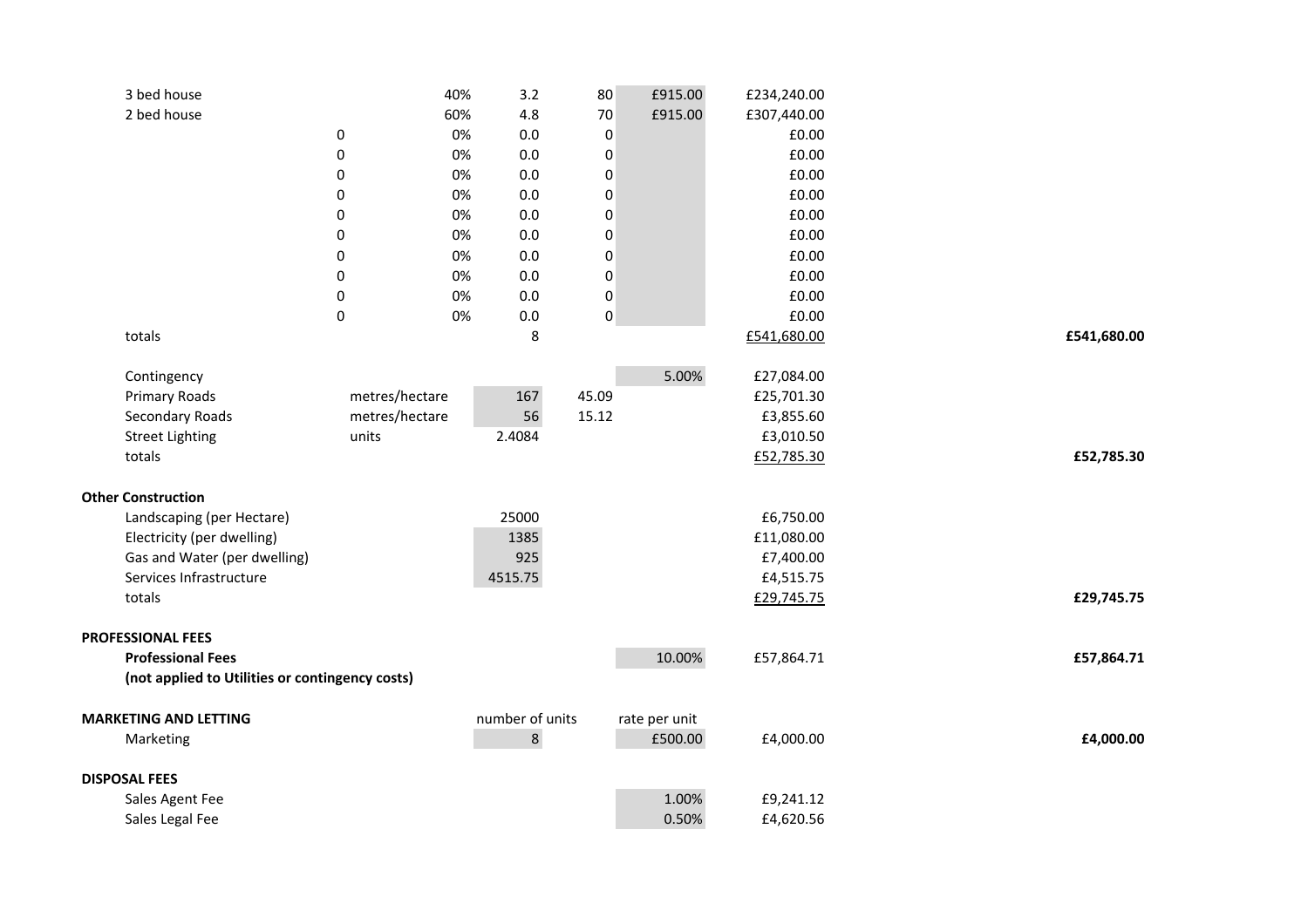| totals                                        |        |       | £13,861.68 | £13,861.68  |
|-----------------------------------------------|--------|-------|------------|-------------|
| <b>FINANCE</b>                                |        |       |            |             |
| Multiple Finance Rates Used (see Assumptions) |        |       |            |             |
| Land                                          |        |       |            |             |
| Construction                                  |        | 7.00% | £5,149.38  |             |
| Totals                                        |        |       | £5,149.38  | £5,149.38   |
| <b>TOTAL COSTS</b>                            |        |       |            | £762,392.40 |
| <b>PROFIT</b>                                 |        |       |            | £161,719.60 |
| <b>Performance Measures</b>                   |        |       |            |             |
| Profit on Cost                                | 25.00% |       |            |             |
| Profit on GDV%                                | 17.50% |       |            |             |
|                                               |        |       |            |             |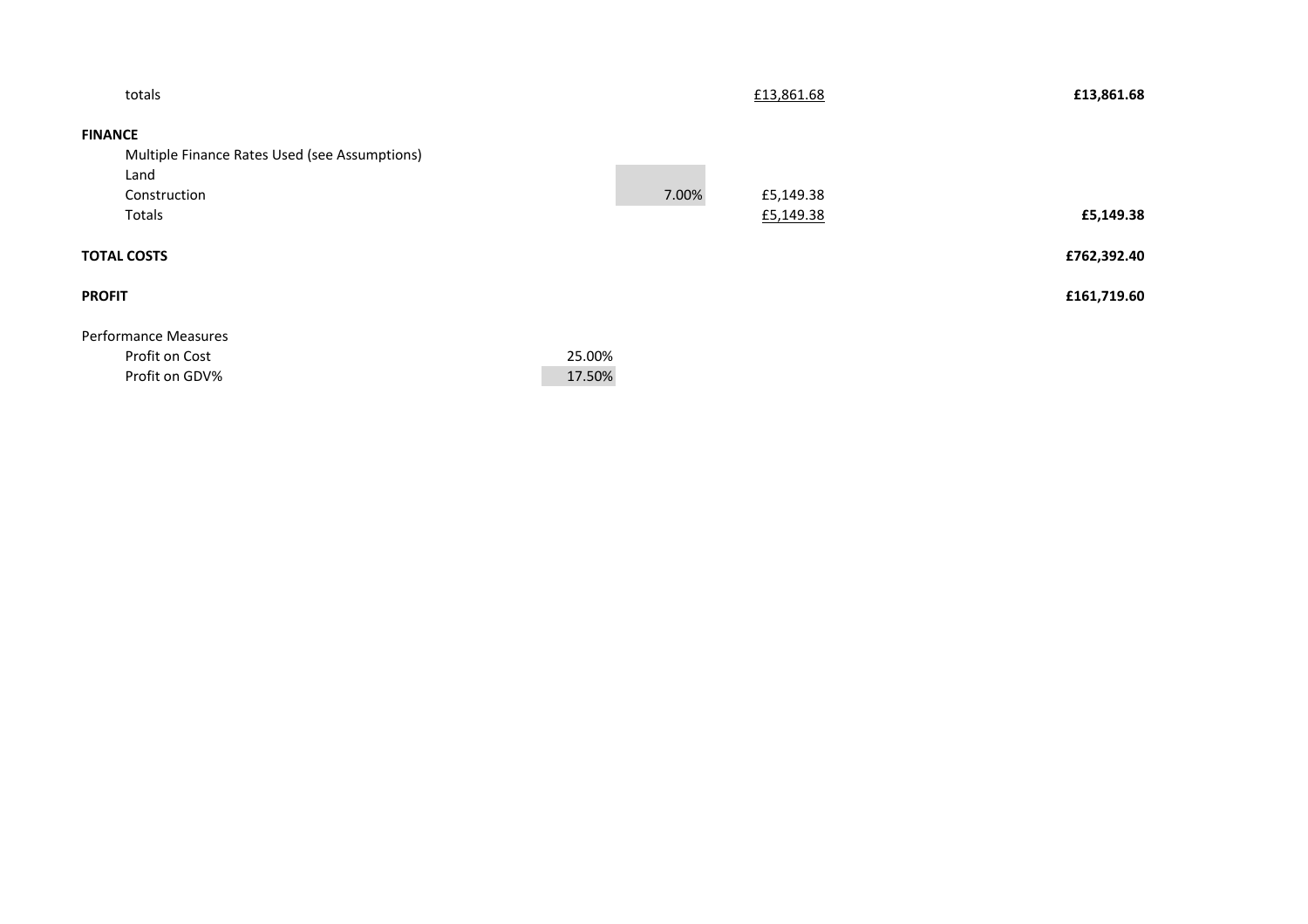site 7 - Land off A610

0 **100** area 5.5

### **REVENUE**

| <b>Sales Valuation</b> | percentage |     | # Units | m <sup>2</sup> | Rate $m2$ | Gross Sales    | adjusted | Net Sales      |                |
|------------------------|------------|-----|---------|----------------|-----------|----------------|----------|----------------|----------------|
| 5 bed house            |            | 10% | 10.0    | 145            | £1,830.00 | £2,653,500.00  | 100.00%  | £2,653,500.00  |                |
| 4 bed house            |            | 30% | 30.0    | 130            | £1,830.00 | £7,137,000.00  | 100.00%  | £7,137,000.00  |                |
| 3 bed house            |            | 30% | 30.0    | 93             | £1,884.00 | £5,256,360.00  | 100.00%  | £5,256,360.00  |                |
| 2 bed house            |            | 20% | 20.0    | 65             | £1,884.00 | £2,449,200.00  | 100.00%  | £2,449,200.00  |                |
| 2 bed flat             |            | 5%  | 5.0     | 46             | £1,938.00 | £445,740.00    | 100.00%  | £445,740.00    |                |
| 1 bed flat             |            | 5%  | 5.0     | 35             | £1,991.00 | £348,425.00    | 100.00%  | £348,425.00    |                |
|                        |            |     | 0.0     |                |           | £0.00          |          | £0.00          |                |
|                        |            |     | 0.0     |                |           | £0.00          |          | £0.00          |                |
|                        |            |     | 0.0     |                |           | £0.00          |          | £0.00          |                |
|                        |            |     | 0.0     |                |           | £0.00          |          | £0.00          |                |
|                        |            |     | 0.0     |                |           | £0.00          |          | £0.00          |                |
|                        |            |     | 0.0     |                |           | £0.00          |          | £0.00          |                |
| Totals                 |            |     | 100     |                |           | £18,290,225.00 |          | £18,290,225.00 | £18,290,225.00 |

### **NET REALISATION£18,290,225.00**

**OUTLAY**

| <b>Residualised Price</b> |       | £2,373,164.98 |
|---------------------------|-------|---------------|
| Stamp Duty                | 5.00% | £118,658.25   |
| Agent Fee                 | 1.00% | £23,731.65    |
| Legal Fee                 | 0.80% | £18,985.32    |
| totals                    |       | £2,534,540.20 |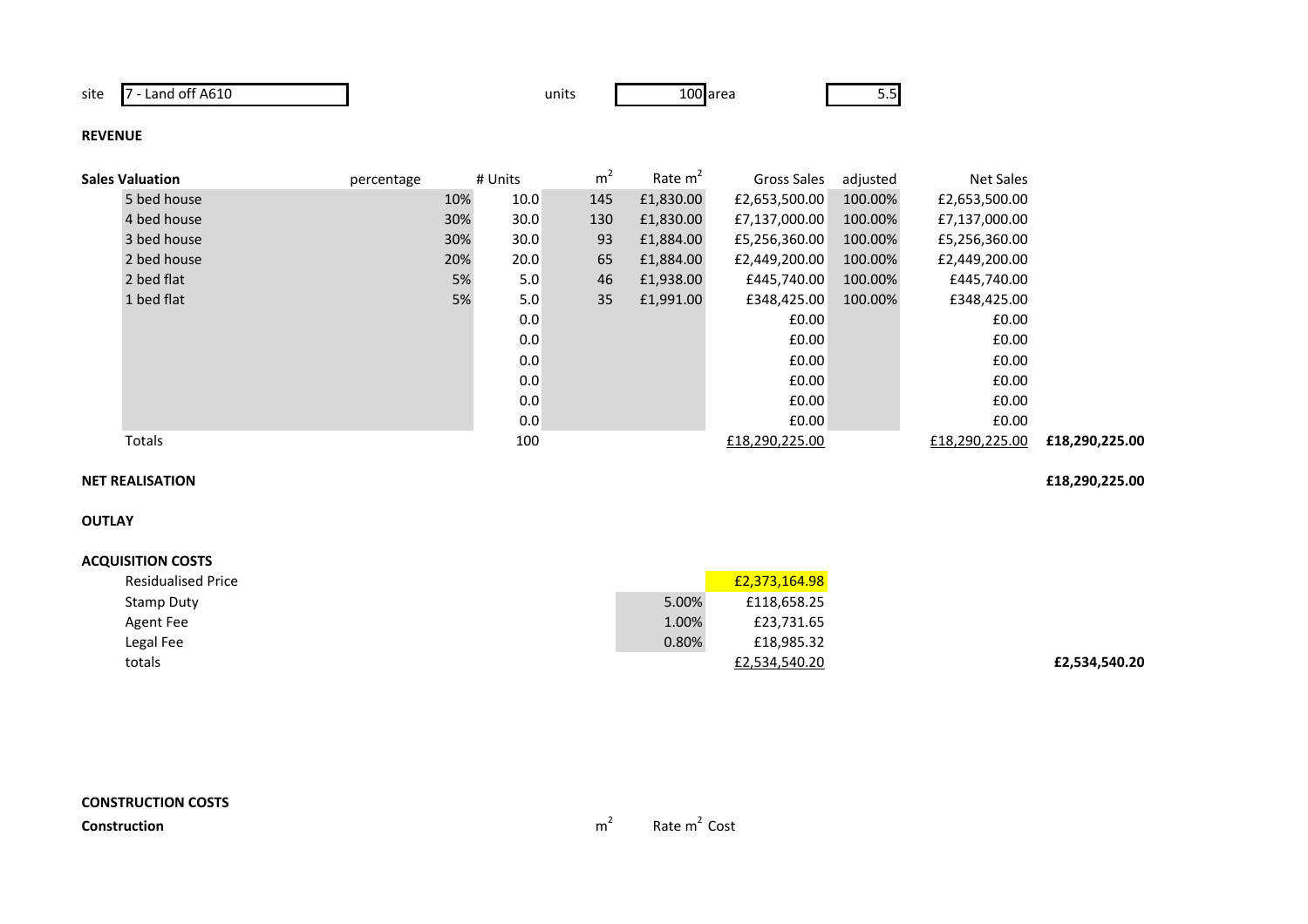| 5 bed house                                          |                  | 10% | 10.0            | 145              | £969.00       | £1,405,050.00 |               |
|------------------------------------------------------|------------------|-----|-----------------|------------------|---------------|---------------|---------------|
| 4 bed house                                          |                  | 30% | 30.0            | 130              | £969.00       | £3,779,100.00 |               |
| 3 bed house                                          |                  | 30% | 30.0            | 93               | £1,023.00     | £2,854,170.00 |               |
| 2 bed house                                          |                  | 20% | 20.0            | 65               | £1,023.00     | £1,329,900.00 |               |
| 2 bed flat                                           |                  | 5%  | $5.0$           | 46               | £1,076.00     | £247,480.00   |               |
| 1 bed flat                                           |                  | 5%  | 5.0             | 35               | £1,076.00     | £188,300.00   |               |
|                                                      | 0                | 0%  | 0.0             | $\mathbf 0$      |               | £0.00         |               |
|                                                      | $\pmb{0}$        | 0%  | 0.0             | $\pmb{0}$        |               | £0.00         |               |
|                                                      | 0                | 0%  | 0.0             | 0                |               | £0.00         |               |
|                                                      | $\pmb{0}$        | 0%  | 0.0             | $\pmb{0}$        |               | £0.00         |               |
|                                                      | 0                | 0%  | 0.0             | $\boldsymbol{0}$ |               | £0.00         |               |
|                                                      | $\boldsymbol{0}$ | 0%  | 0.0             | $\pmb{0}$        |               | £0.00         |               |
| totals                                               |                  |     | 100             |                  |               | £9,804,000.00 | £9,804,000.00 |
|                                                      |                  |     |                 |                  |               |               |               |
| Contingency                                          |                  |     |                 |                  | 3.00%         | £294,120.00   |               |
| Primary Roads                                        | metres/hectare   |     | 167             | 918.5            |               | £523,545.00   |               |
| Secondary Roads                                      | metres/hectare   |     | 56              | 308              |               | £78,540.00    |               |
| <b>Street Lighting</b>                               | units            |     | 49.06           |                  |               | £61,325.00    |               |
| totals                                               |                  |     |                 |                  |               | £817,665.00   | £817,665.00   |
|                                                      |                  |     |                 |                  |               |               |               |
| <b>Other Construction</b>                            |                  |     |                 |                  |               |               |               |
| Landscaping (per Hectare)                            |                  |     | 25000           |                  |               | £137,500.00   |               |
| Electricity (per dwelling)                           |                  |     | 1385            |                  |               | £138,500.00   |               |
| Gas and Water (per dwelling)                         |                  |     | 925             |                  |               | £92,500.00    |               |
| Services Infrastructure                              |                  |     | 91987.5         |                  |               | £91,987.50    |               |
| totals                                               |                  |     |                 |                  |               | £460,487.50   | £460,487.50   |
|                                                      |                  |     |                 |                  |               |               |               |
| <b>PROFESSIONAL FEES</b><br><b>Professional Fees</b> |                  |     |                 |                  | 10.00%        | £1,055,703.25 | £1,055,703.25 |
| (not applied to Utilities or contingency costs)      |                  |     |                 |                  |               |               |               |
|                                                      |                  |     |                 |                  |               |               |               |
| <b>MARKETING AND LETTING</b>                         |                  |     | number of units |                  | rate per unit |               |               |
| Marketing                                            |                  |     | 100             |                  | £500.00       | £50,000.00    | £50,000.00    |
|                                                      |                  |     |                 |                  |               |               |               |
| <b>DISPOSAL FEES</b>                                 |                  |     |                 |                  |               |               |               |
| Sales Agent Fee                                      |                  |     |                 |                  | 1.00%         | £182,902.25   |               |
| Sales Legal Fee                                      |                  |     |                 |                  | 0.50%         | £91,451.13    |               |
|                                                      |                  |     |                 |                  |               |               |               |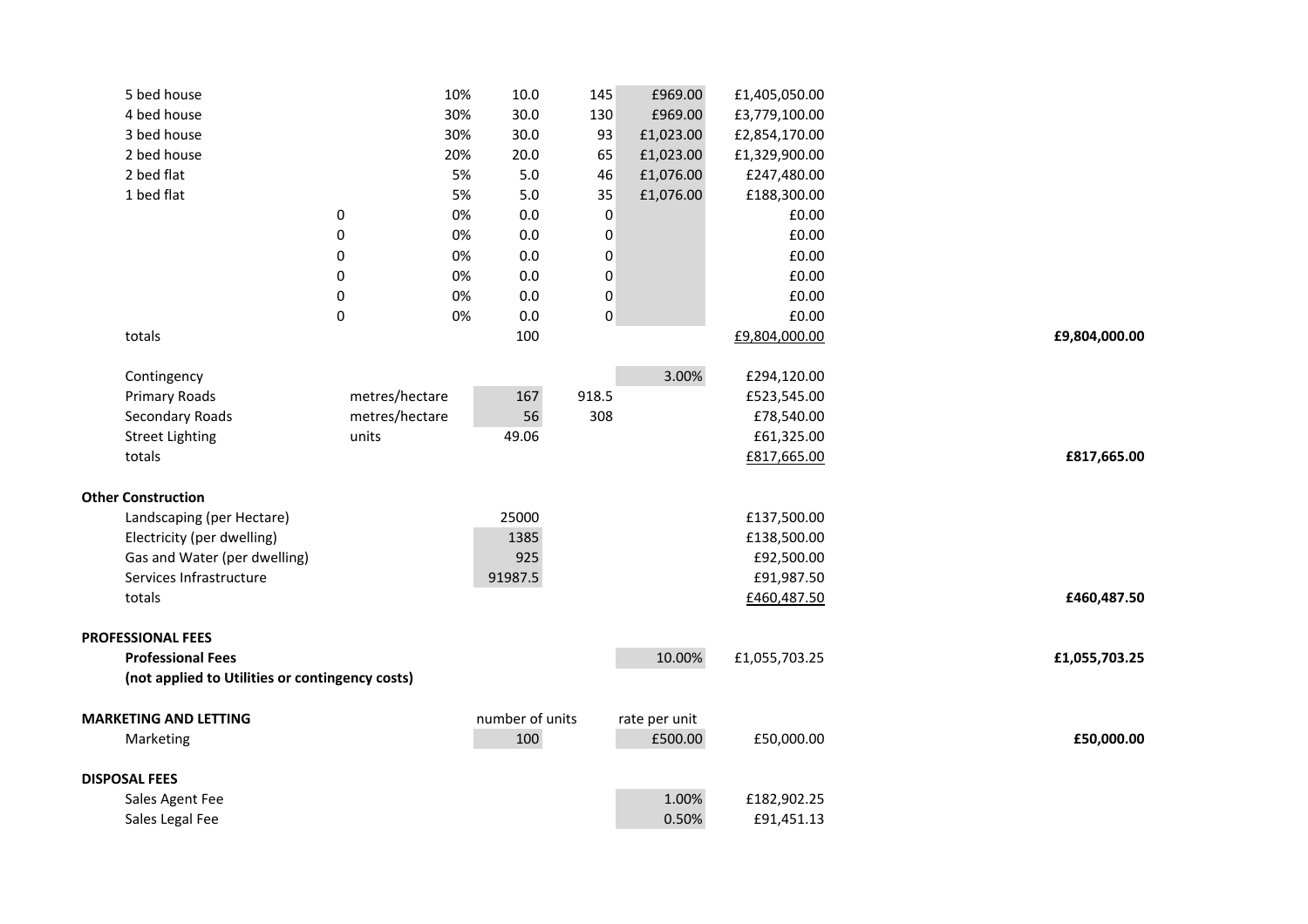| totals                                        |        | £274,353.38 | £274,353.38    |
|-----------------------------------------------|--------|-------------|----------------|
| <b>FINANCE</b>                                |        |             |                |
| Multiple Finance Rates Used (see Assumptions) |        |             |                |
| Land                                          |        |             |                |
| Construction                                  | 7.00%  | £92,686.30  |                |
| Totals                                        |        | £92,686.30  | £92,686.30     |
| <b>TOTAL COSTS</b>                            |        |             | £15,089,435.63 |
| <b>PROFIT</b>                                 |        |             | £3,200,789.38  |
| <b>Performance Measures</b>                   |        |             |                |
| Profit on Cost                                | 25.00% |             |                |
| Profit on GDV%                                | 17.50% |             |                |
|                                               |        |             |                |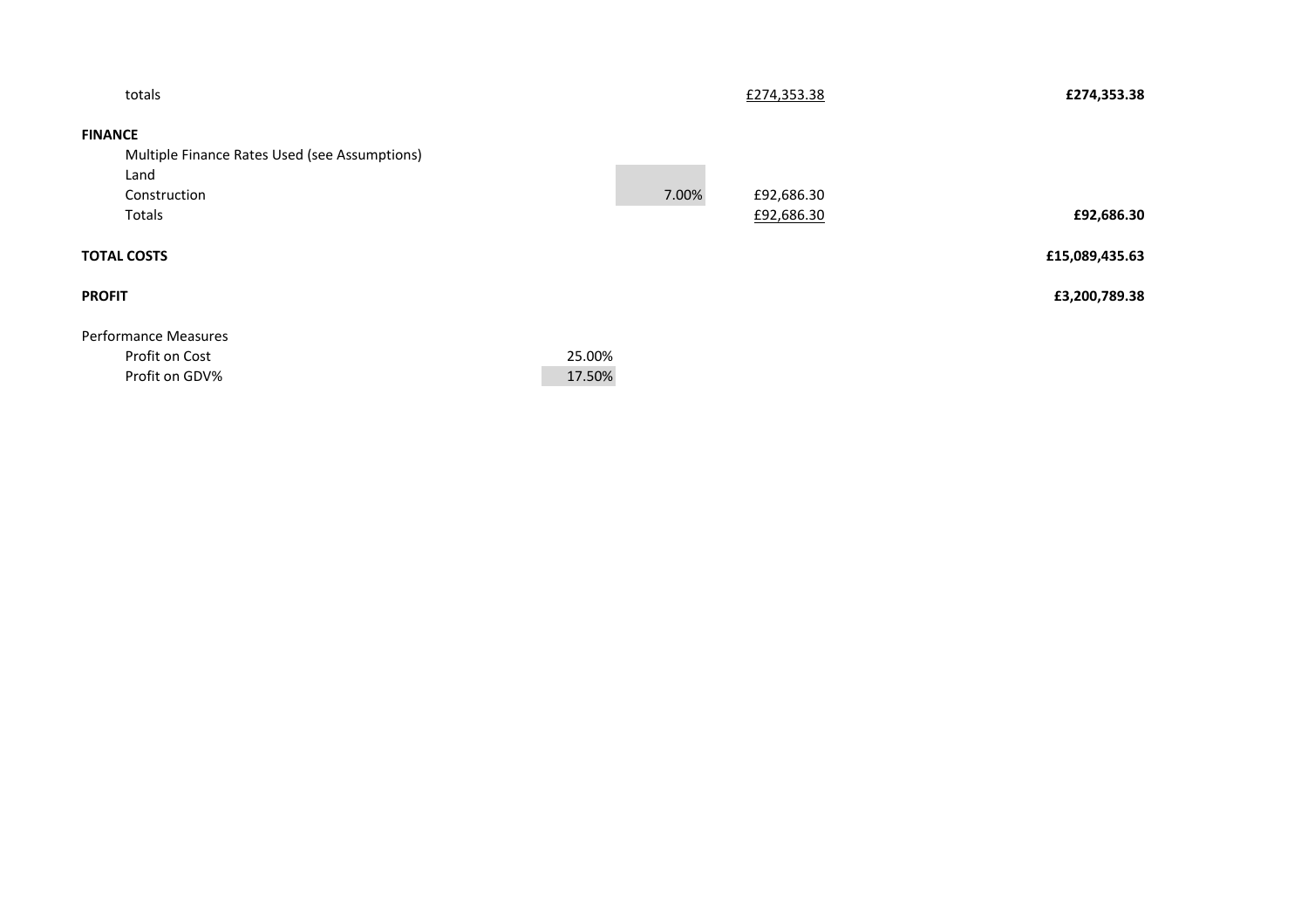site 7 - Land off A610

0 **100** area 5.5

### **REVENUE**

| 5 bed house<br>£1,830.00<br>100.00%<br>10.0<br>145<br>£2,653,500.00<br>£2,653,500.00<br>10%<br>30.0<br>30%<br>100.00%<br>4 bed house<br>130<br>£1,830.00<br>£7,137,000.00<br>£7,137,000.00<br>3 bed house<br>30.0<br>93<br>30%<br>£1,884.00<br>£5,256,360.00<br>100.00%<br>£5,256,360.00<br>65<br>2 bed house<br>0%<br>£1,884.00<br>100.00%<br>0.0<br>£0.00<br>£0.00<br>0%<br>46<br>100.00%<br>2 bed flat<br>0.0<br>£1,938.00<br>£0.00<br>£0.00<br>0%<br>35<br>1 bed flat<br>£1,991.00<br>100.00%<br>0.0<br>£0.00<br>£0.00<br>0.0<br>E0.00<br>£0.00<br>65<br>35.00%<br>2 bed house (Affordable)<br>17.0<br>17%<br>£1,884.00<br>£2,081,820.00<br>£728,637.00<br>5%<br>46<br>2 bed flat (Affordable)<br>5.0<br>£1,938.00<br>£445,740.00<br>35.00%<br>£156,009.00<br>35<br>5%<br>1 bed flat (Affordable)<br>5.0<br>£1,991.00<br>£348,425.00<br>35.00%<br>£121,948.75<br>65<br>3%<br>2 bed house (Shared Ownership)<br>3.0<br>65.00%<br>£1,884.00<br>£367,380.00<br>£238,797.00<br>0.0<br>E0.00<br>£0.00 |                | Net Sales | adjusted | Gross Sales | Rate $m2$ | m <sup>2</sup> | # Units | percentage | Sales Valuation |  |
|------------------------------------------------------------------------------------------------------------------------------------------------------------------------------------------------------------------------------------------------------------------------------------------------------------------------------------------------------------------------------------------------------------------------------------------------------------------------------------------------------------------------------------------------------------------------------------------------------------------------------------------------------------------------------------------------------------------------------------------------------------------------------------------------------------------------------------------------------------------------------------------------------------------------------------------------------------------------------------------------------|----------------|-----------|----------|-------------|-----------|----------------|---------|------------|-----------------|--|
|                                                                                                                                                                                                                                                                                                                                                                                                                                                                                                                                                                                                                                                                                                                                                                                                                                                                                                                                                                                                      |                |           |          |             |           |                |         |            |                 |  |
|                                                                                                                                                                                                                                                                                                                                                                                                                                                                                                                                                                                                                                                                                                                                                                                                                                                                                                                                                                                                      |                |           |          |             |           |                |         |            |                 |  |
|                                                                                                                                                                                                                                                                                                                                                                                                                                                                                                                                                                                                                                                                                                                                                                                                                                                                                                                                                                                                      |                |           |          |             |           |                |         |            |                 |  |
|                                                                                                                                                                                                                                                                                                                                                                                                                                                                                                                                                                                                                                                                                                                                                                                                                                                                                                                                                                                                      |                |           |          |             |           |                |         |            |                 |  |
|                                                                                                                                                                                                                                                                                                                                                                                                                                                                                                                                                                                                                                                                                                                                                                                                                                                                                                                                                                                                      |                |           |          |             |           |                |         |            |                 |  |
|                                                                                                                                                                                                                                                                                                                                                                                                                                                                                                                                                                                                                                                                                                                                                                                                                                                                                                                                                                                                      |                |           |          |             |           |                |         |            |                 |  |
|                                                                                                                                                                                                                                                                                                                                                                                                                                                                                                                                                                                                                                                                                                                                                                                                                                                                                                                                                                                                      |                |           |          |             |           |                |         |            |                 |  |
|                                                                                                                                                                                                                                                                                                                                                                                                                                                                                                                                                                                                                                                                                                                                                                                                                                                                                                                                                                                                      |                |           |          |             |           |                |         |            |                 |  |
|                                                                                                                                                                                                                                                                                                                                                                                                                                                                                                                                                                                                                                                                                                                                                                                                                                                                                                                                                                                                      |                |           |          |             |           |                |         |            |                 |  |
|                                                                                                                                                                                                                                                                                                                                                                                                                                                                                                                                                                                                                                                                                                                                                                                                                                                                                                                                                                                                      |                |           |          |             |           |                |         |            |                 |  |
|                                                                                                                                                                                                                                                                                                                                                                                                                                                                                                                                                                                                                                                                                                                                                                                                                                                                                                                                                                                                      |                |           |          |             |           |                |         |            |                 |  |
|                                                                                                                                                                                                                                                                                                                                                                                                                                                                                                                                                                                                                                                                                                                                                                                                                                                                                                                                                                                                      |                |           |          |             |           |                |         |            |                 |  |
| 100<br>Totals<br>£18,290,225.00<br>£16,292,251.75                                                                                                                                                                                                                                                                                                                                                                                                                                                                                                                                                                                                                                                                                                                                                                                                                                                                                                                                                    | £16,292,251.75 |           |          |             |           |                |         |            |                 |  |

# **NET REALISATION**

# **OUTLAY**

### **ACQUISITION COSTS**

| <b>Residualised Price</b> |       | £829,786.77 |
|---------------------------|-------|-------------|
| Stamp Duty                | 5.00% | £41,489.34  |
| Agent Fee                 | 1.00% | £8,297.87   |
| Legal Fee                 | 0.80% | £6,638.29   |
| totals                    |       | £886,212.27 |

**£16,292,251.75**

**£886,212.27**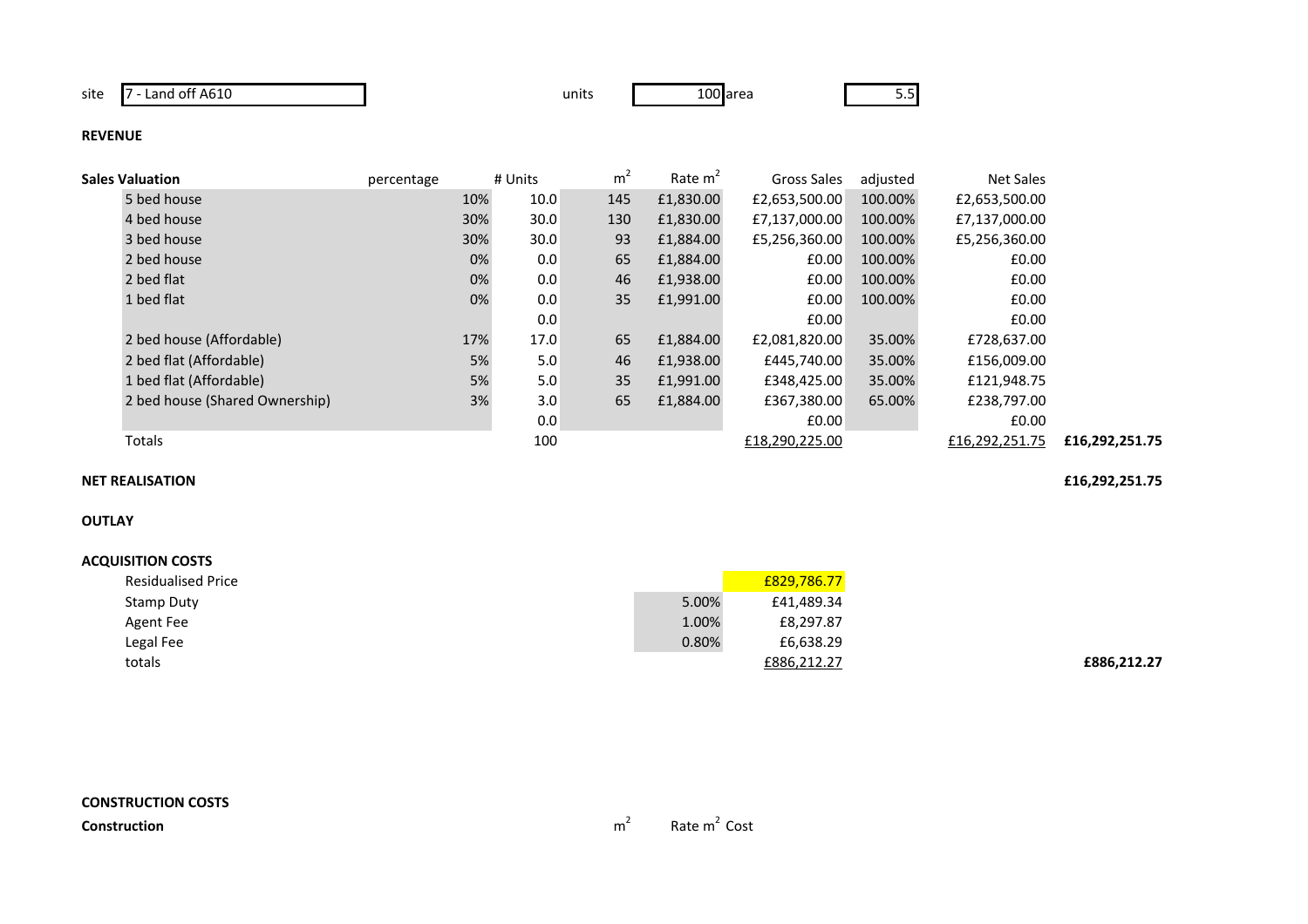| 5 bed house                                     |                | 10%<br>10.0     | 145         | £969.00                  | £1,405,050.00 |               |
|-------------------------------------------------|----------------|-----------------|-------------|--------------------------|---------------|---------------|
| 4 bed house                                     |                | 30%<br>30.0     | 130         | £969.00                  | £3,779,100.00 |               |
| 3 bed house                                     |                | 30%<br>30.0     | 93          | £1,023.00                | £2,854,170.00 |               |
| 2 bed house                                     |                | 0%<br>0.0       | 65          | £1,023.00                | £0.00         |               |
| 2 bed flat                                      |                | 0%<br>0.0       | 46          | £1,076.00                | £0.00         |               |
| 1 bed flat                                      |                | 0%<br>0.0       | 35          | £1,076.00                | £0.00         |               |
|                                                 | $\pmb{0}$      | 0%<br>0.0       | 0           |                          | £0.00         |               |
| 2 bed house (Affordable)                        |                | 17%<br>17.0     | 65          | £1,023.00                | £1,130,415.00 |               |
| 2 bed flat (Affordable)                         |                | 5%<br>5.0       | 46          | £1,076.00                | £247,480.00   |               |
| 1 bed flat (Affordable)                         |                | 5%<br>5.0       | 35          | £1,076.00                | £188,300.00   |               |
| 2 bed house (Shared Ownership)                  |                | 3%<br>3.0       | 65          | £1,023.00                | £199,485.00   |               |
|                                                 | $\pmb{0}$      | 0%<br>0.0       | $\mathbf 0$ |                          | £0.00         |               |
| totals                                          |                | 100             |             |                          | £9,804,000.00 | £9,804,000.00 |
| Contingency                                     |                |                 |             | 3.00%                    | £294,120.00   |               |
| <b>Primary Roads</b>                            | metres/hectare | 167             | 918.5       |                          | £523,545.00   |               |
| Secondary Roads                                 | metres/hectare | 56              | 308         |                          | £78,540.00    |               |
| <b>Street Lighting</b>                          | units          | 49.06           |             |                          | £61,325.00    |               |
| totals                                          |                |                 |             |                          | £817,665.00   | £817,665.00   |
| <b>Other Construction</b>                       |                |                 |             |                          |               |               |
| Landscaping (per Hectare)                       |                | 25000           |             |                          | £137,500.00   |               |
| Electricity (per dwelling)                      |                | 1385            |             |                          | £138,500.00   |               |
| Gas and Water (per dwelling)                    |                | 925             |             |                          | £92,500.00    |               |
| Services Infrastructure                         |                | 91987.5         |             |                          | £91,987.50    |               |
| totals                                          |                |                 |             |                          | £460,487.50   | £460,487.50   |
| <b>PROFESSIONAL FEES</b>                        |                |                 |             |                          |               |               |
| <b>Professional Fees</b>                        |                |                 |             | 10.00%                   | £1,055,703.25 | £1,055,703.25 |
| (not applied to Utilities or contingency costs) |                |                 |             |                          |               |               |
| <b>MARKETING AND LETTING</b>                    |                | number of units |             |                          |               |               |
| Marketing                                       |                | 100             |             | rate per unit<br>£500.00 | £50,000.00    | £50,000.00    |
|                                                 |                |                 |             |                          |               |               |
| <b>DISPOSAL FEES</b>                            |                |                 |             |                          |               |               |
| Sales Agent Fee                                 |                |                 |             | 1.00%                    | £182,902.25   |               |
| Sales Legal Fee                                 |                |                 |             | 0.50%                    | £91,451.13    |               |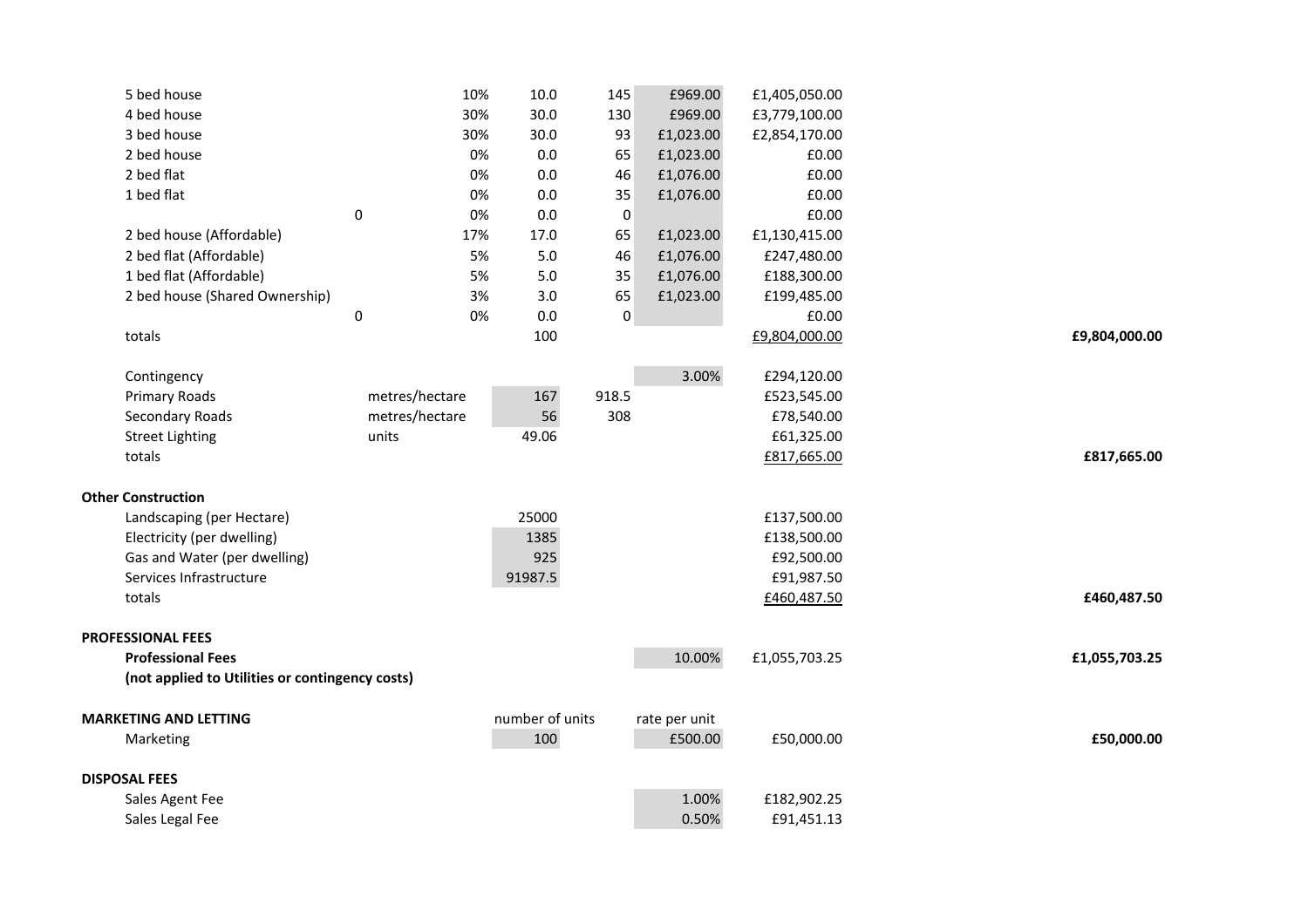| totals                                        |        |       | £274,353.38 | £274,353.38    |
|-----------------------------------------------|--------|-------|-------------|----------------|
| <b>FINANCE</b>                                |        |       |             |                |
| Multiple Finance Rates Used (see Assumptions) |        |       |             |                |
| Land                                          |        |       |             |                |
| Construction                                  |        | 7.00% | £92,686.30  |                |
| Totals                                        |        |       | £92,686.30  | £92,686.30     |
| <b>TOTAL COSTS</b>                            |        |       |             | £13,441,107.69 |
| <b>PROFIT</b>                                 |        |       |             | £2,851,144.06  |
| Performance Measures                          |        |       |             |                |
| Profit on Cost                                | 25.00% |       |             |                |
| Profit on GDV%                                | 17.50% |       |             |                |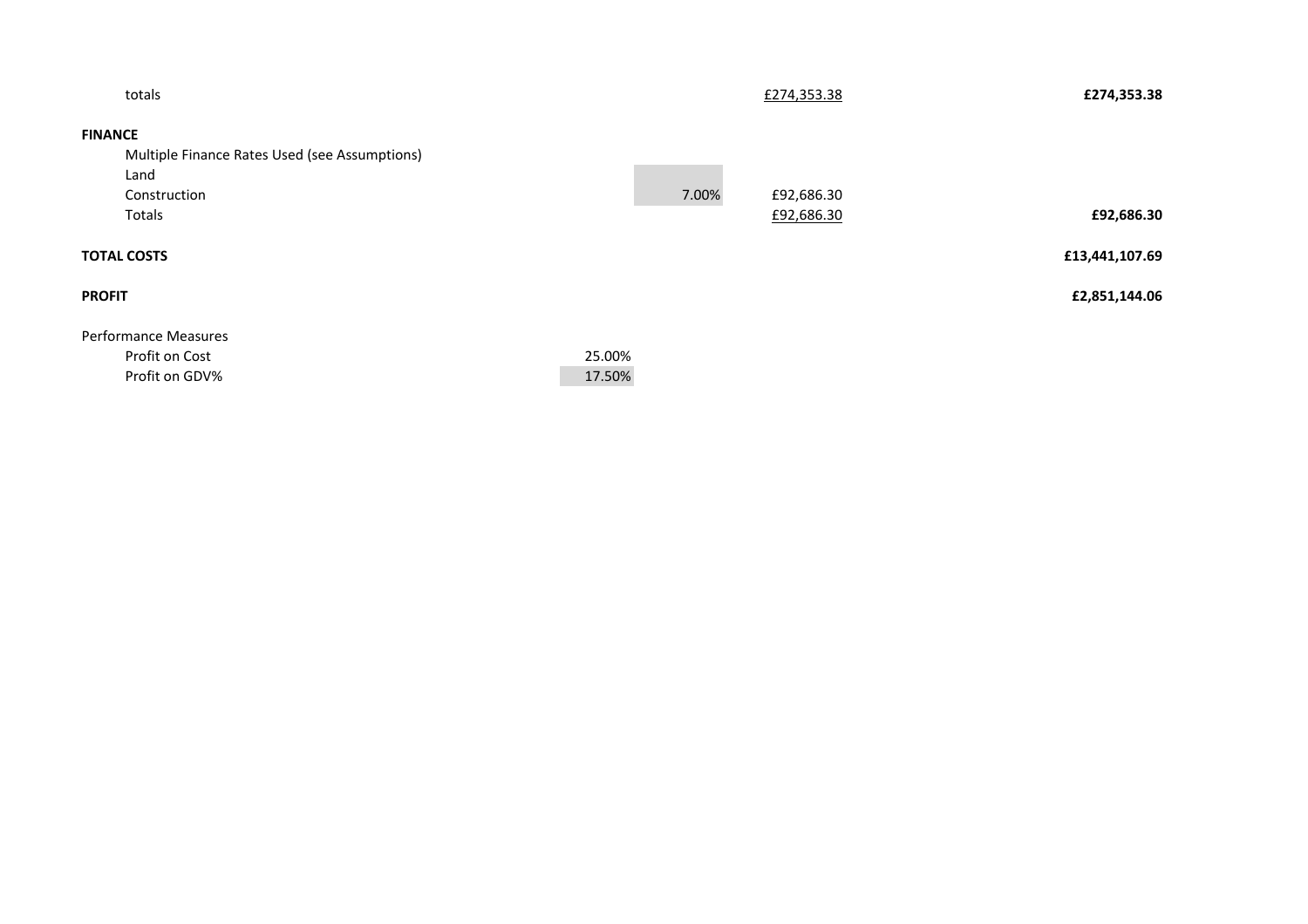site 7 - Land off A610

0 **100** area 5.5

### **REVENUE**

| Sales Valuation                | percentage | # Units | m <sup>2</sup> | Rate $m2$ | Gross Sales    | adjusted | Net Sales      |                |
|--------------------------------|------------|---------|----------------|-----------|----------------|----------|----------------|----------------|
| 5 bed house                    | 10%        | 10.0    | 145            | £1,830.00 | £2,653,500.00  | 100.00%  | £2,653,500.00  |                |
| 4 bed house                    | 30%        | 30.0    | 130            | £1,830.00 | £7,137,000.00  | 100.00%  | £7,137,000.00  |                |
| 3 bed house                    | 30%        | 30.0    | 93             | £1,884.00 | £5,256,360.00  | 100.00%  | £5,256,360.00  |                |
| 2 bed house                    | 6%         | 6.0     | 65             | £1,884.00 | £734,760.00    | 100.00%  | £734,760.00    |                |
| 2 bed flat                     | 0%         | 0.0     | 46             | £1,938.00 | £0.00          | 100.00%  | £0.00          |                |
| 1 bed flat                     | 0%         | 0.0     | 35             | £1,991.00 | £0.00          | 100.00%  | £0.00          |                |
|                                |            | 0.0     |                |           | £0.00          |          | £0.00          |                |
| 2 bed house (Affordable)       | 11%        | 11.0    | 65             | £1,884.00 | £1,347,060.00  | 35.00%   | £471,471.00    |                |
| 2 bed flat (Affordable)        | 5%         | 5.0     | 46             | £1,938.00 | £445,740.00    | 35.00%   | £156,009.00    |                |
| 1 bed flat (Affordable)        | 5%         | 5.0     | 35             | £1,991.00 | £348,425.00    | 35.00%   | £121,948.75    |                |
| 2 bed house (Shared Ownership) | 3%         | 3.0     | 65             | £1,884.00 | £367,380.00    | 65.00%   | £238,797.00    |                |
|                                |            | 0.0     |                |           | £0.00          |          | £0.00          |                |
| Totals                         |            | 100     |                |           | £18,290,225.00 |          | £16,769,845.75 | £16,769,845.75 |
|                                |            |         |                |           |                |          |                |                |

# **NET REALISATION**

### **OUTLAY**

### **ACQUISITION COSTS**

| <b>Residualised Price</b> |       | £1,198,714.72 |
|---------------------------|-------|---------------|
| Stamp Duty                | 5.00% | £59,935.74    |
| Agent Fee                 | 1.00% | £11,987.15    |
| Legal Fee                 | 0.80% | £9,589.72     |
| totals                    |       | £1,280,227.32 |

**£16,769,845.75**

**£1,280,227.32**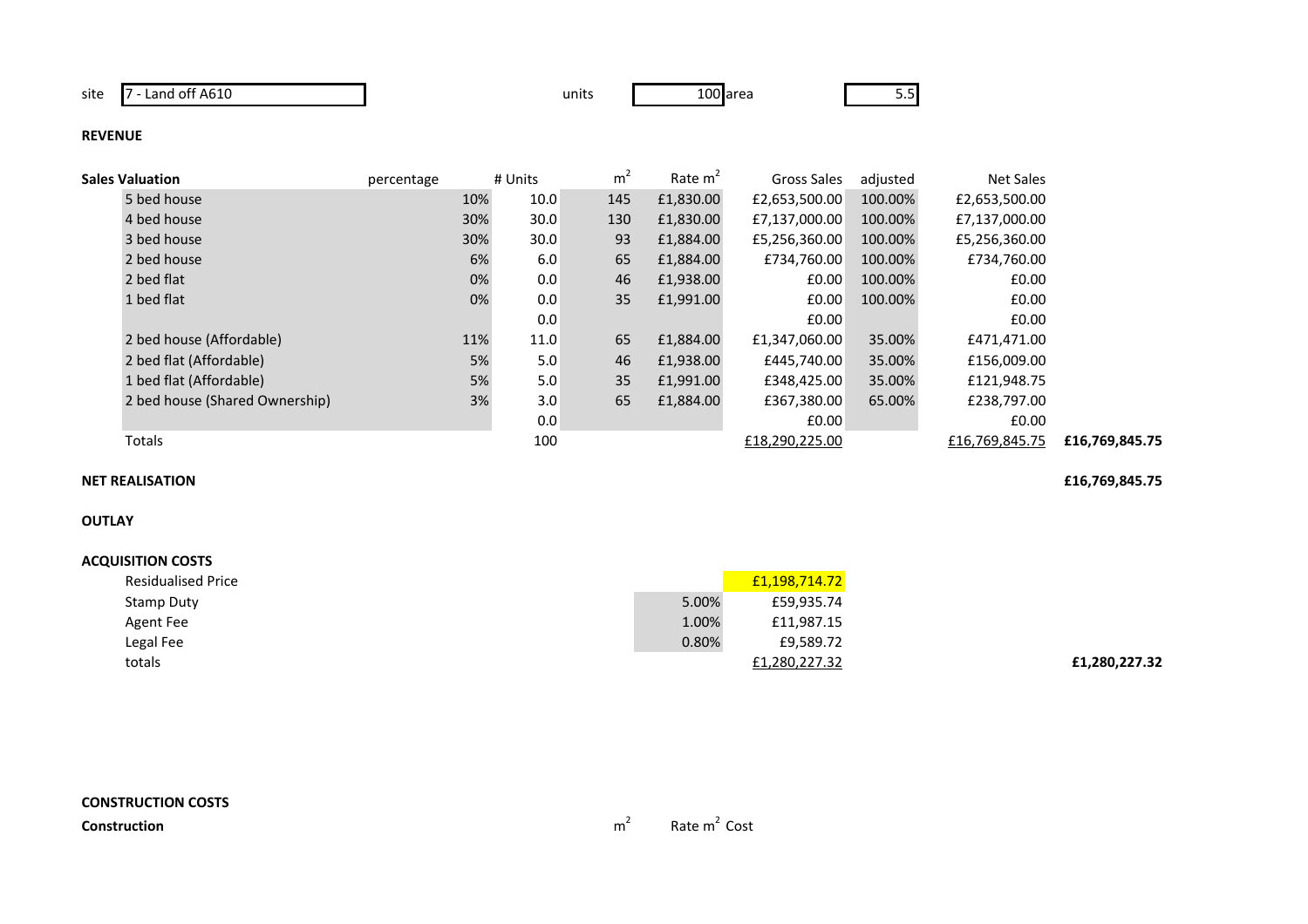| 5 bed house                                     |                | 10% | 10.0                   | 145         | £969.00                  | £1,405,050.00 |               |
|-------------------------------------------------|----------------|-----|------------------------|-------------|--------------------------|---------------|---------------|
| 4 bed house                                     |                | 30% | 30.0                   | 130         | £969.00                  | £3,779,100.00 |               |
| 3 bed house                                     |                | 30% | 30.0                   | 93          | £1,023.00                | £2,854,170.00 |               |
| 2 bed house                                     |                | 6%  | 6.0                    | 65          | £1,023.00                | £398,970.00   |               |
| 2 bed flat                                      |                | 0%  | 0.0                    | 46          | £1,076.00                | £0.00         |               |
| 1 bed flat                                      |                | 0%  | 0.0                    | 35          | £1,076.00                | £0.00         |               |
|                                                 | $\pmb{0}$      | 0%  | 0.0                    | 0           |                          | £0.00         |               |
| 2 bed house (Affordable)                        |                | 11% | 11.0                   | 65          | £1,023.00                | £731,445.00   |               |
| 2 bed flat (Affordable)                         |                | 5%  | 5.0                    | 46          | £1,076.00                | £247,480.00   |               |
| 1 bed flat (Affordable)                         |                | 5%  | 5.0                    | 35          | £1,076.00                | £188,300.00   |               |
| 2 bed house (Shared Ownership)                  |                | 3%  | 3.0                    | 65          | £1,023.00                | £199,485.00   |               |
|                                                 | $\pmb{0}$      | 0%  | 0.0                    | $\mathbf 0$ |                          | £0.00         |               |
| totals                                          |                |     | 100                    |             |                          | £9,804,000.00 | £9,804,000.00 |
|                                                 |                |     |                        |             |                          |               |               |
| Contingency                                     |                |     |                        |             | 3.00%                    | £294,120.00   |               |
| <b>Primary Roads</b>                            | metres/hectare |     | 167                    | 918.5       |                          | £523,545.00   |               |
| Secondary Roads                                 | metres/hectare |     | 56                     | 308         |                          | £78,540.00    |               |
| <b>Street Lighting</b>                          | units          |     | 49.06                  |             |                          | £61,325.00    |               |
| totals                                          |                |     |                        |             |                          | £817,665.00   | £817,665.00   |
| <b>Other Construction</b>                       |                |     |                        |             |                          |               |               |
| Landscaping (per Hectare)                       |                |     | 25000                  |             |                          | £137,500.00   |               |
| Electricity (per dwelling)                      |                |     | 1385                   |             |                          | £138,500.00   |               |
| Gas and Water (per dwelling)                    |                |     | 925                    |             |                          | £92,500.00    |               |
| Services Infrastructure                         |                |     | 91987.5                |             |                          | £91,987.50    |               |
| totals                                          |                |     |                        |             |                          | £460,487.50   | £460,487.50   |
|                                                 |                |     |                        |             |                          |               |               |
| <b>PROFESSIONAL FEES</b>                        |                |     |                        |             |                          |               |               |
| <b>Professional Fees</b>                        |                |     |                        |             | 10.00%                   | £1,055,703.25 | £1,055,703.25 |
| (not applied to Utilities or contingency costs) |                |     |                        |             |                          |               |               |
|                                                 |                |     |                        |             |                          |               |               |
| <b>MARKETING AND LETTING</b>                    |                |     | number of units<br>100 |             | rate per unit<br>£500.00 |               |               |
| Marketing                                       |                |     |                        |             |                          | £50,000.00    | £50,000.00    |
| <b>DISPOSAL FEES</b>                            |                |     |                        |             |                          |               |               |
| Sales Agent Fee                                 |                |     |                        |             | 1.00%                    | £182,902.25   |               |
| Sales Legal Fee                                 |                |     |                        |             | 0.50%                    | £91,451.13    |               |
|                                                 |                |     |                        |             |                          |               |               |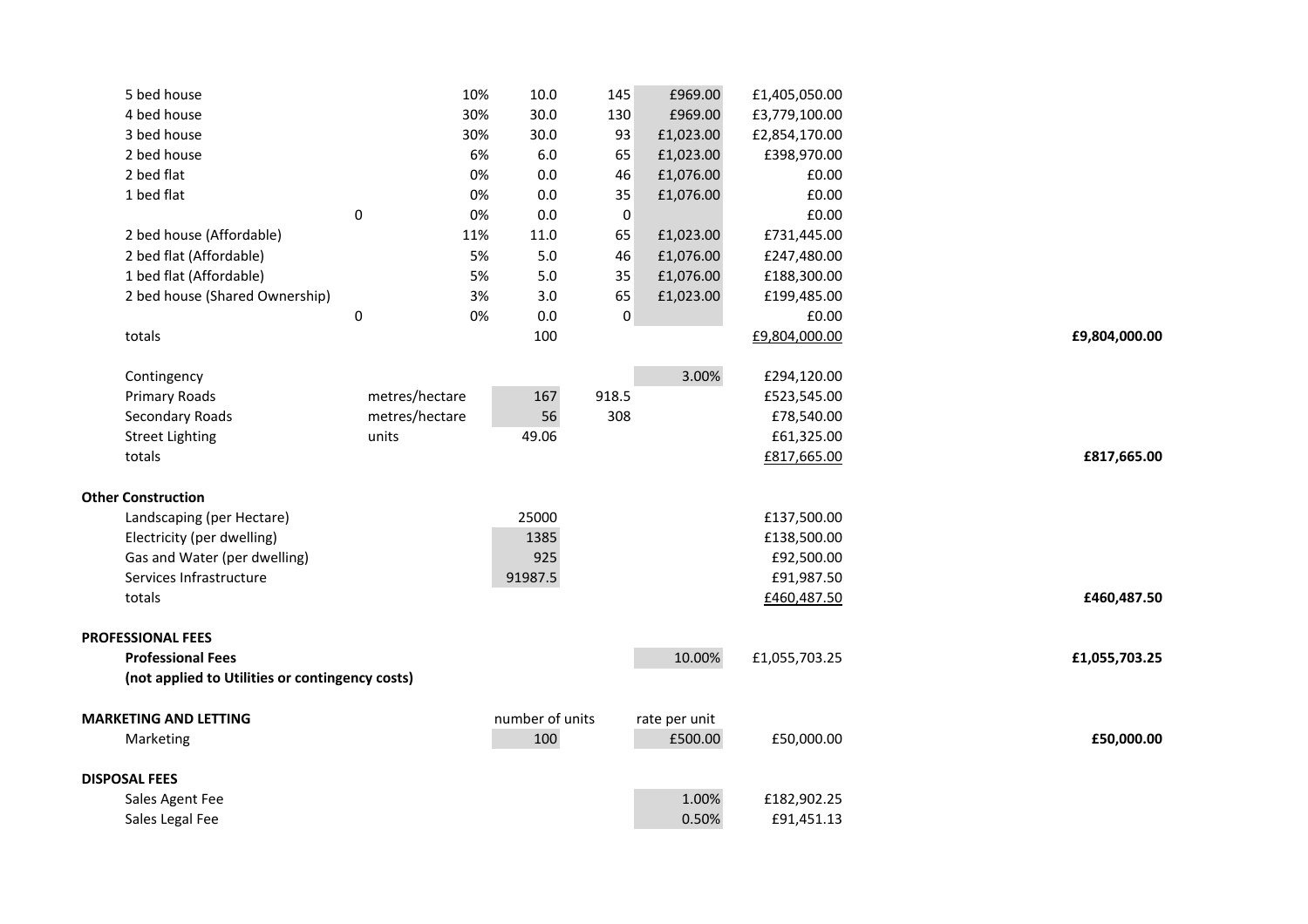| totals                                        |        |       | £274,353.38 | £274,353.38    |
|-----------------------------------------------|--------|-------|-------------|----------------|
| <b>FINANCE</b>                                |        |       |             |                |
| Multiple Finance Rates Used (see Assumptions) |        |       |             |                |
| Land                                          |        |       |             |                |
| Construction                                  |        | 7.00% | £92,686.30  |                |
| Totals                                        |        |       | £92,686.30  | £92,686.30     |
| <b>TOTAL COSTS</b>                            |        |       |             | £13,835,122.74 |
| <b>PROFIT</b>                                 |        |       |             | £2,934,723.01  |
| Performance Measures                          |        |       |             |                |
| Profit on Cost                                | 25.00% |       |             |                |
| Profit on GDV%                                | 17.50% |       |             |                |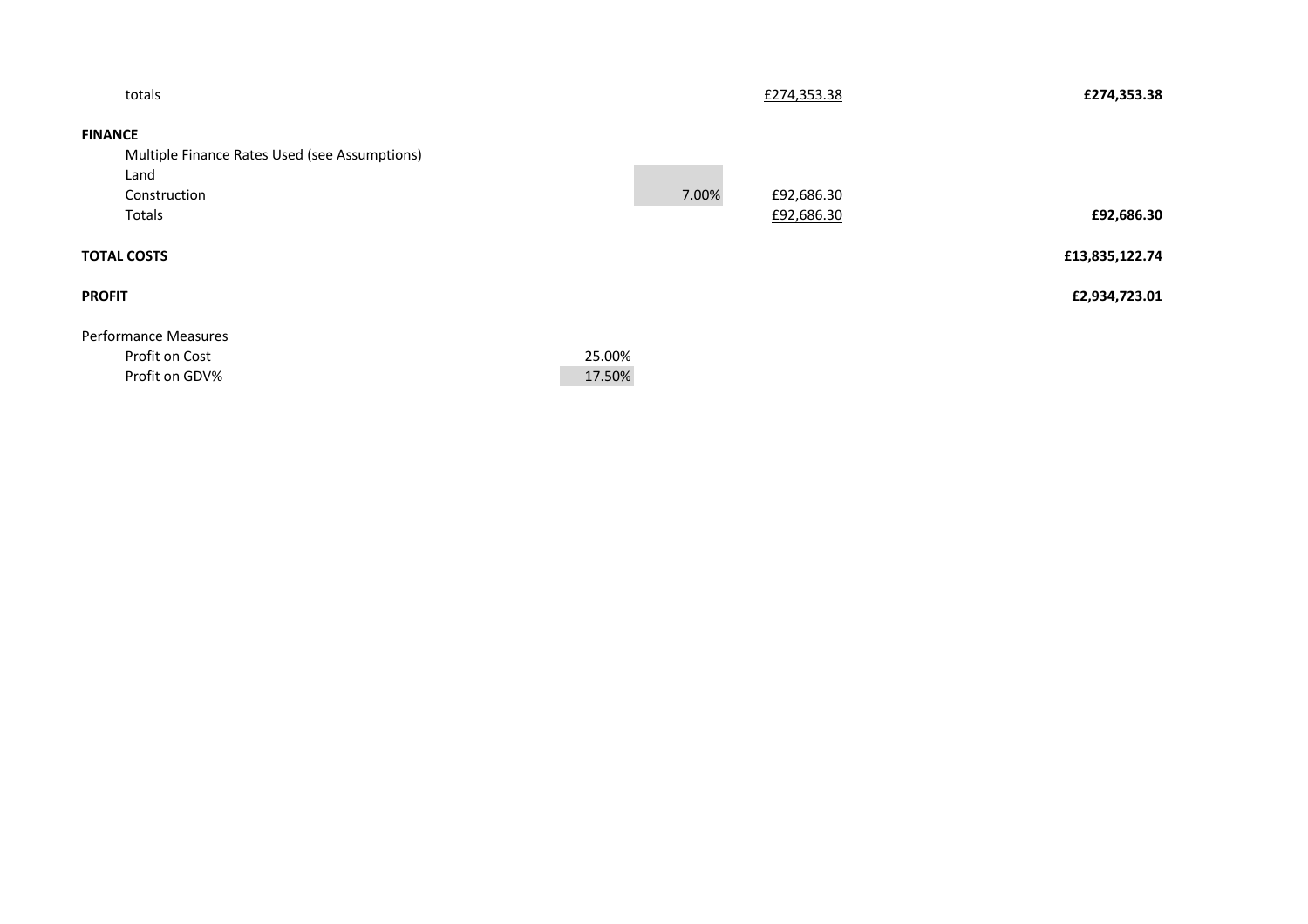site 8 - Land off Cemetery Lane

e units 15

15 area 0.5

### **REVENUE**

| <b>Sales Valuation</b> | percentage | # Units |     | m <sup>2</sup> | Rate $m2$ | Gross Sales   | adjusted | Net Sales     |               |
|------------------------|------------|---------|-----|----------------|-----------|---------------|----------|---------------|---------------|
| 4 bed house            |            | 10%     | 1.5 | 130            | £1,830.00 | £356,850.00   | 100.00%  | £356,850.00   |               |
| 3 bed house            |            | 30%     | 4.5 | 93             | £1,884.00 | £788,454.00   | 100.00%  | £788,454.00   |               |
| 2 bed house            |            | 30%     | 4.5 | 70             | £1,884.00 | £593,460.00   | 100.00%  | £593,460.00   |               |
| 2 bed flat             |            | 20%     | 3.0 | 50             | £1,938.00 | £290,700.00   | 100.00%  | £290,700.00   |               |
| 1 bed flat             |            | 10%     | 1.5 | 40             | £1,991.00 | £119,460.00   | 100.00%  | £119,460.00   |               |
|                        |            |         | 0.0 |                |           | £0.00         |          | £0.00         |               |
|                        |            |         | 0.0 |                |           | £0.00         |          | £0.00         |               |
|                        |            |         | 0.0 |                |           | £0.00         |          | £0.00         |               |
|                        |            |         | 0.0 |                |           | £0.00         |          | £0.00         |               |
|                        |            |         | 0.0 |                |           | £0.00         |          | £0.00         |               |
|                        |            |         | 0.0 |                |           | £0.00         |          | £0.00         |               |
|                        |            |         | 0.0 |                |           | £0.00         |          | £0.00         |               |
| Totals                 |            |         | 15  |                |           | £2,148,924.00 |          | £2,148,924.00 | £2,148,924.00 |

### **NET REALISATION£2,148,924.00**

**OUTLAY**

| <b>Residualised Price</b> |       | £144,230.05 |
|---------------------------|-------|-------------|
| Stamp Duty                | 5.00% | £7,211.50   |
| Agent Fee                 | 1.00% | £1,442.30   |
| Legal Fee                 | 0.80% | £1,153.84   |
| totals                    |       | £154,037.69 |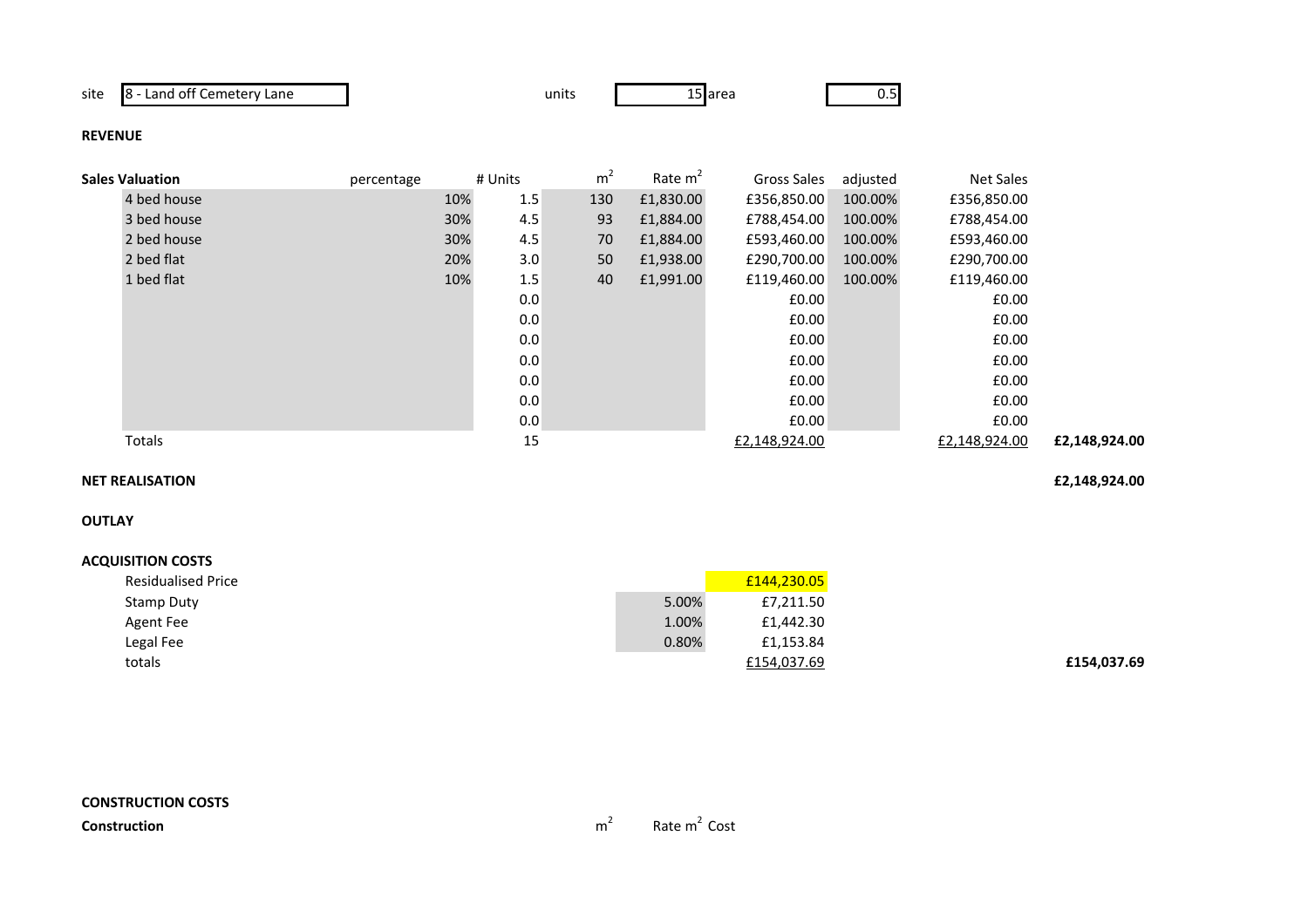| 4 bed house                                     |                  | 10% | 1.5             | 130              | £969.00       | £188,955.00   |               |
|-------------------------------------------------|------------------|-----|-----------------|------------------|---------------|---------------|---------------|
| 3 bed house                                     |                  | 30% | 4.5             | 93               | £1,023.00     | £428,125.50   |               |
| 2 bed house                                     |                  | 30% | 4.5             | 70               | £1,023.00     | £322,245.00   |               |
| 2 bed flat                                      |                  | 20% | 3.0             | 50               | £1,076.00     | £161,400.00   |               |
| 1 bed flat                                      |                  | 10% | 1.5             | 40               | £1,076.00     | £64,560.00    |               |
|                                                 | $\pmb{0}$        | 0%  | 0.0             | $\pmb{0}$        |               | £0.00         |               |
|                                                 | $\pmb{0}$        | 0%  | 0.0             | $\pmb{0}$        |               | £0.00         |               |
|                                                 | $\pmb{0}$        | 0%  | 0.0             | $\pmb{0}$        |               | £0.00         |               |
|                                                 | 0                | 0%  | 0.0             | $\boldsymbol{0}$ |               | £0.00         |               |
|                                                 | $\pmb{0}$        | 0%  | 0.0             | $\pmb{0}$        |               | £0.00         |               |
|                                                 | $\pmb{0}$        | 0%  | 0.0             | $\pmb{0}$        |               | £0.00         |               |
|                                                 | $\boldsymbol{0}$ | 0%  | 0.0             | $\pmb{0}$        |               | £0.00         |               |
| totals                                          |                  |     | 15              |                  |               | £1,165,285.50 | £1,165,285.50 |
|                                                 |                  |     |                 |                  |               |               |               |
| Contingency                                     |                  |     |                 |                  | 10.00%        | £116,528.55   |               |
| Primary Roads                                   | metres/hectare   |     | 167             | 83.5             |               | £47,595.00    |               |
| Secondary Roads                                 | metres/hectare   |     | 56              | 28               |               | £7,140.00     |               |
| <b>Street Lighting</b>                          | units            |     | 4.46            |                  |               | £5,575.00     |               |
| totals                                          |                  |     |                 |                  |               | £164,123.55   | £164,123.55   |
|                                                 |                  |     |                 |                  |               |               |               |
| <b>Other Construction</b>                       |                  |     | 25000           |                  |               |               |               |
| Landscaping (per Hectare)                       |                  |     |                 |                  |               | £12,500.00    |               |
| Electricity (per dwelling)                      |                  |     | 1385            |                  |               | £20,775.00    |               |
| Gas and Water (per dwelling)                    |                  |     | 925             |                  |               | £13,875.00    |               |
| Services Infrastructure                         |                  |     | 8362.5          |                  |               | £8,362.50     |               |
| totals                                          |                  |     |                 |                  |               | £55,512.50    | £55,512.50    |
| <b>PROFESSIONAL FEES</b>                        |                  |     |                 |                  |               |               |               |
| <b>Professional Fees</b>                        |                  |     |                 |                  | 10.00%        | £123,374.30   | £123,374.30   |
| (not applied to Utilities or contingency costs) |                  |     |                 |                  |               |               |               |
|                                                 |                  |     |                 |                  |               |               |               |
| <b>MARKETING AND LETTING</b>                    |                  |     | number of units |                  | rate per unit |               |               |
| Marketing                                       |                  |     | 15              |                  | £1,000.00     | £15,000.00    | £15,000.00    |
| <b>DISPOSAL FEES</b>                            |                  |     |                 |                  |               |               |               |
| Sales Agent Fee                                 |                  |     |                 |                  | 1.00%         | £21,489.24    |               |
| Sales Legal Fee                                 |                  |     |                 |                  | 0.50%         | £10,744.62    |               |
|                                                 |                  |     |                 |                  |               |               |               |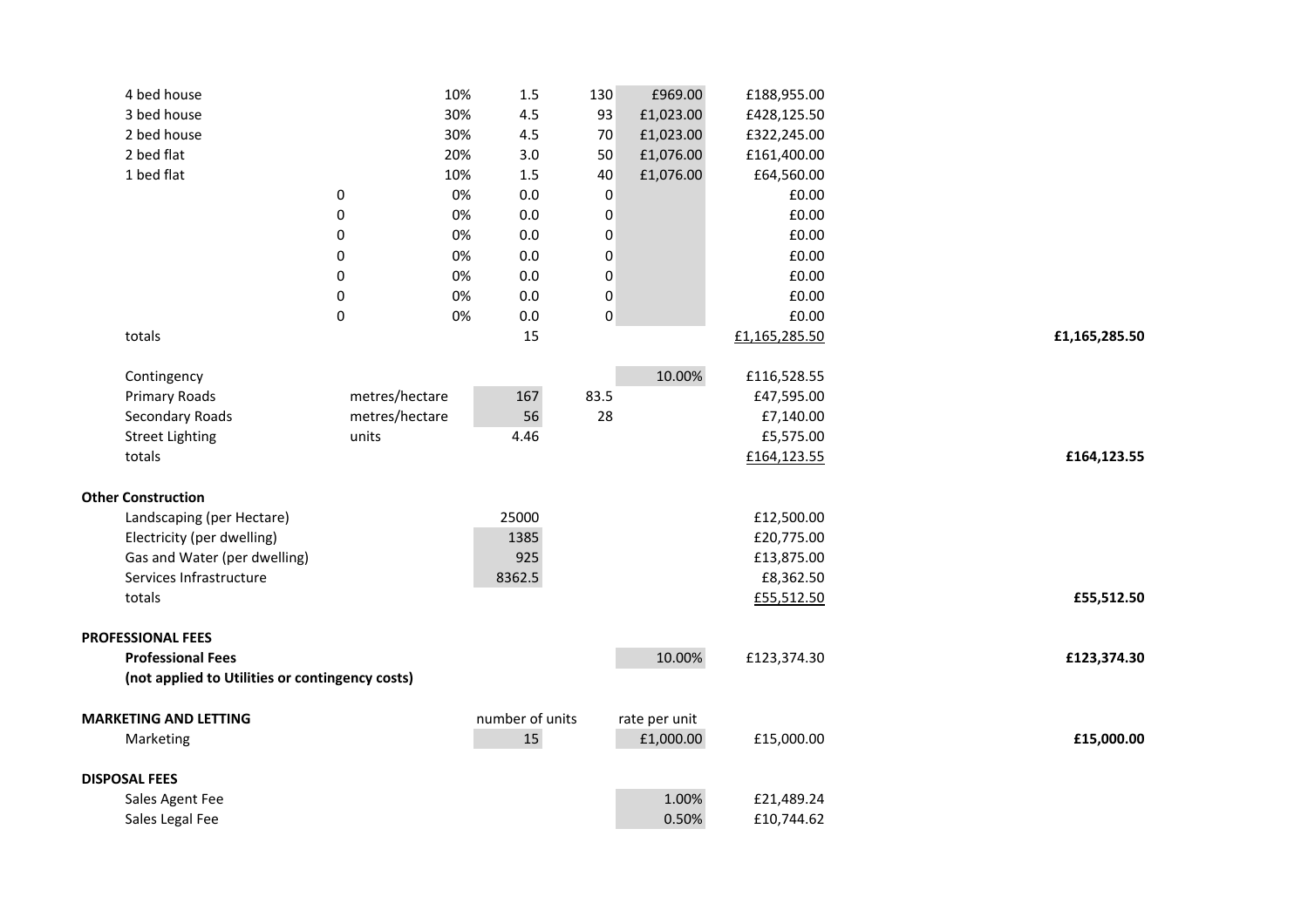| totals                                        |        |       | £32,233.86 | £32,233.86    |
|-----------------------------------------------|--------|-------|------------|---------------|
| <b>FINANCE</b>                                |        |       |            |               |
| Multiple Finance Rates Used (see Assumptions) |        |       |            |               |
| Land                                          |        |       |            |               |
| Construction                                  |        | 7.00% | £9,571.80  |               |
| Totals                                        |        |       | £9,571.80  | £9,571.80     |
| <b>TOTAL COSTS</b>                            |        |       |            | £1,719,139.20 |
| <b>PROFIT</b>                                 |        |       |            | £429,784.80   |
| <b>Performance Measures</b>                   |        |       |            |               |
| Profit on Cost                                | 25.00% |       |            |               |
| Profit on GDV%                                | 20.00% |       |            |               |
|                                               |        |       |            |               |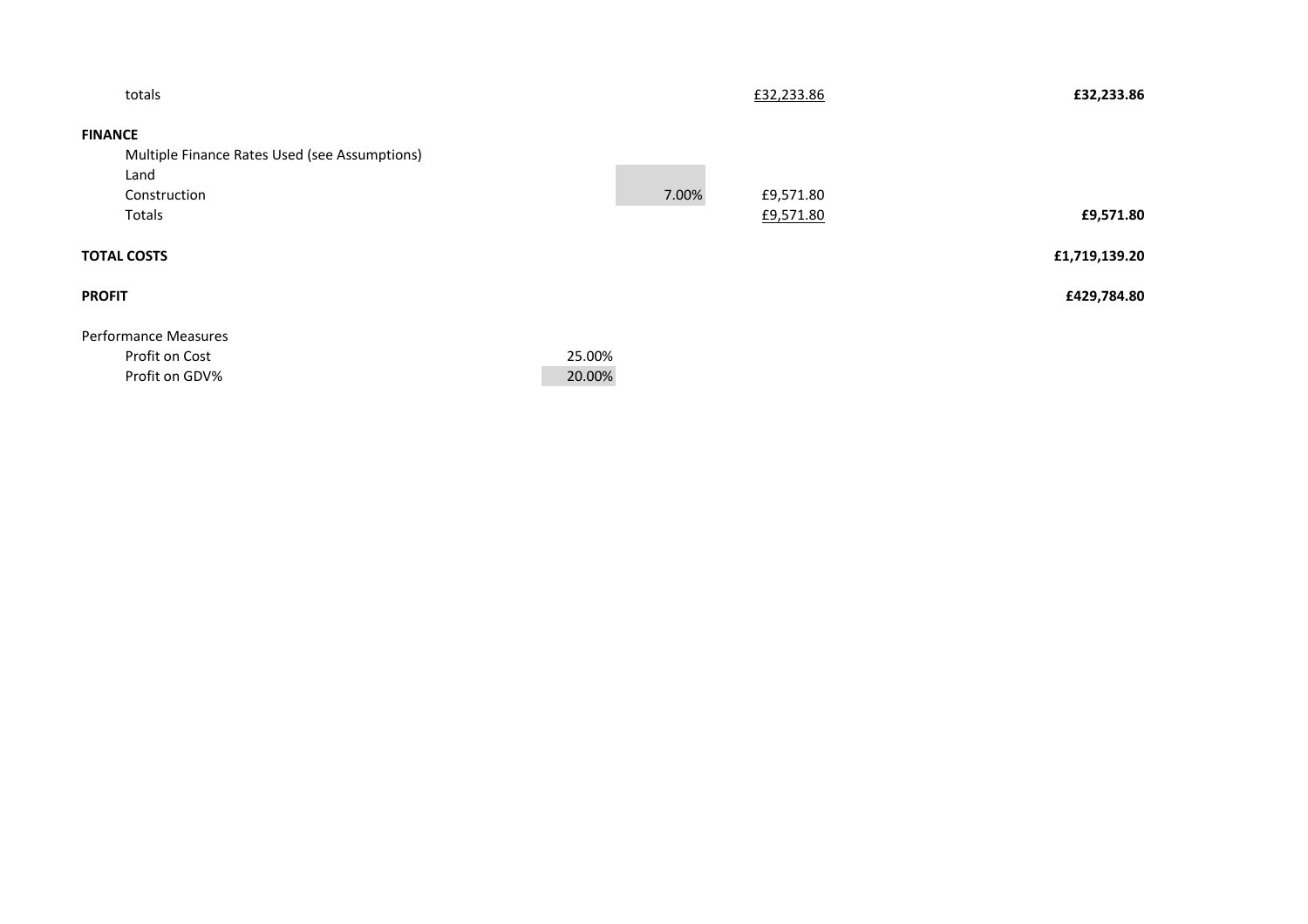site 8 - Land off Cemetery Lane

e units 15

area 15 area 15 area 16 an am 20.5

# **REVENUE**

| Sales Valuation                 | percentage | # Units | m <sup>2</sup> | Rate $m2$ | Gross Sales   | adjusted | Net Sales     |               |
|---------------------------------|------------|---------|----------------|-----------|---------------|----------|---------------|---------------|
| 4 bed house                     | 10%        | 1.5     | 130            | £1,830.00 | £356,850.00   | 100.00%  | £356,850.00   |               |
| 3 bed house                     | 30%        | 4.5     | 93             | £1,884.00 | £788,454.00   | 100.00%  | £788,454.00   |               |
| 2 bed house                     | 30%        | 4.5     | 70             | £1,884.00 | £593,460.00   | 100.00%  | £593,460.00   |               |
| 2 bed flat                      | 0%         | 0.0     | 50             | £1,938.00 | £0.00         | 100.00%  | £0.00         |               |
| 1 bed flat                      | 0%         | 0.0     | 40             | £1,991.00 | E0.00         | 100.00%  | £0.00         |               |
|                                 |            | 0.0     |                |           | £0.00         |          | £0.00         |               |
| 2 bed flat (Affordable Housing) | 20%        | 3.0     | 50             | £1,938.00 | £290,700.00   | 35.00%   | £101,745.00   |               |
| 1 bed flat (Affordable Housing) | 10%        | 1.5     | 40             | £1,991.00 | £119,460.00   | 35.00%   | £41,811.00    |               |
|                                 |            | 0.0     |                |           | £0.00         |          | £0.00         |               |
|                                 |            | 0.0     |                |           | £0.00         |          | £0.00         |               |
|                                 |            | 0.0     |                |           | £0.00         |          | £0.00         |               |
|                                 |            | 0.0     |                |           | £0.00         |          | £0.00         |               |
| Totals                          |            | 15      |                |           | £2,148,924.00 |          | £1,882,320.00 | £1,882,320.00 |
|                                 |            |         |                |           |               |          |               |               |

### **NET REALISATION£1,882,320.00**

**OUTLAY**

| <b>Residualised Price</b> |       | $-£55,473.32$ |
|---------------------------|-------|---------------|
| Stamp Duty                | 5.00% | -£2,773.67    |
| Agent Fee                 | 1.00% | -£554.73      |
| Legal Fee                 | 0.80% | -£443.79      |
| totals                    |       | -£59,245.51   |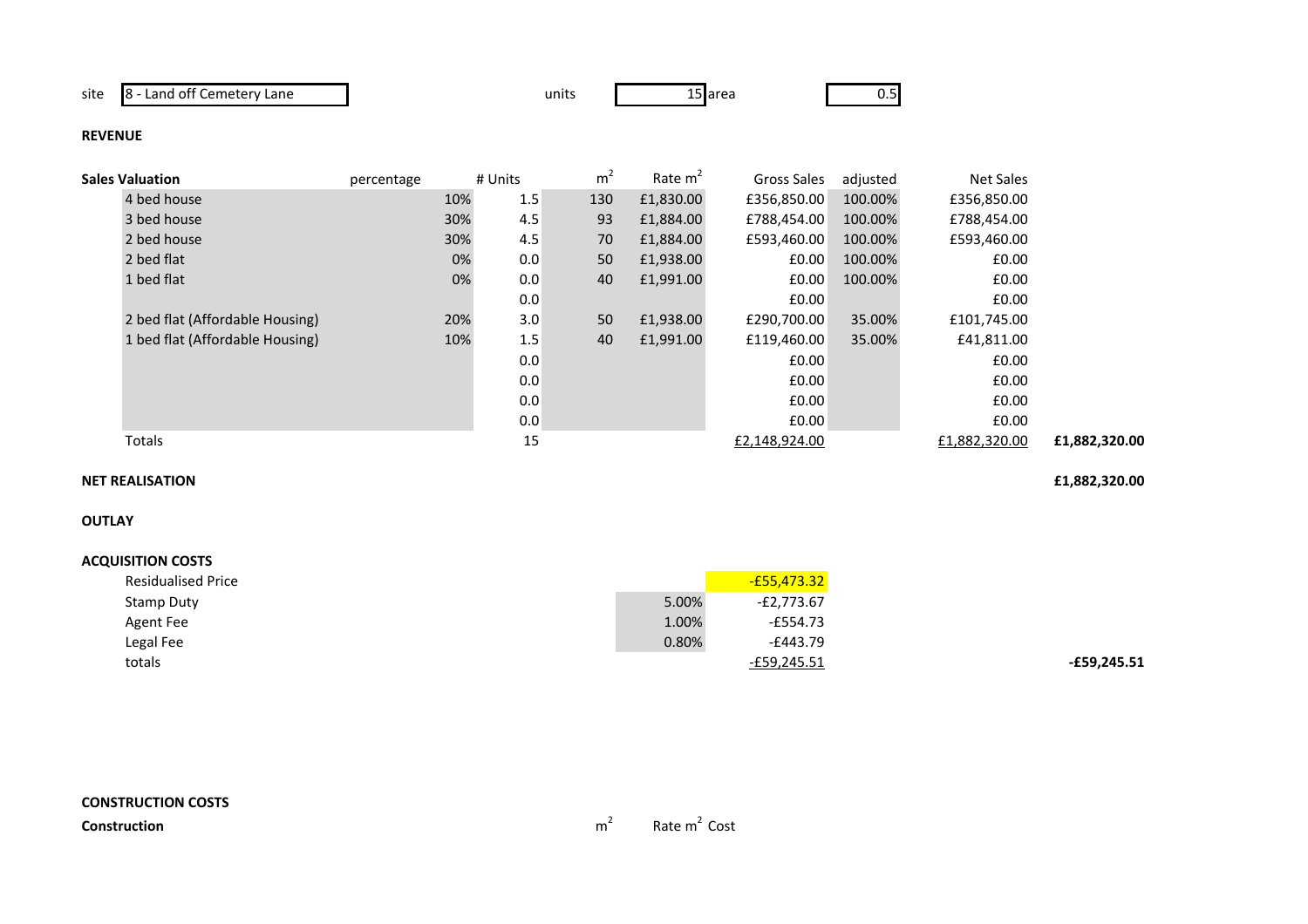| 4 bed house                                     |                | 10% | 1.5             | 130              | £969.00       | £188,955.00   |               |
|-------------------------------------------------|----------------|-----|-----------------|------------------|---------------|---------------|---------------|
| 3 bed house                                     |                | 30% | 4.5             | 93               | £1,023.00     | £428,125.50   |               |
| 2 bed house                                     |                | 30% | 4.5             | 70               | £1,023.00     | £322,245.00   |               |
| 2 bed flat                                      |                | 0%  | 0.0             | 50               | £1,076.00     | £0.00         |               |
| 1 bed flat                                      |                | 0%  | 0.0             | 40               | £1,076.00     | £0.00         |               |
|                                                 | $\pmb{0}$      | 0%  | 0.0             | $\pmb{0}$        |               | £0.00         |               |
| 2 bed flat (Affordable Housing)                 |                | 20% | 3.0             | 50               | £1,076.00     | £161,400.00   |               |
| 1 bed flat (Affordable Housing)                 |                | 10% | 1.5             | 40               | £1,076.00     | £64,560.00    |               |
|                                                 | 0              | 0%  | 0.0             | $\boldsymbol{0}$ |               | £0.00         |               |
|                                                 | $\pmb{0}$      | 0%  | 0.0             | $\pmb{0}$        |               | £0.00         |               |
|                                                 | $\pmb{0}$      | 0%  | 0.0             | $\pmb{0}$        |               | £0.00         |               |
|                                                 | $\pmb{0}$      | 0%  | 0.0             | $\pmb{0}$        |               | £0.00         |               |
| totals                                          |                |     | 15              |                  |               | £1,165,285.50 | £1,165,285.50 |
|                                                 |                |     |                 |                  |               |               |               |
| Contingency                                     |                |     |                 |                  | 10.00%        | £116,528.55   |               |
| Primary Roads                                   | metres/hectare |     | 167             | 83.5             |               | £47,595.00    |               |
| Secondary Roads                                 | metres/hectare |     | 56              | 28               |               | £7,140.00     |               |
| <b>Street Lighting</b>                          | units          |     | 4.46            |                  |               | £5,575.00     |               |
| totals                                          |                |     |                 |                  |               | £164,123.55   | £164,123.55   |
|                                                 |                |     |                 |                  |               |               |               |
| <b>Other Construction</b>                       |                |     |                 |                  |               |               |               |
| Landscaping (per Hectare)                       |                |     | 25000           |                  |               | £12,500.00    |               |
| Electricity (per dwelling)                      |                |     | 1385            |                  |               | £20,775.00    |               |
| Gas and Water (per dwelling)                    |                |     | 925             |                  |               | £13,875.00    |               |
| Services Infrastructure                         |                |     | 8362.5          |                  |               | £8,362.50     |               |
| totals                                          |                |     |                 |                  |               | £55,512.50    | £55,512.50    |
|                                                 |                |     |                 |                  |               |               |               |
| <b>PROFESSIONAL FEES</b>                        |                |     |                 |                  |               |               |               |
| <b>Professional Fees</b>                        |                |     |                 |                  | 10.00%        | £123,374.30   | £123,374.30   |
| (not applied to Utilities or contingency costs) |                |     |                 |                  |               |               |               |
| <b>MARKETING AND LETTING</b>                    |                |     | number of units |                  | rate per unit |               |               |
| Marketing                                       |                |     | 15              |                  | £1,000.00     | £15,000.00    | £15,000.00    |
|                                                 |                |     |                 |                  |               |               |               |
| <b>DISPOSAL FEES</b>                            |                |     |                 |                  |               |               |               |
| Sales Agent Fee                                 |                |     |                 |                  | 1.00%         | £21,489.24    |               |
| Sales Legal Fee                                 |                |     |                 |                  | 0.50%         | £10,744.62    |               |
|                                                 |                |     |                 |                  |               |               |               |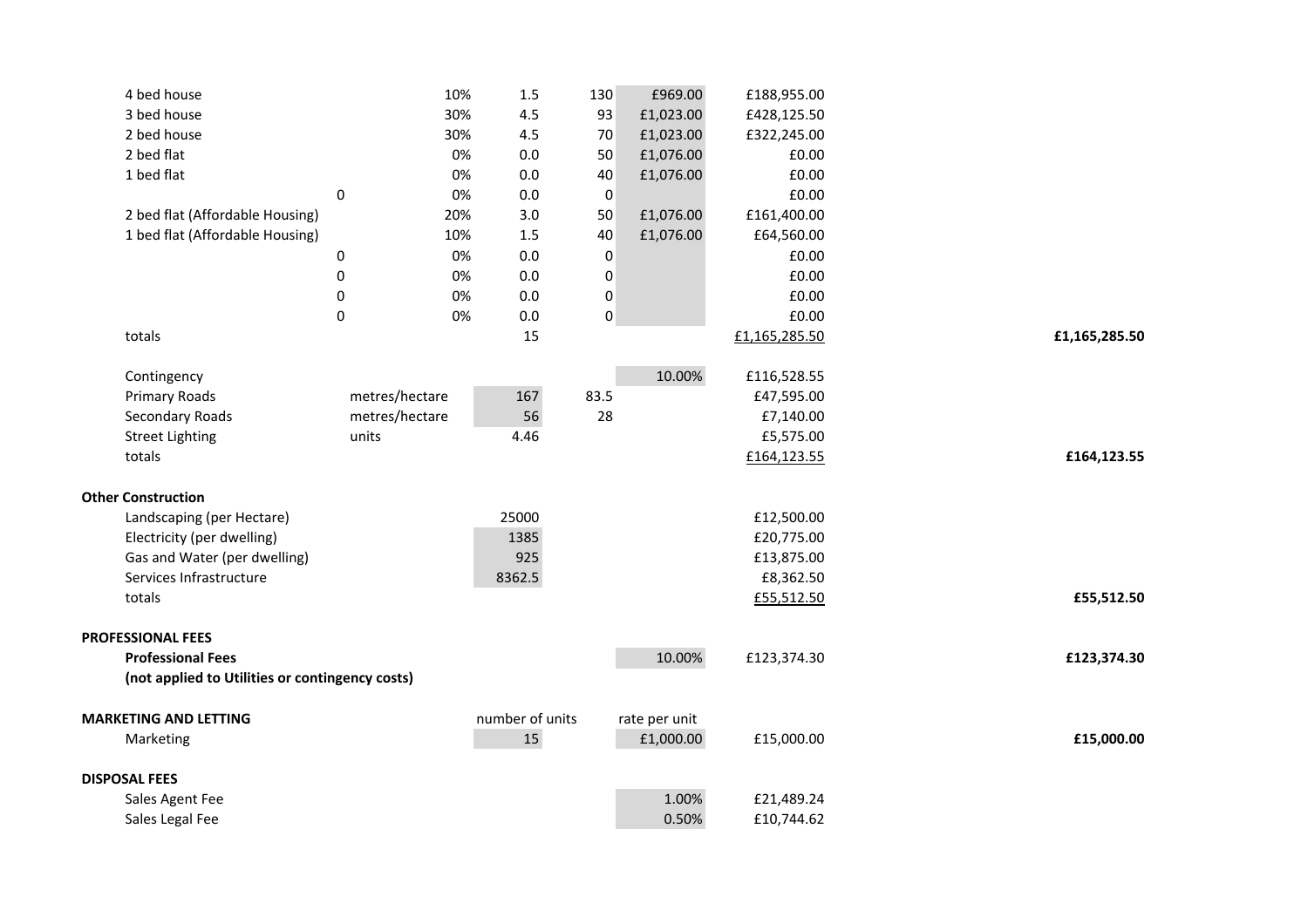| totals                                        |        |       | £32,233.86 | £32,233.86    |
|-----------------------------------------------|--------|-------|------------|---------------|
| <b>FINANCE</b>                                |        |       |            |               |
| Multiple Finance Rates Used (see Assumptions) |        |       |            |               |
| Land                                          |        |       |            |               |
| Construction                                  |        | 7.00% | £9,571.80  |               |
| Totals                                        |        |       | £9,571.80  | £9,571.80     |
| <b>TOTAL COSTS</b>                            |        |       |            | £1,505,856.00 |
| <b>PROFIT</b>                                 |        |       |            | £376,464.00   |
| <b>Performance Measures</b>                   |        |       |            |               |
| Profit on Cost                                | 25.00% |       |            |               |
| Profit on GDV%                                | 20.00% |       |            |               |
|                                               |        |       |            |               |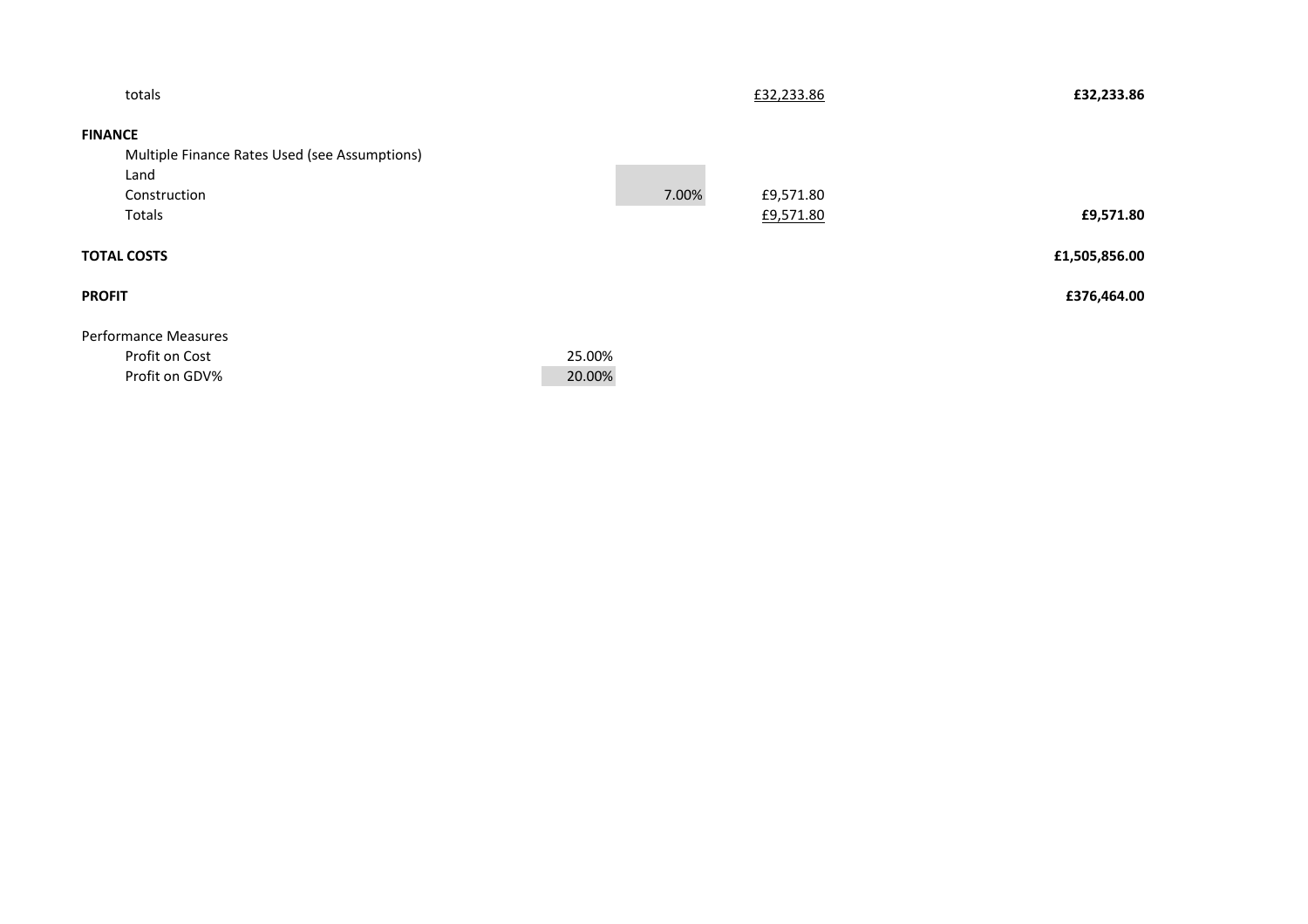site 8 - Land off Cemetery Lane

e units 15

15 area 0.5

### **REVENUE**

| <b>Sales Valuation</b>          | percentage | # Units    | m <sup>2</sup> | Rate $m2$ | Gross Sales   | adjusted | Net Sales     |               |
|---------------------------------|------------|------------|----------------|-----------|---------------|----------|---------------|---------------|
| 4 bed house                     |            | 1.5<br>10% | 130            | £1,830.00 | £356,850.00   | 100.00%  | £356,850.00   |               |
| 3 bed house                     |            | 4.5<br>30% | 93             | £1,884.00 | £788,454.00   | 100.00%  | £788,454.00   |               |
| 2 bed house                     |            | 30%<br>4.5 | 70             | £1,884.00 | £593,460.00   | 100.00%  | £593,460.00   |               |
| 2 bed flat                      |            | 3.0<br>20% | 50             | £1,938.00 | £290,700.00   | 100.00%  | £290,700.00   |               |
| 1 bed flat                      |            | 0%<br>0.0  | 40             | £1,991.00 | £0.00         | 100.00%  | £0.00         |               |
|                                 |            | 0.0        |                |           | £0.00         |          | £0.00         |               |
| 2 bed flat (Affordable Housing) |            | 0%<br>0.0  | 50             | £1,938.00 | £0.00         | 35.00%   | £0.00         |               |
| 1 bed flat (Affordable Housing) |            | 1.5<br>10% | 40             | £1,991.00 | £119,460.00   | 35.00%   | £41,811.00    |               |
|                                 |            | 0.0        |                |           | £0.00         |          | £0.00         |               |
|                                 |            | 0.0        |                |           | £0.00         |          | £0.00         |               |
|                                 |            | 0.0        |                |           | £0.00         |          | £0.00         |               |
|                                 |            | 0.0        |                |           | £0.00         |          | £0.00         |               |
| Totals                          |            | 15         |                |           | £2,148,924.00 |          | £2,071,275.00 | £2,071,275.00 |
|                                 |            |            |                |           |               |          |               |               |

#### **NET REALISATION£2,071,275.00**

**OUTLAY**

| <b>Residualised Price</b> |       | £86,066.00 |
|---------------------------|-------|------------|
| Stamp Duty                | 5.00% | £4,303.30  |
| Agent Fee                 | 1.00% | £860.66    |
| Legal Fee                 | 0.80% | £688.53    |
| totals                    |       | £91,918.49 |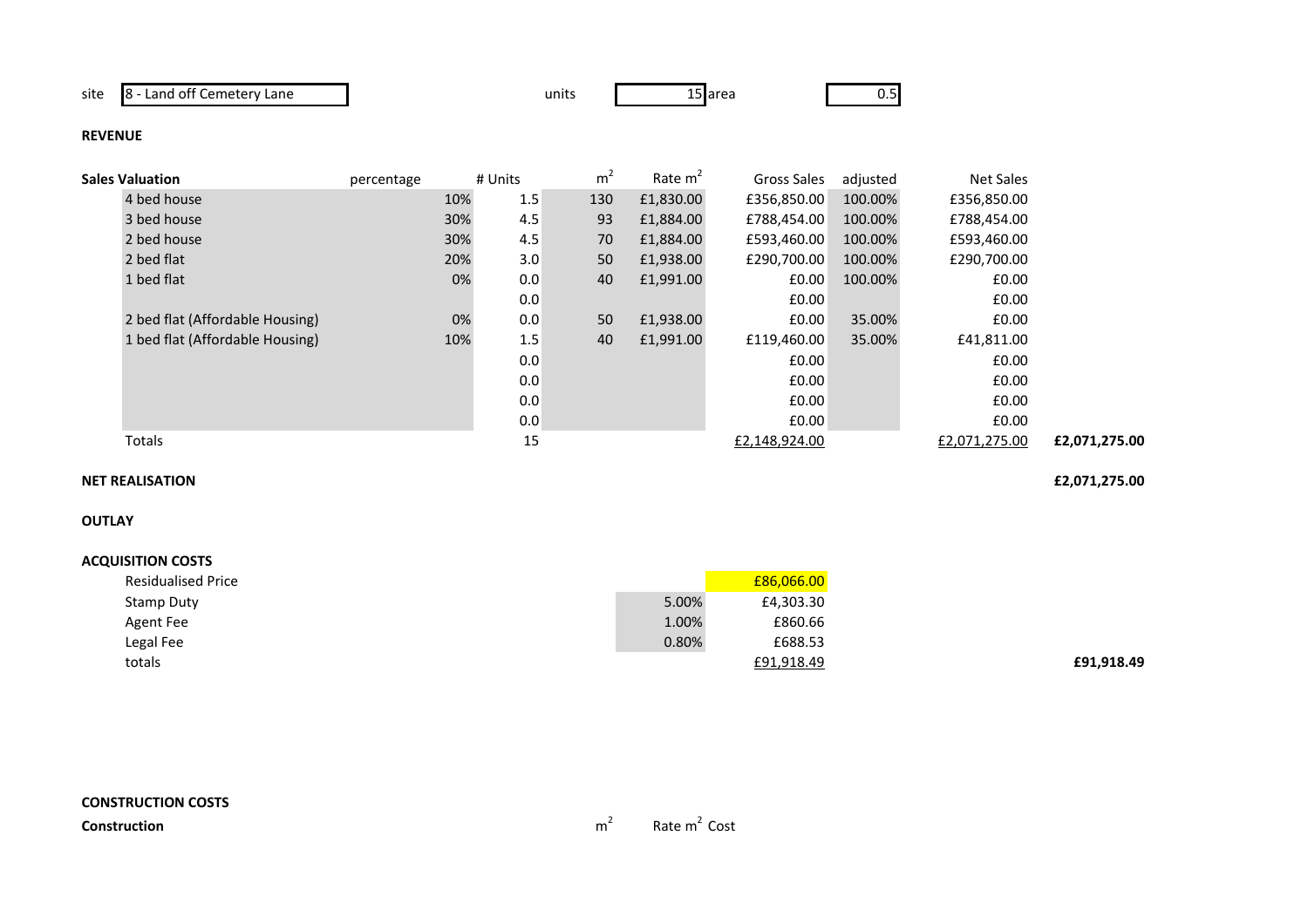| 4 bed house                                     | 10%                    | 1.5             | 130              | £969.00                    | £188,955.00   |               |
|-------------------------------------------------|------------------------|-----------------|------------------|----------------------------|---------------|---------------|
| 3 bed house                                     | 30%                    | 4.5             | 93               | £1,023.00                  | £428,125.50   |               |
| 2 bed house                                     | 30%                    | 4.5             | 70               | £1,023.00                  | £322,245.00   |               |
| 2 bed flat                                      | 20%                    | 3.0             | 50               | £1,076.00                  | £161,400.00   |               |
| 1 bed flat                                      | 0%                     | 0.0             | 40               | £1,076.00                  | £0.00         |               |
|                                                 | $\pmb{0}$<br>0%        | 0.0             | $\pmb{0}$        |                            | £0.00         |               |
| 2 bed flat (Affordable Housing)                 | 0%                     | 0.0             | 50               | £1,076.00                  | £0.00         |               |
| 1 bed flat (Affordable Housing)                 | 10%                    | 1.5             | 40               | £1,076.00                  | £64,560.00    |               |
|                                                 | 0%<br>0                | 0.0             | $\mathbf 0$      |                            | £0.00         |               |
|                                                 | $\pmb{0}$<br>0%        | 0.0             | $\pmb{0}$        |                            | £0.00         |               |
|                                                 | 0%<br>0                | 0.0             | $\boldsymbol{0}$ |                            | £0.00         |               |
|                                                 | $\boldsymbol{0}$<br>0% | 0.0             | $\pmb{0}$        |                            | £0.00         |               |
| totals                                          |                        | 15              |                  |                            | £1,165,285.50 | £1,165,285.50 |
| Contingency                                     |                        |                 |                  | 10.00%                     | £116,528.55   |               |
| Primary Roads                                   | metres/hectare         | 167             | 83.5             |                            | £47,595.00    |               |
| <b>Secondary Roads</b>                          | metres/hectare         | 56              | 28               |                            | £7,140.00     |               |
| <b>Street Lighting</b>                          | units                  | 4.46            |                  |                            | £5,575.00     |               |
| totals                                          |                        |                 |                  |                            | £164,123.55   | £164,123.55   |
|                                                 |                        |                 |                  |                            |               |               |
| <b>Other Construction</b>                       |                        |                 |                  |                            |               |               |
| Landscaping (per Hectare)                       |                        | 25000           |                  |                            | £12,500.00    |               |
| Electricity (per dwelling)                      |                        | 1385            |                  |                            | £20,775.00    |               |
| Gas and Water (per dwelling)                    |                        | 925             |                  |                            | £13,875.00    |               |
| Services Infrastructure                         |                        | 8362.5          |                  |                            | £8,362.50     |               |
| totals                                          |                        |                 |                  |                            | £55,512.50    | £55,512.50    |
| <b>PROFESSIONAL FEES</b>                        |                        |                 |                  |                            |               |               |
| <b>Professional Fees</b>                        |                        |                 |                  | 10.00%                     | £123,374.30   | £123,374.30   |
| (not applied to Utilities or contingency costs) |                        |                 |                  |                            |               |               |
| <b>MARKETING AND LETTING</b>                    |                        | number of units |                  |                            |               |               |
| Marketing                                       |                        | 15              |                  | rate per unit<br>£1,000.00 | £15,000.00    | £15,000.00    |
|                                                 |                        |                 |                  |                            |               |               |
| <b>DISPOSAL FEES</b>                            |                        |                 |                  |                            |               |               |
| Sales Agent Fee                                 |                        |                 |                  | 1.00%                      | £21,489.24    |               |
| Sales Legal Fee                                 |                        |                 |                  | 0.50%                      | £10,744.62    |               |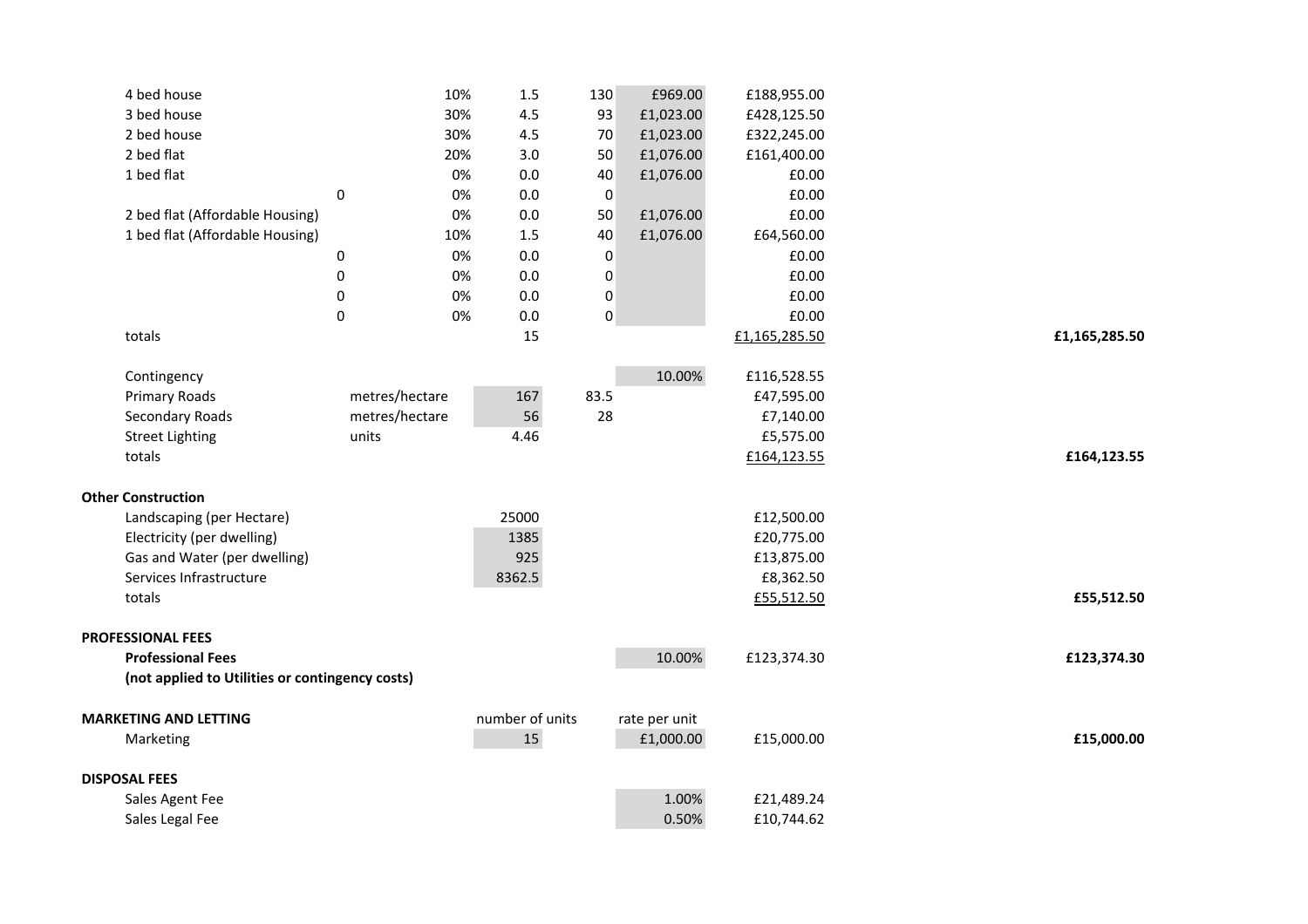| totals                                        |        |       | £32,233.86 | £32,233.86    |
|-----------------------------------------------|--------|-------|------------|---------------|
| <b>FINANCE</b>                                |        |       |            |               |
| Multiple Finance Rates Used (see Assumptions) |        |       |            |               |
| Land                                          |        |       |            |               |
| Construction                                  |        | 7.00% | £9,571.80  |               |
| Totals                                        |        |       | £9,571.80  | £9,571.80     |
| <b>TOTAL COSTS</b>                            |        |       |            | £1,657,020.00 |
| <b>PROFIT</b>                                 |        |       |            | £414,255.00   |
| <b>Performance Measures</b>                   |        |       |            |               |
| Profit on Cost                                | 25.00% |       |            |               |
| Profit on GDV%                                | 20.00% |       |            |               |
|                                               |        |       |            |               |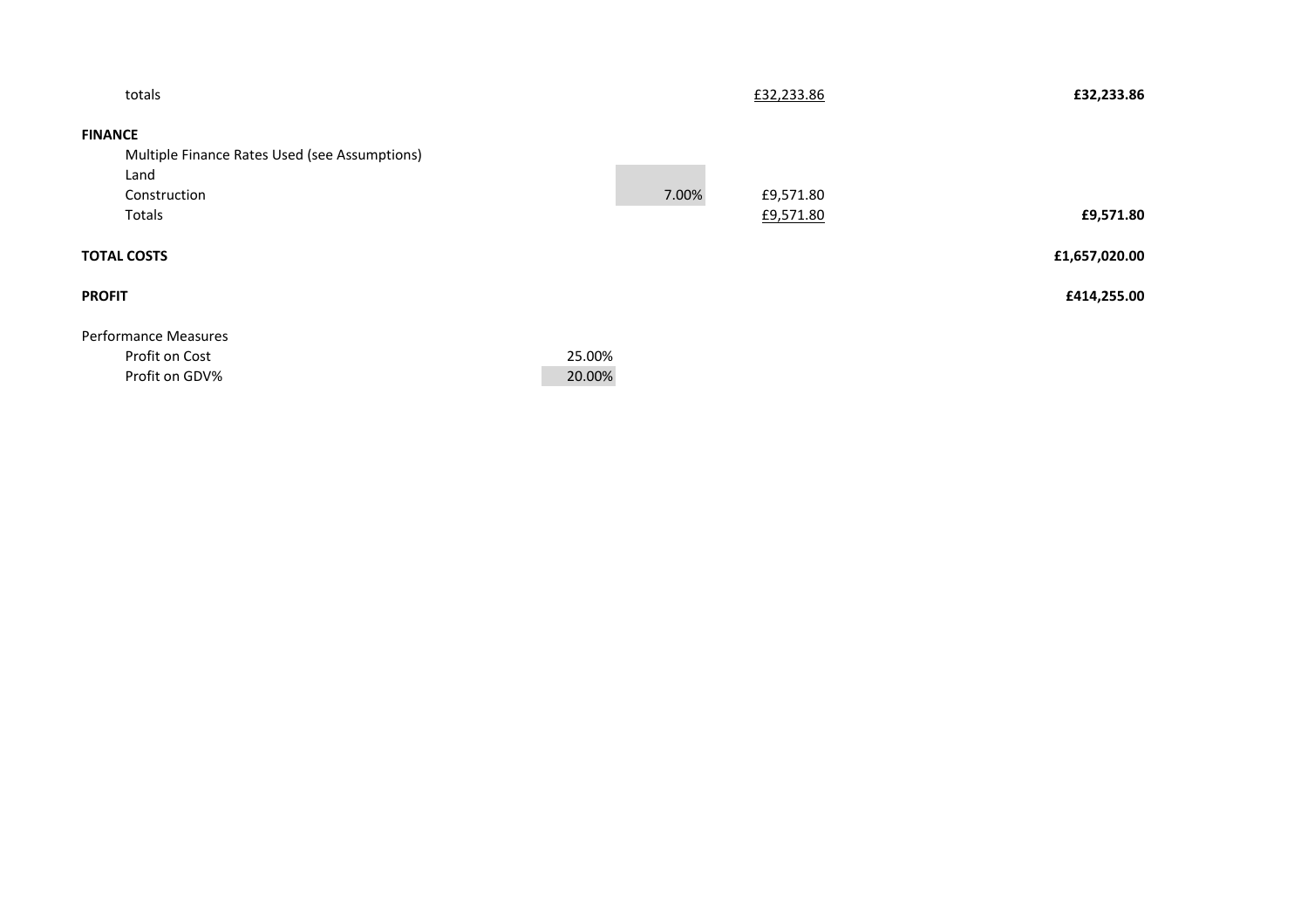site 9 - Land off west of Derby Road (B6179)

units

s 15 area 15 0.74

**£180,458.02**

### **REVENUE**

| <b>Sales Valuation</b> | percentage |     | # Units | m <sup>2</sup> | Rate $m2$ | Gross Sales   | adjusted | Net Sales     |               |
|------------------------|------------|-----|---------|----------------|-----------|---------------|----------|---------------|---------------|
| 4 bed house            |            | 10% | 1.5     | 130            | £1,830.00 | £356,850.00   | 100.00%  | £356,850.00   |               |
| 3 bed house            |            | 30% | 4.5     | 93             | £1,884.00 | £788,454.00   | 100.00%  | £788,454.00   |               |
| 2 bed house            |            | 30% | 4.5     | 70             | £1,884.00 | £593,460.00   | 100.00%  | £593,460.00   |               |
| 2 bed flat             |            | 20% | 3.0     | 50             | £1,938.00 | £290,700.00   | 100.00%  | £290,700.00   |               |
| 1 bed flat             |            | 10% | 1.5     | 40             | £1,991.00 | £119,460.00   | 100.00%  | £119,460.00   |               |
|                        |            |     | 0.0     |                |           | £0.00         |          | £0.00         |               |
|                        |            |     | 0.0     |                |           | £0.00         |          | £0.00         |               |
|                        |            |     | 0.0     |                |           | £0.00         |          | £0.00         |               |
|                        |            |     | 0.0     |                |           | £0.00         |          | £0.00         |               |
|                        |            |     | 0.0     |                |           | £0.00         |          | £0.00         |               |
|                        |            |     | 0.0     |                |           | £0.00         |          | £0.00         |               |
|                        |            |     | 0.0     |                |           | £0.00         |          | £0.00         |               |
| Totals                 |            |     | 15      |                |           | £2,148,924.00 |          | £2,148,924.00 | £2,148,924.00 |

#### **NET REALISATION£2,148,924.00**

**OUTLAY**

| <b>Residualised Price</b> |       | £168,968.18 |
|---------------------------|-------|-------------|
| Stamp Duty                | 5.00% | £8,448.41   |
| Agent Fee                 | 1.00% | £1,689.68   |
| Legal Fee                 | 0.80% | £1,351.75   |
| totals                    |       | £180,458.02 |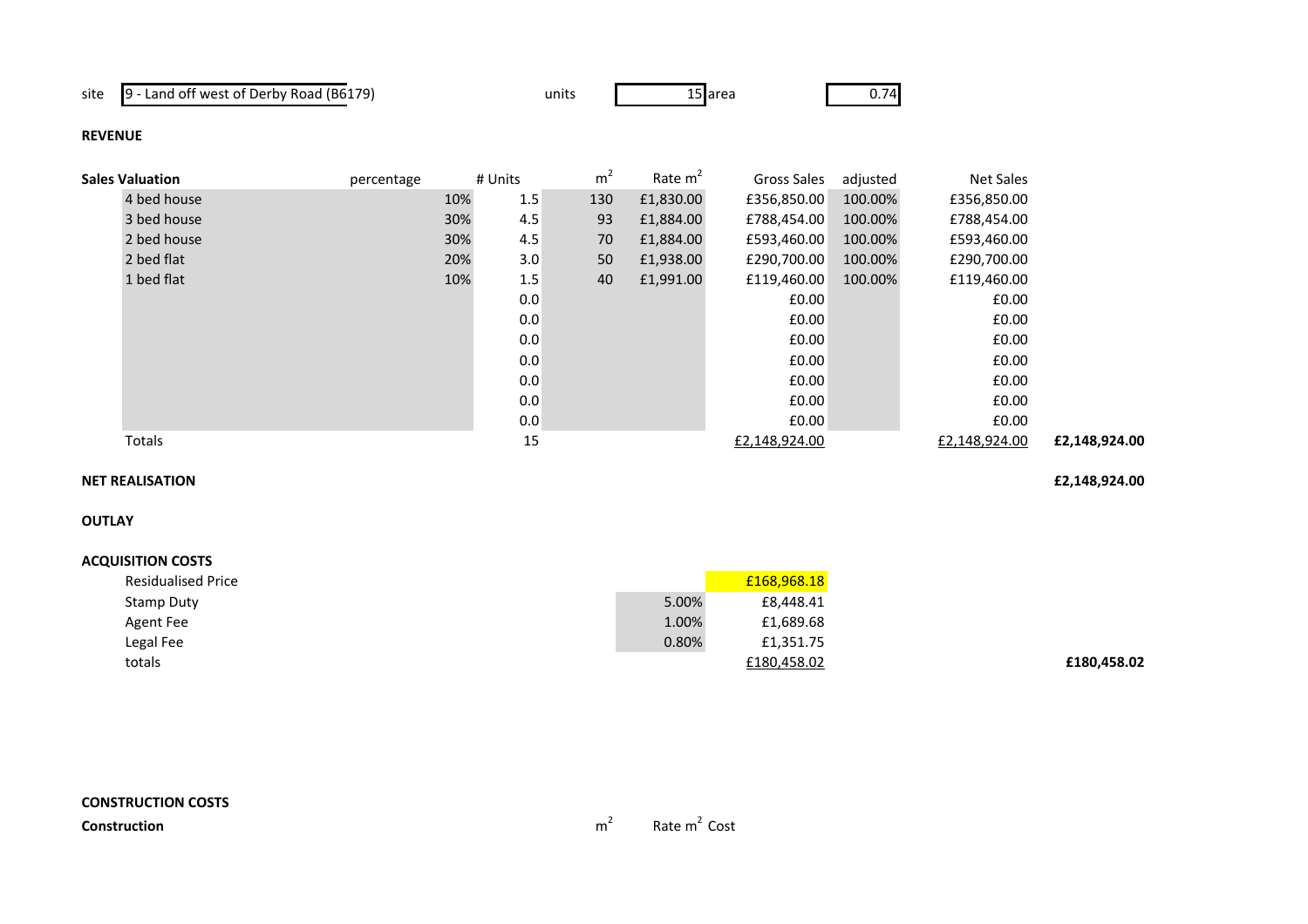| 4 bed house                                     |                | 10% | $1.5\,$         | 130              | £969.00       | £188,955.00   |               |
|-------------------------------------------------|----------------|-----|-----------------|------------------|---------------|---------------|---------------|
| 3 bed house                                     |                | 30% | 4.5             | 93               | £1,023.00     | £428,125.50   |               |
| 2 bed house                                     |                | 30% | 4.5             | 70               | £1,023.00     | £322,245.00   |               |
| 2 bed flat                                      |                | 20% | 3.0             | 50               | £1,076.00     | £161,400.00   |               |
| 1 bed flat                                      |                | 10% | 1.5             | 40               | £1,076.00     | £64,560.00    |               |
|                                                 | $\pmb{0}$      | 0%  | 0.0             | $\pmb{0}$        |               | £0.00         |               |
|                                                 | 0              | 0%  | 0.0             | $\boldsymbol{0}$ |               | £0.00         |               |
|                                                 | $\pmb{0}$      | 0%  | 0.0             | $\pmb{0}$        |               | £0.00         |               |
|                                                 | 0              | 0%  | 0.0             | $\boldsymbol{0}$ |               | £0.00         |               |
|                                                 | $\pmb{0}$      | 0%  | 0.0             | $\pmb{0}$        |               | £0.00         |               |
|                                                 | $\pmb{0}$      | 0%  | 0.0             | $\pmb{0}$        |               | £0.00         |               |
|                                                 | $\pmb{0}$      | 0%  | 0.0             | $\pmb{0}$        |               | £0.00         |               |
| totals                                          |                |     | 15              |                  |               | £1,165,285.50 | £1,165,285.50 |
|                                                 |                |     |                 |                  |               |               |               |
| Contingency                                     |                |     |                 |                  | 5.00%         | £58,264.28    |               |
| Primary Roads                                   | metres/hectare |     | 167             | 123.58           |               | £70,440.60    |               |
| Secondary Roads                                 | metres/hectare |     | 56              | 41.44            |               | £10,567.20    |               |
| <b>Street Lighting</b>                          | units          |     | 6.6008          |                  |               | £8,251.00     |               |
| totals                                          |                |     |                 |                  |               | £128,704.88   | £128,704.88   |
|                                                 |                |     |                 |                  |               |               |               |
| <b>Other Construction</b>                       |                |     |                 |                  |               |               |               |
| Landscaping (per Hectare)                       |                |     | 25000           |                  |               | £18,500.00    |               |
| Electricity (per dwelling)                      |                |     | 1385            |                  |               | £20,775.00    |               |
| Gas and Water (per dwelling)                    |                |     | 925             |                  |               | £13,875.00    |               |
| Services Infrastructure                         |                |     | 12376.5         |                  |               | £12,376.50    |               |
| totals                                          |                |     |                 |                  |               | £65,526.50    | £65,526.50    |
|                                                 |                |     |                 |                  |               |               |               |
| <b>PROFESSIONAL FEES</b>                        |                |     |                 |                  |               |               |               |
| <b>Professional Fees</b>                        |                |     |                 |                  | 10.00%        | £126,660.26   | £126,660.26   |
| (not applied to Utilities or contingency costs) |                |     |                 |                  |               |               |               |
| <b>MARKETING AND LETTING</b>                    |                |     | number of units |                  | rate per unit |               |               |
| Marketing                                       |                |     | 15              |                  | £500.00       | £7,500.00     | £7,500.00     |
|                                                 |                |     |                 |                  |               |               |               |
| <b>DISPOSAL FEES</b>                            |                |     |                 |                  |               |               |               |
| Sales Agent Fee                                 |                |     |                 |                  | 1.00%         | £21,489.24    |               |
| Sales Legal Fee                                 |                |     |                 |                  | 0.50%         | £10,744.62    |               |
|                                                 |                |     |                 |                  |               |               |               |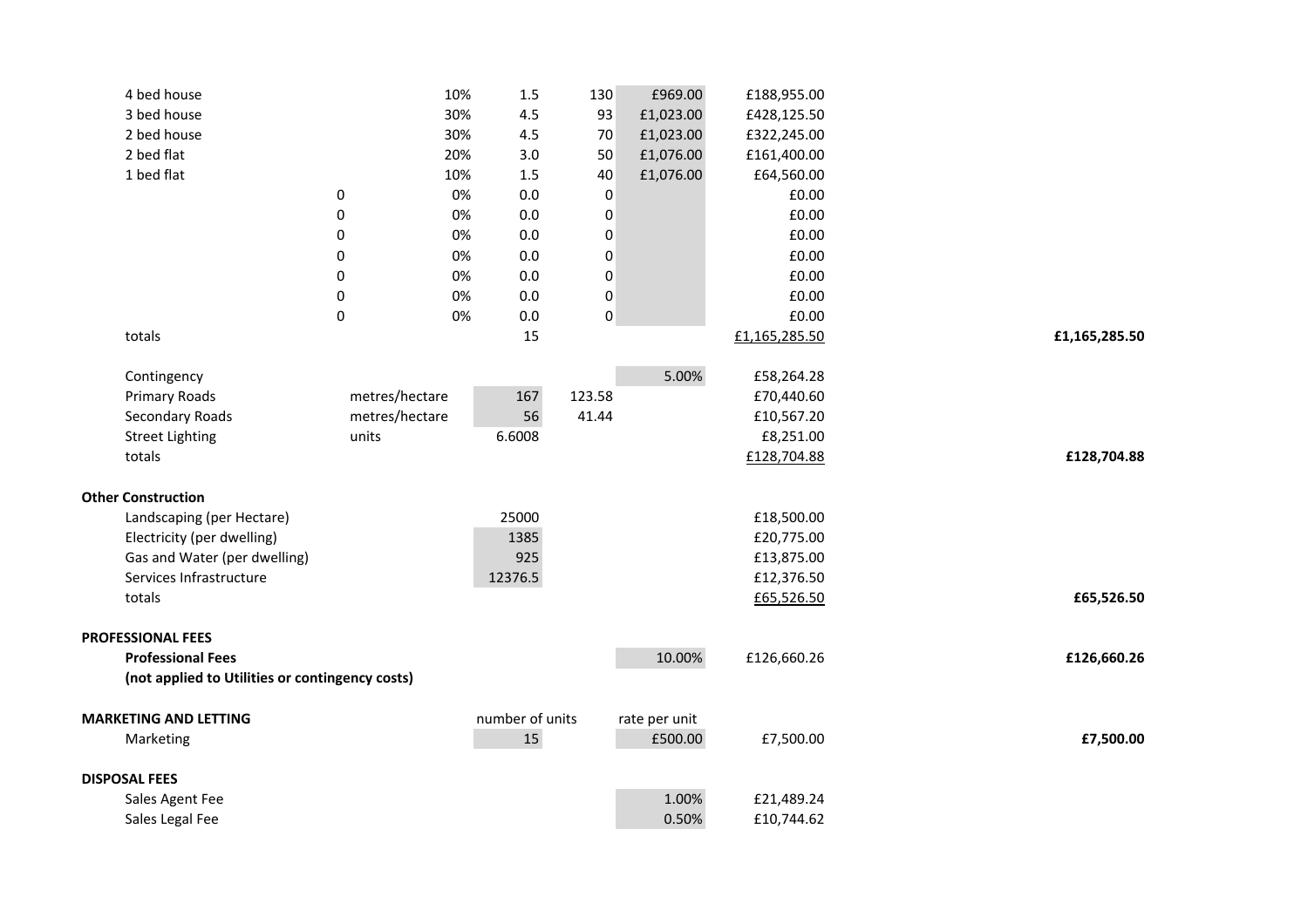| totals                                        |        |       | £32,233.86 | £32,233.86    |
|-----------------------------------------------|--------|-------|------------|---------------|
| <b>FINANCE</b>                                |        |       |            |               |
| Multiple Finance Rates Used (see Assumptions) |        |       |            |               |
| Land                                          |        |       |            |               |
| Construction                                  |        | 7.00% | £12,770.18 |               |
| Totals                                        |        |       | £12,770.18 | £12,770.18    |
| <b>TOTAL COSTS</b>                            |        |       |            | £1,719,139.20 |
| <b>PROFIT</b>                                 |        |       |            | £429,784.80   |
| <b>Performance Measures</b>                   |        |       |            |               |
| Profit on Cost                                | 25.00% |       |            |               |
| Profit on GDV%                                | 20.00% |       |            |               |
|                                               |        |       |            |               |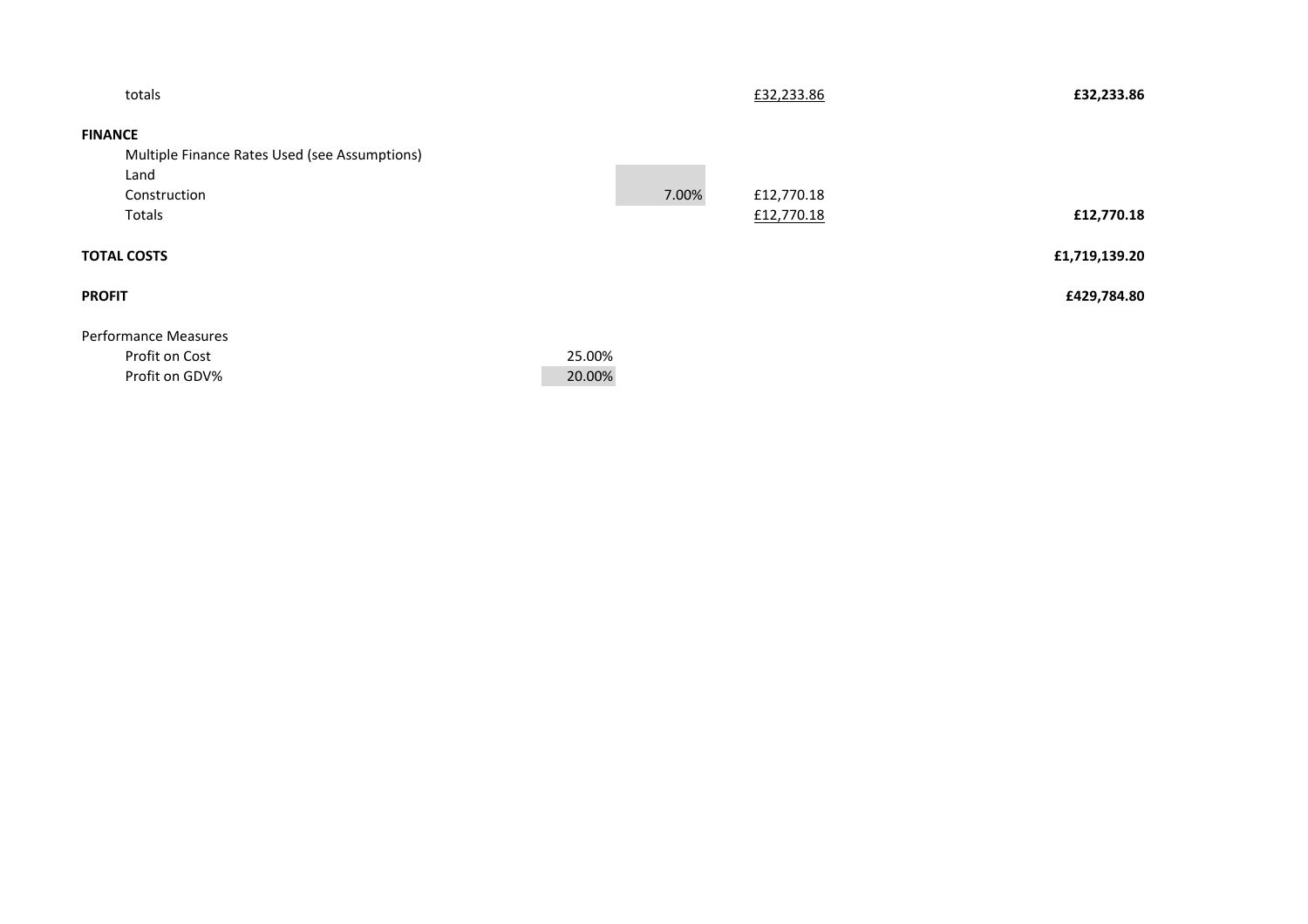site 9 - Land off west of Derby Road (B6179)

s 15 area 15 0.74

### **REVENUE**

| <b>Sales Valuation</b>          | percentage | # Units | m <sup>2</sup> | Rate m <sup>2</sup> | Gross Sales   | adjusted | <b>Net Sales</b> |               |
|---------------------------------|------------|---------|----------------|---------------------|---------------|----------|------------------|---------------|
| 4 bed house                     | 10%        | 1.5     | 130            | £1,830.00           | £356,850.00   | 100.00%  | £356,850.00      |               |
| 3 bed house                     | 30%        | 4.5     | 93             | £1,884.00           | £788,454.00   | 100.00%  | £788,454.00      |               |
| 2 bed house                     | 30%        | 4.5     | 70             | £1,884.00           | £593,460.00   | 100.00%  | £593,460.00      |               |
| 2 bed flat                      | 0%         | 0.0     | 50             | £1,938.00           | £0.00         | 100.00%  | £0.00            |               |
| 1 bed flat                      | 0%         | 0.0     | 40             | £1,991.00           | £0.00         | 100.00%  | £0.00            |               |
|                                 |            | 0.0     |                |                     | £0.00         |          | £0.00            |               |
| 2 bed flat (Affordable Housing) | 20%        | 3.0     | 50             | £1,938.00           | £290,700.00   | 35.00%   | £101,745.00      |               |
| 1 bed flat (Affordable Housing) | 10%        | 1.5     | 40             | £1,991.00           | £119,460.00   | 35.00%   | £41,811.00       |               |
|                                 |            | 0.0     |                |                     | £0.00         |          | £0.00            |               |
|                                 |            | 0.0     |                |                     | £0.00         |          | £0.00            |               |
|                                 |            | 0.0     |                |                     | £0.00         |          | £0.00            |               |
|                                 |            | 0.0     |                |                     | £0.00         |          | £0.00            |               |
| Totals                          |            | 15      |                |                     | £2,148,924.00 |          | £1,882,320.00    | £1,882,320.00 |

units

#### **NET REALISATION£1,882,320.00**

**OUTLAY**

| <b>Residualised Price</b> |       | $-£30,735.19$ |
|---------------------------|-------|---------------|
| Stamp Duty                | 5.00% | $-£1,536.76$  |
| Agent Fee                 | 1.00% | $-£307.35$    |
| Legal Fee                 | 0.80% | $-E245.88$    |
| totals                    |       | -£32,825.18   |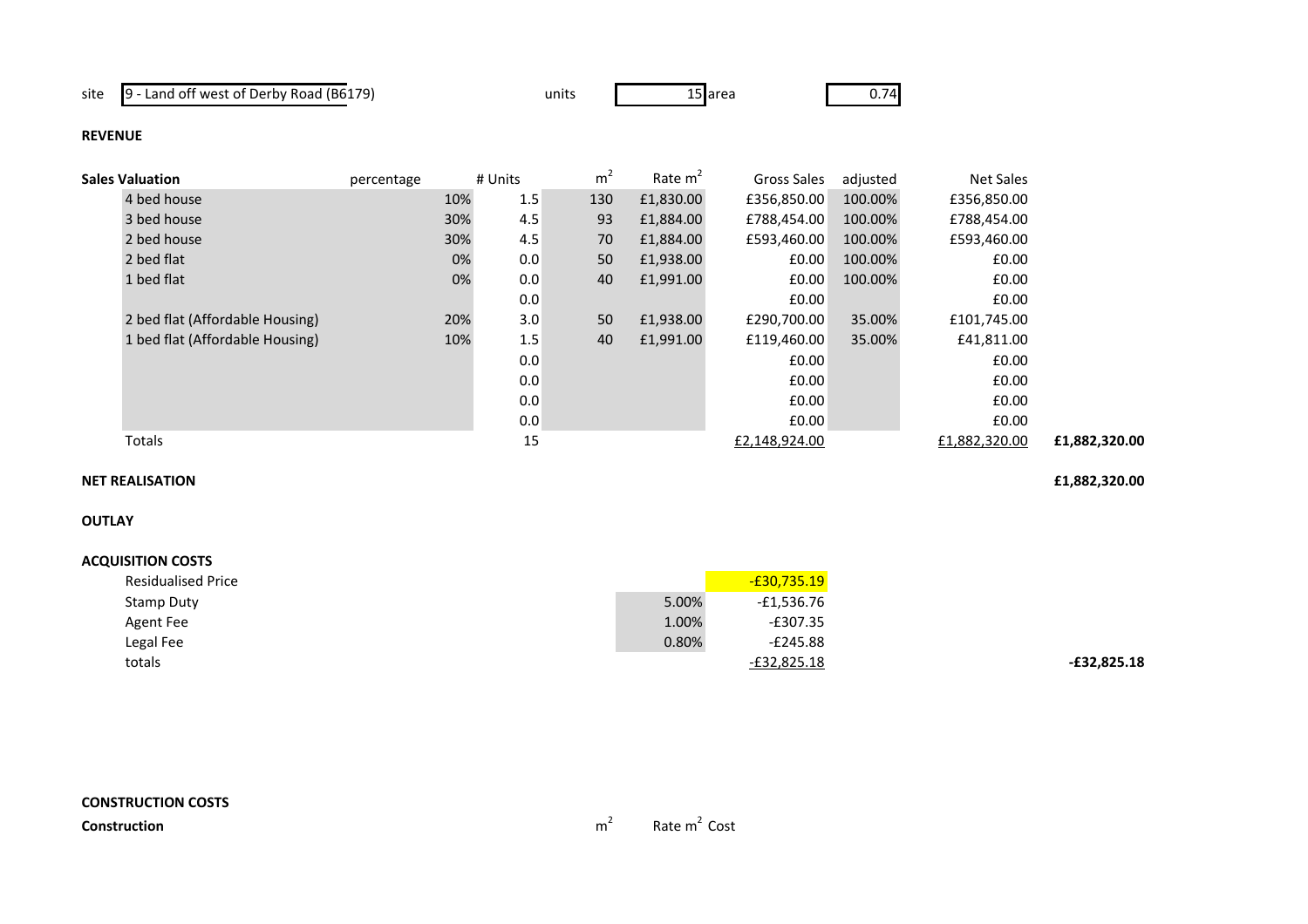| 4 bed house                                     | 10%            | 1.5             | 130              | £969.00       | £188,955.00   |               |
|-------------------------------------------------|----------------|-----------------|------------------|---------------|---------------|---------------|
| 3 bed house                                     | 30%            | 4.5             | 93               | £1,023.00     | £428,125.50   |               |
| 2 bed house                                     | 30%            | 4.5             | 70               | £1,023.00     | £322,245.00   |               |
| 2 bed flat                                      |                | 0%<br>0.0       | 50               | £1,076.00     | £0.00         |               |
| 1 bed flat                                      |                | 0%<br>0.0       | 40               | £1,076.00     | £0.00         |               |
|                                                 | $\pmb{0}$      | 0%<br>0.0       | $\pmb{0}$        |               | £0.00         |               |
| 2 bed flat (Affordable Housing)                 | 20%            | 3.0             | 50               | £1,076.00     | £161,400.00   |               |
| 1 bed flat (Affordable Housing)                 | 10%            | 1.5             | 40               | £1,076.00     | £64,560.00    |               |
|                                                 | 0              | 0%<br>0.0       | $\boldsymbol{0}$ |               | £0.00         |               |
|                                                 | $\pmb{0}$      | 0%<br>0.0       | $\pmb{0}$        |               | £0.00         |               |
|                                                 | $\pmb{0}$      | 0%<br>0.0       | $\pmb{0}$        |               | £0.00         |               |
|                                                 | $\pmb{0}$      | 0%<br>0.0       | $\pmb{0}$        |               | £0.00         |               |
| totals                                          |                | 15              |                  |               | £1,165,285.50 | £1,165,285.50 |
|                                                 |                |                 |                  |               |               |               |
| Contingency                                     |                |                 |                  | 5.00%         | £58,264.28    |               |
| Primary Roads                                   | metres/hectare | 167             | 123.58           |               | £70,440.60    |               |
| Secondary Roads                                 | metres/hectare | 56              | 41.44            |               | £10,567.20    |               |
| <b>Street Lighting</b>                          | units          | 6.6008          |                  |               | £8,251.00     |               |
| totals                                          |                |                 |                  |               | £128,704.88   | £128,704.88   |
|                                                 |                |                 |                  |               |               |               |
| <b>Other Construction</b>                       |                |                 |                  |               |               |               |
| Landscaping (per Hectare)                       |                | 25000           |                  |               | £18,500.00    |               |
| Electricity (per dwelling)                      |                | 1385            |                  |               | £20,775.00    |               |
| Gas and Water (per dwelling)                    |                | 925             |                  |               | £13,875.00    |               |
| Services Infrastructure                         |                | 12376.5         |                  |               | £12,376.50    |               |
| totals                                          |                |                 |                  |               | £65,526.50    | £65,526.50    |
|                                                 |                |                 |                  |               |               |               |
| <b>PROFESSIONAL FEES</b>                        |                |                 |                  |               |               |               |
| <b>Professional Fees</b>                        |                |                 |                  | 10.00%        | £126,660.26   | £126,660.26   |
| (not applied to Utilities or contingency costs) |                |                 |                  |               |               |               |
|                                                 |                |                 |                  |               |               |               |
| <b>MARKETING AND LETTING</b>                    |                | number of units |                  | rate per unit |               |               |
| Marketing                                       |                | 15              |                  | £500.00       | £7,500.00     | £7,500.00     |
|                                                 |                |                 |                  |               |               |               |
| <b>DISPOSAL FEES</b>                            |                |                 |                  |               |               |               |
| Sales Agent Fee                                 |                |                 |                  | 1.00%         | £21,489.24    |               |
| Sales Legal Fee                                 |                |                 |                  | 0.50%         | £10,744.62    |               |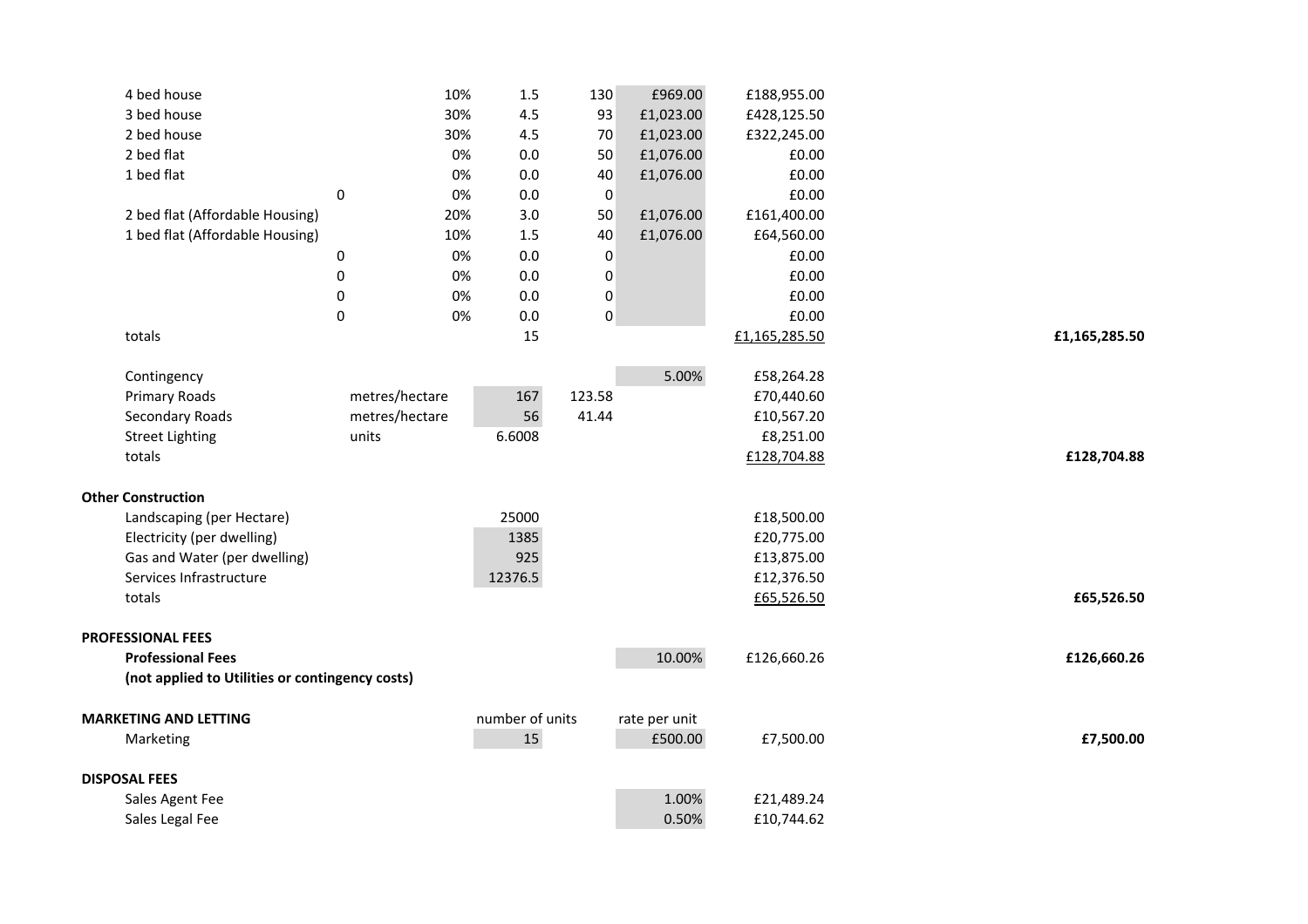| totals                                        |        |       | £32,233.86 | £32,233.86    |
|-----------------------------------------------|--------|-------|------------|---------------|
| <b>FINANCE</b>                                |        |       |            |               |
| Multiple Finance Rates Used (see Assumptions) |        |       |            |               |
| Land                                          |        |       |            |               |
| Construction                                  |        | 7.00% | £12,770.18 |               |
| Totals                                        |        |       | £12,770.18 | £12,770.18    |
| <b>TOTAL COSTS</b>                            |        |       |            | £1,505,856.00 |
| <b>PROFIT</b>                                 |        |       |            | £376,464.00   |
| <b>Performance Measures</b>                   |        |       |            |               |
| Profit on Cost                                | 25.00% |       |            |               |
| Profit on GDV%                                | 20.00% |       |            |               |
|                                               |        |       |            |               |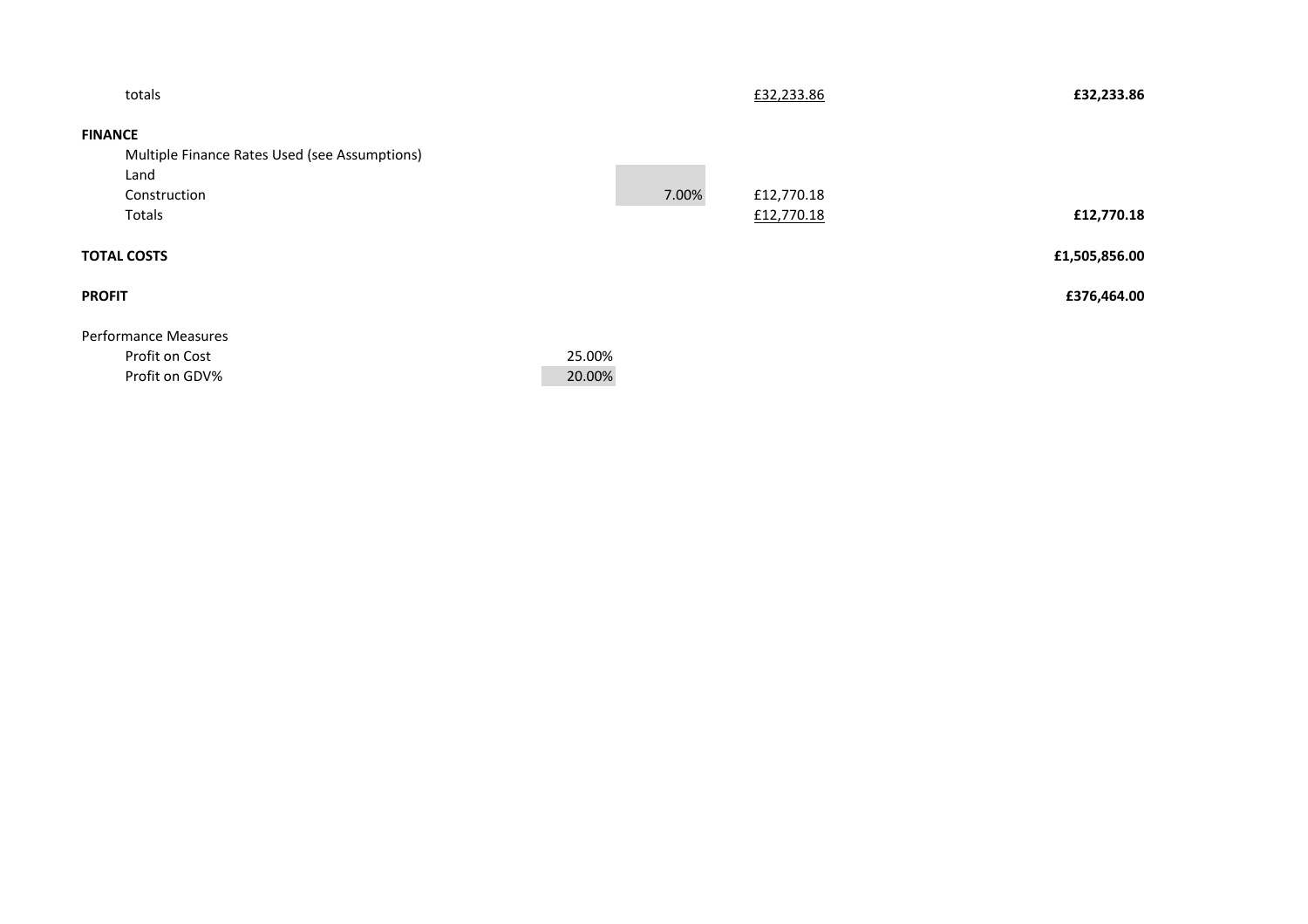site 9 - Land off west of Derby Road (B6179)

s 15 area 15 0.74

### **REVENUE**

| <b>Sales Valuation</b>          | percentage | # Units    | m <sup>2</sup> | Rate $m2$ | Gross Sales   | adjusted | <b>Net Sales</b> |               |
|---------------------------------|------------|------------|----------------|-----------|---------------|----------|------------------|---------------|
| 4 bed house                     |            | 1.5<br>10% | 130            | £1,830.00 | £356,850.00   | 100.00%  | £356,850.00      |               |
| 3 bed house                     |            | 30%<br>4.5 | 93             | £1,884.00 | £788,454.00   | 100.00%  | £788,454.00      |               |
| 2 bed house                     |            | 30%<br>4.5 | 70             | £1,884.00 | £593,460.00   | 100.00%  | £593,460.00      |               |
| 2 bed flat                      |            | 2.6<br>17% | 50             | £1,938.00 | £247,095.00   | 100.00%  | £247,095.00      |               |
| 1 bed flat                      |            | 0%<br>0.0  | 40             | £1,991.00 | £0.00         | 100.00%  | £0.00            |               |
|                                 |            | 0.0        |                |           | £0.00         |          | £0.00            |               |
| 2 bed flat (Affordable Housing) |            | 3%<br>0.5  | 50             | £1,938.00 | £43,605.00    | 35.00%   | £15,261.75       |               |
| 1 bed flat (Affordable Housing) |            | 1.5<br>10% | 40             | £1,991.00 | £119,460.00   | 35.00%   | £41,811.00       |               |
|                                 |            | 0.0        |                |           | £0.00         |          | £0.00            |               |
|                                 |            | 0.0        |                |           | £0.00         |          | £0.00            |               |
|                                 |            | 0.0        |                |           | £0.00         |          | £0.00            |               |
|                                 |            | 0.0        |                |           | £0.00         |          | £0.00            |               |
| Totals                          |            | 15         |                |           | £2,148,924.00 |          | £2,042,931.75    | £2,042,931.75 |
|                                 |            |            |                |           |               |          |                  |               |

units

#### **NET REALISATION£2,042,931.75**

## **OUTLAY**

| <b>Residualised Price</b> |       | £89,573.24 |
|---------------------------|-------|------------|
| Stamp Duty                | 5.00% | £4,478.66  |
| Agent Fee                 | 1.00% | £895.73    |
| Legal Fee                 | 0.80% | £716.59    |
| totals                    |       | £95,664.22 |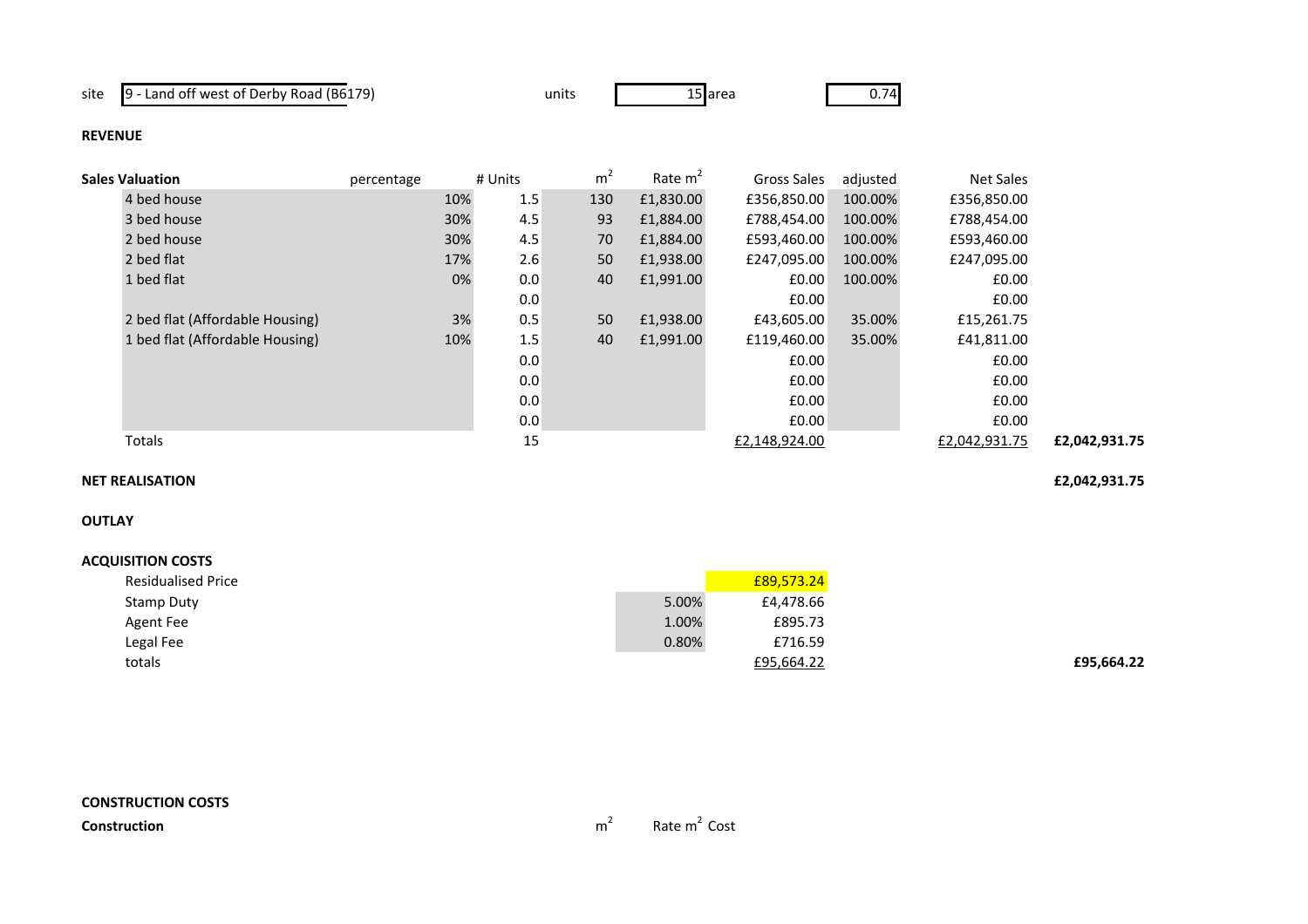| 4 bed house                                     |                | 10% | 1.5             | 130              | £969.00       | £188,955.00   |               |
|-------------------------------------------------|----------------|-----|-----------------|------------------|---------------|---------------|---------------|
| 3 bed house                                     |                | 30% | 4.5             | 93               | £1,023.00     | £428,125.50   |               |
| 2 bed house                                     |                | 30% | 4.5             | 70               | £1,023.00     | £322,245.00   |               |
| 2 bed flat                                      |                | 17% | 2.6             | 50               | £1,076.00     | £137,190.00   |               |
| 1 bed flat                                      |                | 0%  | 0.0             | 40               | £1,076.00     | £0.00         |               |
|                                                 | $\pmb{0}$      | 0%  | 0.0             | $\pmb{0}$        |               | £0.00         |               |
| 2 bed flat (Affordable Housing)                 |                | 3%  | 0.5             | 50               | £1,076.00     | £24,210.00    |               |
| 1 bed flat (Affordable Housing)                 |                | 10% | 1.5             | 40               | £1,076.00     | £64,560.00    |               |
|                                                 | 0              | 0%  | 0.0             | $\boldsymbol{0}$ |               | £0.00         |               |
|                                                 | $\pmb{0}$      | 0%  | 0.0             | $\pmb{0}$        |               | £0.00         |               |
|                                                 | $\pmb{0}$      | 0%  | 0.0             | $\pmb{0}$        |               | £0.00         |               |
|                                                 | $\pmb{0}$      | 0%  | 0.0             | $\pmb{0}$        |               | £0.00         |               |
| totals                                          |                |     | 15              |                  |               | £1,165,285.50 | £1,165,285.50 |
|                                                 |                |     |                 |                  |               |               |               |
| Contingency                                     |                |     |                 |                  | 5.00%         | £58,264.28    |               |
| Primary Roads                                   | metres/hectare |     | 167             | 123.58           |               | £70,440.60    |               |
| Secondary Roads                                 | metres/hectare |     | 56              | 41.44            |               | £10,567.20    |               |
| <b>Street Lighting</b>                          | units          |     | 6.6008          |                  |               | £8,251.00     |               |
| totals                                          |                |     |                 |                  |               | £128,704.88   | £128,704.88   |
|                                                 |                |     |                 |                  |               |               |               |
| <b>Other Construction</b>                       |                |     |                 |                  |               |               |               |
| Landscaping (per Hectare)                       |                |     | 25000           |                  |               | £18,500.00    |               |
| Electricity (per dwelling)                      |                |     | 1385            |                  |               | £20,775.00    |               |
| Gas and Water (per dwelling)                    |                |     | 925             |                  |               | £13,875.00    |               |
| Services Infrastructure                         |                |     | 12376.5         |                  |               | £12,376.50    |               |
| totals                                          |                |     |                 |                  |               | £65,526.50    | £65,526.50    |
|                                                 |                |     |                 |                  |               |               |               |
| <b>PROFESSIONAL FEES</b>                        |                |     |                 |                  |               |               |               |
| <b>Professional Fees</b>                        |                |     |                 |                  | 10.00%        | £126,660.26   | £126,660.26   |
| (not applied to Utilities or contingency costs) |                |     |                 |                  |               |               |               |
|                                                 |                |     |                 |                  |               |               |               |
| <b>MARKETING AND LETTING</b>                    |                |     | number of units |                  | rate per unit |               |               |
| Marketing                                       |                |     | 15              |                  | £500.00       | £7,500.00     | £7,500.00     |
|                                                 |                |     |                 |                  |               |               |               |
| <b>DISPOSAL FEES</b>                            |                |     |                 |                  |               |               |               |
| Sales Agent Fee                                 |                |     |                 |                  | 1.00%         | £21,489.24    |               |
| Sales Legal Fee                                 |                |     |                 |                  | 0.50%         | £10,744.62    |               |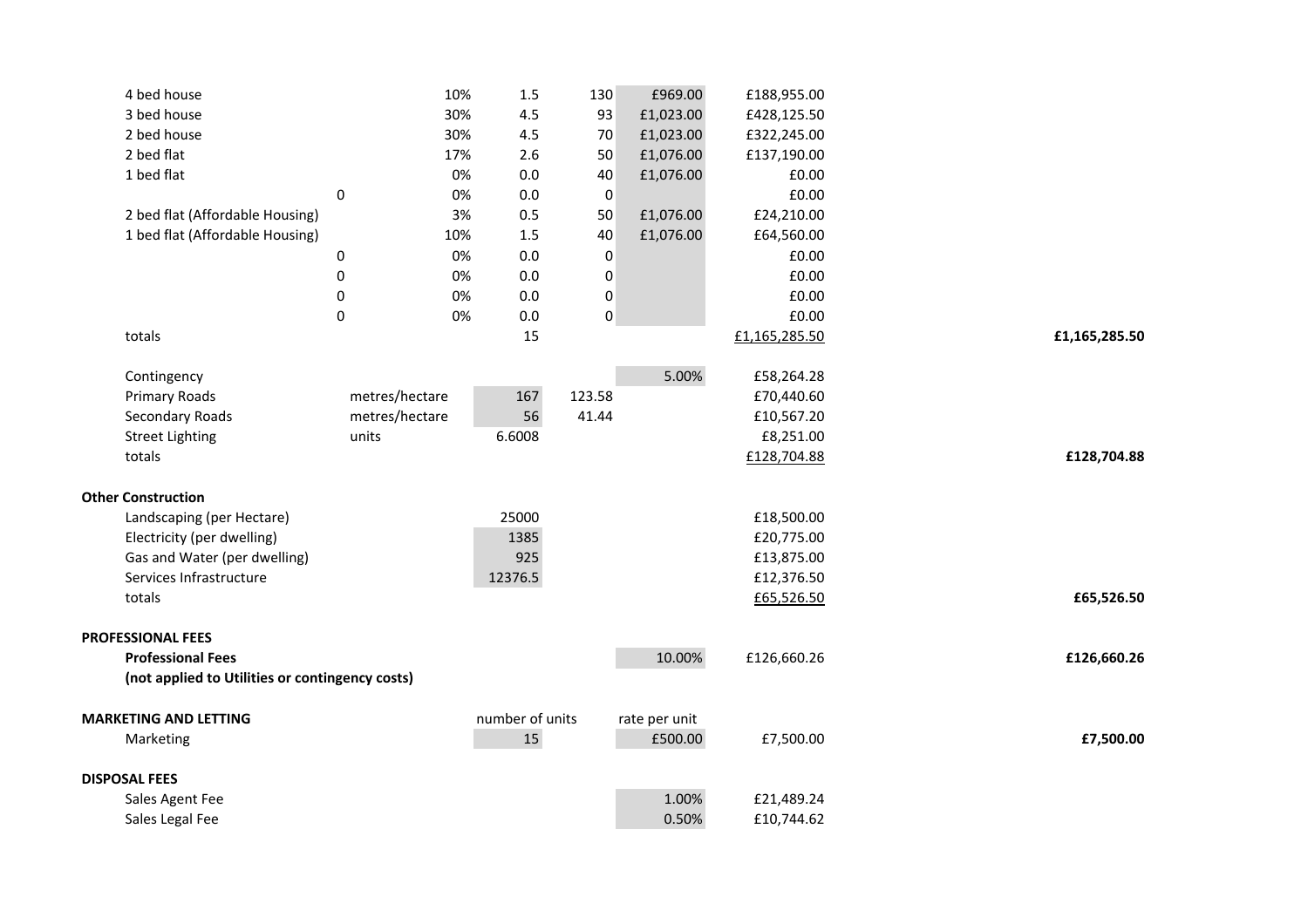| totals                                        |        |       | £32,233.86 | £32,233.86    |
|-----------------------------------------------|--------|-------|------------|---------------|
| <b>FINANCE</b>                                |        |       |            |               |
| Multiple Finance Rates Used (see Assumptions) |        |       |            |               |
| Land                                          |        |       |            |               |
| Construction                                  |        | 7.00% | £12,770.18 |               |
| Totals                                        |        |       | £12,770.18 | £12,770.18    |
| <b>TOTAL COSTS</b>                            |        |       |            | £1,634,345.40 |
| <b>PROFIT</b>                                 |        |       |            | £408,586.35   |
| <b>Performance Measures</b>                   |        |       |            |               |
| Profit on Cost                                | 25.00% |       |            |               |
| Profit on GDV%                                | 20.00% |       |            |               |
|                                               |        |       |            |               |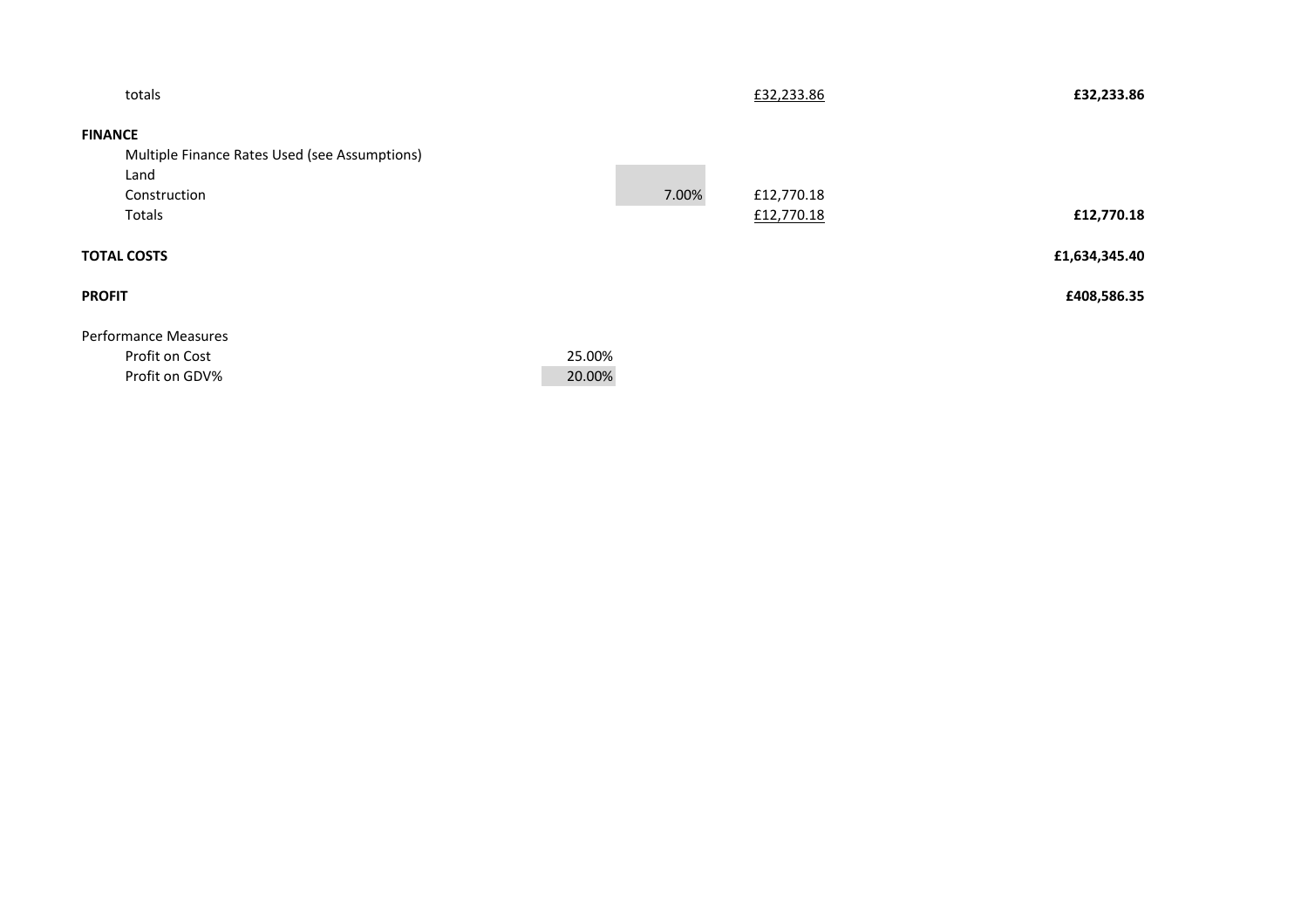site 10 - Land off east of Derby Road (B6179)

units

s 27 area 10.89

### **REVENUE**

| <b>Sales Valuation</b> | percentage | # Units | m <sup>2</sup> | Rate $m2$ | Gross Sales   | adjusted | Net Sales     |               |
|------------------------|------------|---------|----------------|-----------|---------------|----------|---------------|---------------|
| 4 bed house            | 10%        | 2.7     | 130            | £1,830.00 | £642,330.00   | 100.00%  | £642,330.00   |               |
| 3 bed house            | 30%        | 8.1     | 93             | £1,884.00 | £1,419,217.20 | 100.00%  | £1,419,217.20 |               |
| 2 bed house            | 30%        | 8.1     | 70             | £1,884.00 | £1,068,228.00 | 100.00%  | £1,068,228.00 |               |
| 2 bed flat             | 20%        | 5.4     | 50             | £1,938.00 | £523,260.00   | 100.00%  | £523,260.00   |               |
| 1 bed flat             | 10%        | 2.7     | 40             | £1,991.00 | £215,028.00   | 100.00%  | £215,028.00   |               |
|                        |            | 0.0     |                |           | £0.00         |          | £0.00         |               |
|                        |            | 0.0     |                |           | £0.00         |          | £0.00         |               |
|                        |            | 0.0     |                |           | £0.00         |          | £0.00         |               |
|                        |            | 0.0     |                |           | £0.00         |          | £0.00         |               |
|                        |            | 0.0     |                |           | £0.00         |          | £0.00         |               |
|                        |            | 0.0     |                |           | £0.00         |          | £0.00         |               |
|                        |            | 0.0     |                |           | £0.00         |          | £0.00         |               |
| Totals                 |            | 27      |                |           | £3,868,063.20 |          | £3,868,063.20 | £3,868,063.20 |

## **NET REALISATION**

**OUTLAY**

### **ACQUISITION COSTS**

| <b>Residualised Price</b> |       | £411,266.99 |
|---------------------------|-------|-------------|
| Stamp Duty                | 5.00% | £20,563.35  |
| Agent Fee                 | 1.00% | £4,112.67   |
| Legal Fee                 | 0.80% | £3,290.14   |
| totals                    |       | £439,233.15 |

## **CONSTRUCTION COSTS**

**£3,868,063.20**

**£439,233.15**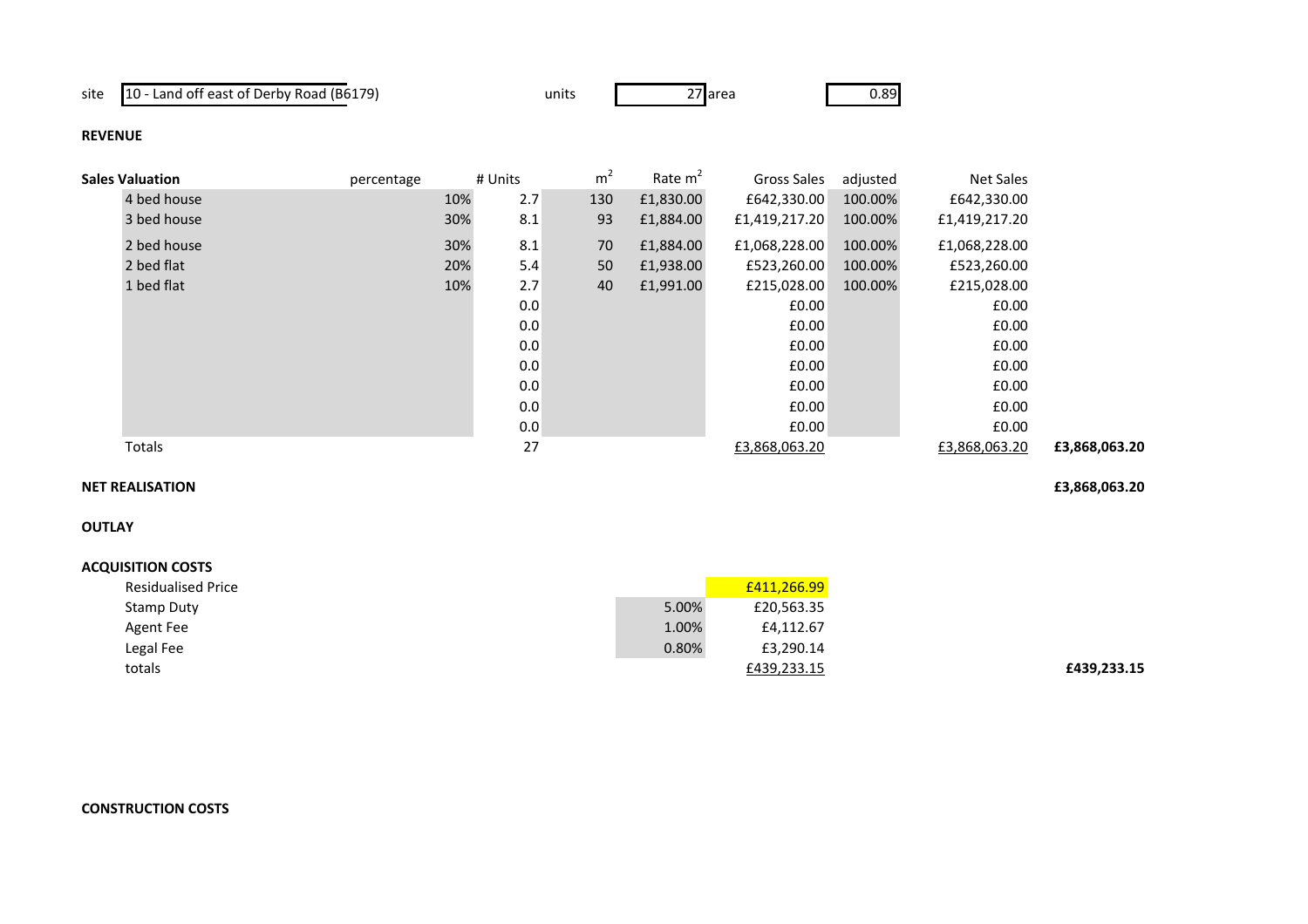| Construction                                    |                |     |                 | m <sup>2</sup> | Rate m <sup>2</sup> Cost |               |               |
|-------------------------------------------------|----------------|-----|-----------------|----------------|--------------------------|---------------|---------------|
| 4 bed house                                     |                | 10% | 2.7             | 130            | £969.00                  | £340,119.00   |               |
| 3 bed house                                     |                | 30% | 8.1             | 93             | £1,023.00                | £770,625.90   |               |
| 2 bed house                                     |                | 30% | 8.1             | $70\,$         | £1,023.00                | £580,041.00   |               |
| 2 bed flat                                      |                | 20% | 5.4             | 50             | £1,076.00                | £290,520.00   |               |
| 1 bed flat                                      |                | 10% | 2.7             | 40             | £1,076.00                | £116,208.00   |               |
|                                                 | $\pmb{0}$      | 0%  | 0.0             | 0              |                          | £0.00         |               |
|                                                 | 0              | 0%  | 0.0             | 0              |                          | £0.00         |               |
|                                                 | 0              | 0%  | 0.0             | 0              |                          | £0.00         |               |
|                                                 | 0              | 0%  | 0.0             | 0              |                          | £0.00         |               |
|                                                 | 0              | 0%  | 0.0             | 0              |                          | £0.00         |               |
|                                                 | 0              | 0%  | 0.0             | 0              |                          | £0.00         |               |
|                                                 | 0              | 0%  | 0.0             | 0              |                          | £0.00         |               |
| totals                                          |                |     | 27              |                |                          | £2,097,513.90 | £2,097,513.90 |
| Contingency                                     |                |     |                 |                | 3.00%                    | £62,925.42    |               |
| <b>Primary Roads</b>                            | metres/hectare |     | 167             | 148.63         |                          | £84,719.10    |               |
| Secondary Roads                                 | metres/hectare |     | 56              | 49.84          |                          | £12,709.20    |               |
| <b>Street Lighting</b>                          | units          |     | 7.9388          |                |                          | £9,923.50     |               |
| totals                                          |                |     |                 |                |                          | £147,644.52   | £147,644.52   |
| <b>Other Construction</b>                       |                |     |                 |                |                          |               |               |
| Landscaping (per Hectare)                       |                |     | 25000           |                |                          | £22,250.00    |               |
| Electricity (per dwelling)                      |                |     | 1385            |                |                          | £37,395.00    |               |
| Gas and Water (per dwelling)                    |                |     | 925             |                |                          | £24,975.00    |               |
| Services Infrastructure                         |                |     | 14885.25        |                |                          | £14,885.25    |               |
| totals                                          |                |     |                 |                |                          | £99,505.25    | £99,505.25    |
| <b>PROFESSIONAL FEES</b>                        |                |     |                 |                |                          |               |               |
| <b>Professional Fees</b>                        |                |     |                 |                | 10.00%                   | £221,936.83   | £221,936.83   |
| (not applied to Utilities or contingency costs) |                |     |                 |                |                          |               |               |
| <b>MARKETING AND LETTING</b>                    |                |     | number of units |                | rate per unit            |               |               |
| Marketing                                       |                |     | 27              |                | £500.00                  | £13,500.00    | £13,500.00    |
| <b>DISPOSAL FEES</b>                            |                |     |                 |                |                          |               |               |
| Sales Agent Fee                                 |                |     |                 |                | 1.00%                    | £38,680.63    |               |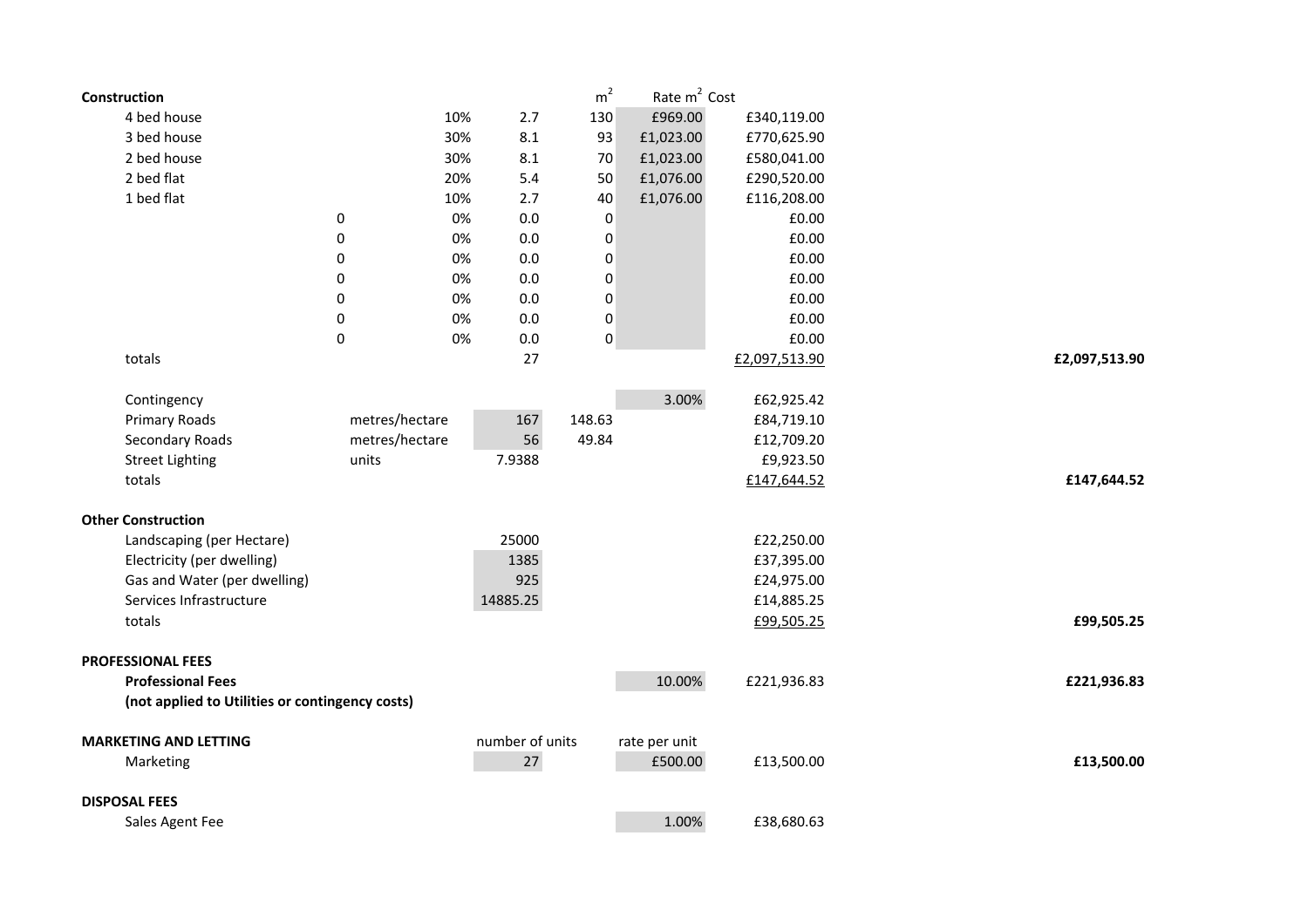| Sales Legal Fee                               |        | 0.50%<br>£19,340.32 |               |
|-----------------------------------------------|--------|---------------------|---------------|
| totals                                        |        | £58,020.95          | £58,020.95    |
|                                               |        |                     |               |
| <b>FINANCE</b>                                |        |                     |               |
| Multiple Finance Rates Used (see Assumptions) |        |                     |               |
| Land                                          |        |                     |               |
| Construction                                  |        | 7.00%<br>£17,095.97 |               |
| Totals                                        |        | £17,095.97          | £17,095.97    |
|                                               |        |                     |               |
| <b>TOTAL COSTS</b>                            |        |                     | £3,094,450.56 |
| <b>PROFIT</b>                                 |        |                     | £773,612.64   |
|                                               |        |                     |               |
| <b>Performance Measures</b>                   |        |                     |               |
| Profit on Cost                                | 25.00% |                     |               |
| Profit on GDV%                                | 20.00% |                     |               |
|                                               |        |                     |               |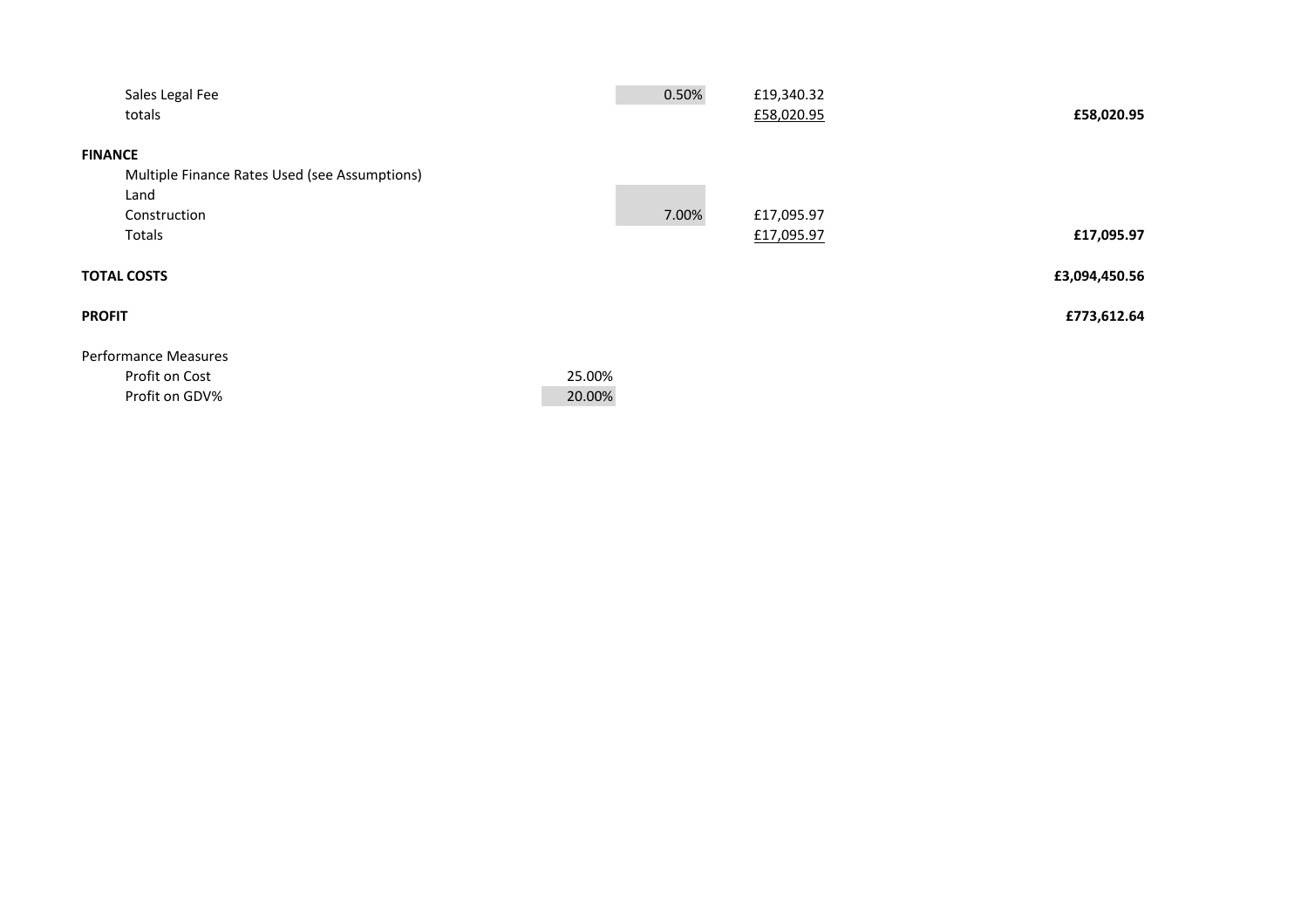site 10 - Land off east of Derby Road (B6179)

s 27 area 10.89

### **REVENUE**

| <b>Sales Valuation</b>          | percentage |     | # Units | m <sup>2</sup> | Rate $m2$ | Gross Sales   | adjusted | <b>Net Sales</b> |               |
|---------------------------------|------------|-----|---------|----------------|-----------|---------------|----------|------------------|---------------|
| 4 bed house                     |            | 10% | 2.7     | 130            | £1,830.00 | £642,330.00   | 100.00%  | £642,330.00      |               |
| 3 bed house                     |            | 30% | 8.1     | 93             | £1,884.00 | £1,419,217.20 | 100.00%  | £1,419,217.20    |               |
| 2 bed house                     |            | 30% | 8.1     | 70             | £1,884.00 | £1,068,228.00 | 100.00%  | £1,068,228.00    |               |
| 2 bed flat                      |            | 0%  | 0.0     | 50             | £1,938.00 | £0.00         | 100.00%  | £0.00            |               |
| 1 bed flat                      |            | 0%  | 0.0     | 40             | £1,991.00 | £0.00         | 100.00%  | £0.00            |               |
|                                 |            |     | 0.0     |                |           | £0.00         |          | £0.00            |               |
| 2 bed flat (Affordable Housing) |            | 20% | 5.4     | 50             | £1,938.00 | £523,260.00   | 35.00%   | £183,141.00      |               |
| 1 bed flat (Affordable Housing) |            | 10% | 2.7     | 40             | £1,991.00 | £215,028.00   | 35.00%   | £75,259.80       |               |
|                                 |            |     | 0.0     |                |           | £0.00         |          | £0.00            |               |
|                                 |            |     | 0.0     |                |           | £0.00         |          | £0.00            |               |
|                                 |            |     | 0.0     |                |           | £0.00         |          | £0.00            |               |
|                                 |            |     | 0.0     |                |           | £0.00         |          | £0.00            |               |
| Totals                          |            |     | 27      |                |           | £3,868,063.20 |          | £3,388,176.00    | £3,388,176.00 |

units

## **NET REALISATION**

**£3,388,176.00**

# **OUTLAY**

| <b>ACQUISITION COSTS</b>  |       |            |            |
|---------------------------|-------|------------|------------|
| <b>Residualised Price</b> |       | £51,800.92 |            |
| Stamp Duty                | 5.00% | £2,590.05  |            |
| Agent Fee                 | 1.00% | £518.01    |            |
| Legal Fee                 | 0.80% | £414.41    |            |
| totals                    |       | £55,323.39 | £55,323.39 |
|                           |       |            |            |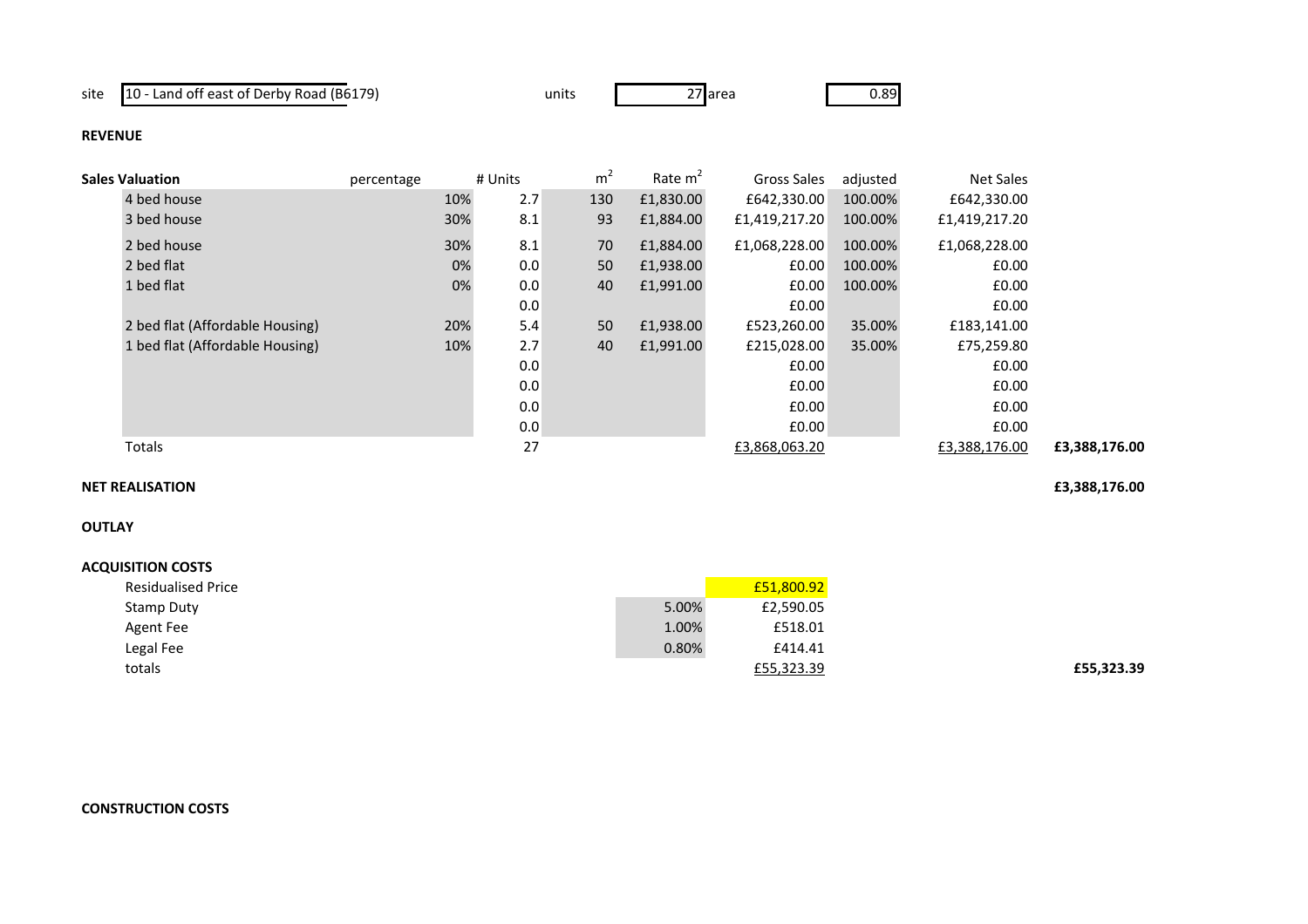| Construction                                    |                |     |                 | m <sup>2</sup>   | Rate m <sup>2</sup> Cost |               |               |
|-------------------------------------------------|----------------|-----|-----------------|------------------|--------------------------|---------------|---------------|
| 4 bed house                                     |                | 10% | 2.7             | 130              | £969.00                  | £340,119.00   |               |
| 3 bed house                                     |                | 30% | 8.1             | 93               | £1,023.00                | £770,625.90   |               |
| 2 bed house                                     |                | 30% | 8.1             | 70               | £1,023.00                | £580,041.00   |               |
| 2 bed flat                                      |                | 0%  | 0.0             | 50               | £1,076.00                | £0.00         |               |
| 1 bed flat                                      |                | 0%  | 0.0             | 40               | £1,076.00                | £0.00         |               |
|                                                 | 0              | 0%  | 0.0             | 0                |                          | £0.00         |               |
| 2 bed flat (Affordable Housing)                 |                | 20% | 5.4             | 50               | £1,076.00                | £290,520.00   |               |
| 1 bed flat (Affordable Housing)                 |                | 10% | 2.7             | 40               | £1,076.00                | £116,208.00   |               |
|                                                 | $\pmb{0}$      | 0%  | 0.0             | $\boldsymbol{0}$ |                          | £0.00         |               |
|                                                 | 0              | 0%  | 0.0             | 0                |                          | £0.00         |               |
|                                                 | $\mathbf 0$    | 0%  | 0.0             | 0                |                          | £0.00         |               |
|                                                 | $\mathbf 0$    | 0%  | 0.0             | 0                |                          | £0.00         |               |
| totals                                          |                |     | 27              |                  |                          | £2,097,513.90 | £2,097,513.90 |
| Contingency                                     |                |     |                 |                  | 3.00%                    | £62,925.42    |               |
| Primary Roads                                   | metres/hectare |     | 167             | 148.63           |                          | £84,719.10    |               |
| Secondary Roads                                 | metres/hectare |     | 56              | 49.84            |                          | £12,709.20    |               |
| <b>Street Lighting</b>                          | units          |     | 7.9388          |                  |                          | £9,923.50     |               |
| totals                                          |                |     |                 |                  |                          | £147,644.52   | £147,644.52   |
| <b>Other Construction</b>                       |                |     |                 |                  |                          |               |               |
| Landscaping (per Hectare)                       |                |     | 25000           |                  |                          | £22,250.00    |               |
| Electricity (per dwelling)                      |                |     | 1385            |                  |                          | £37,395.00    |               |
| Gas and Water (per dwelling)                    |                |     | 925             |                  |                          | £24,975.00    |               |
| Services Infrastructure                         |                |     | 14885.25        |                  |                          | £14,885.25    |               |
| totals                                          |                |     |                 |                  |                          | £99,505.25    | £99,505.25    |
| <b>PROFESSIONAL FEES</b>                        |                |     |                 |                  |                          |               |               |
| <b>Professional Fees</b>                        |                |     |                 |                  | 10.00%                   | £221,936.83   | £221,936.83   |
| (not applied to Utilities or contingency costs) |                |     |                 |                  |                          |               |               |
| <b>MARKETING AND LETTING</b>                    |                |     | number of units |                  | rate per unit            |               |               |
| Marketing                                       |                |     | 27              |                  | £500.00                  | £13,500.00    | £13,500.00    |
| <b>DISPOSAL FEES</b>                            |                |     |                 |                  |                          |               |               |
| Sales Agent Fee                                 |                |     |                 |                  | 1.00%                    | £38,680.63    |               |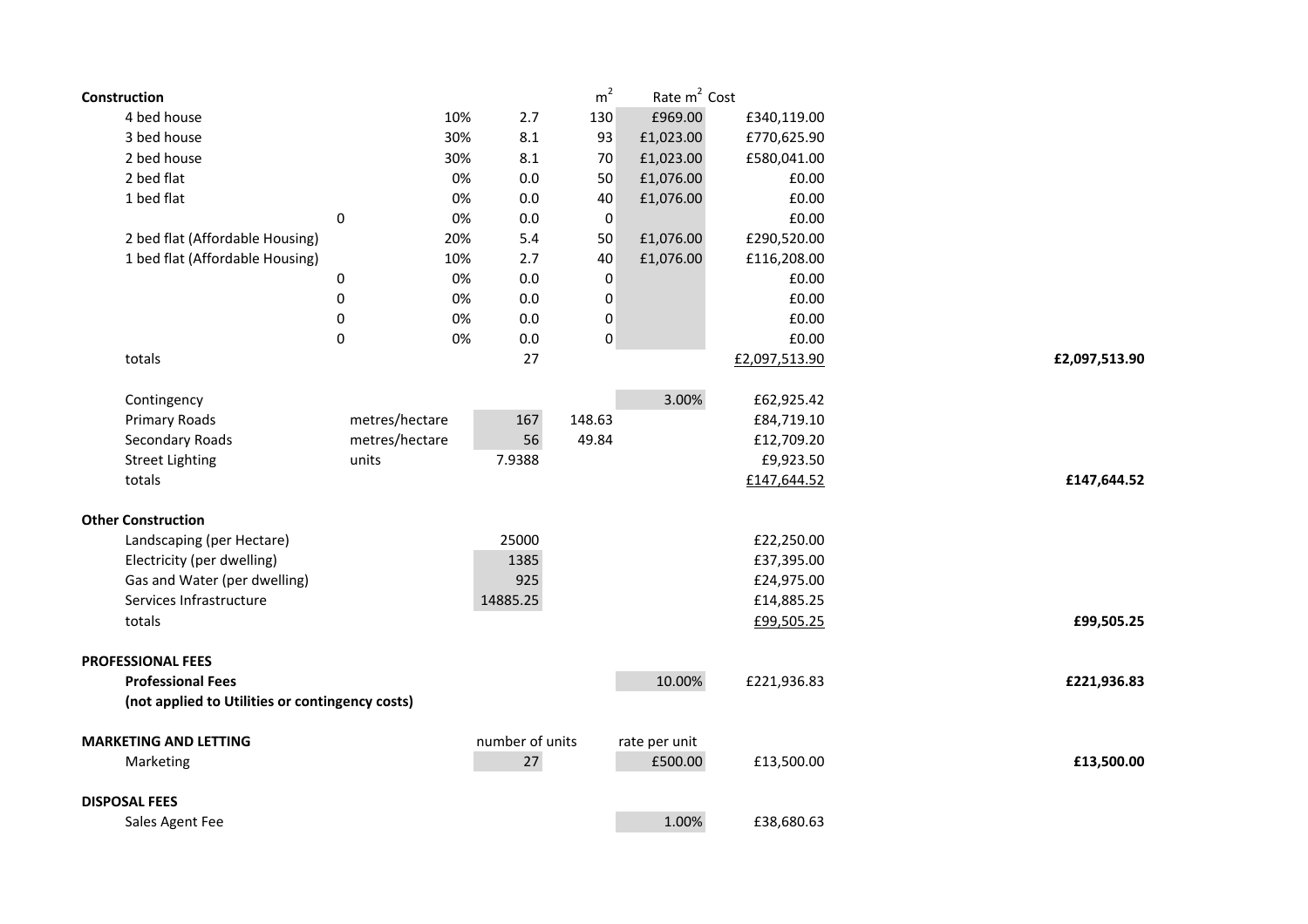| Sales Legal Fee                               |        | 0.50% | £19,340.32 |               |
|-----------------------------------------------|--------|-------|------------|---------------|
| totals                                        |        |       | £58,020.95 | £58,020.95    |
|                                               |        |       |            |               |
| <b>FINANCE</b>                                |        |       |            |               |
| Multiple Finance Rates Used (see Assumptions) |        |       |            |               |
| Land                                          |        |       |            |               |
| Construction                                  |        | 7.00% | £17,095.97 |               |
| Totals                                        |        |       | £17,095.97 | £17,095.97    |
|                                               |        |       |            |               |
| <b>TOTAL COSTS</b>                            |        |       |            | £2,710,540.80 |
| <b>PROFIT</b>                                 |        |       |            | £677,635.20   |
|                                               |        |       |            |               |
| <b>Performance Measures</b>                   |        |       |            |               |
| Profit on Cost                                | 25.00% |       |            |               |
| Profit on GDV%                                | 20.00% |       |            |               |
|                                               |        |       |            |               |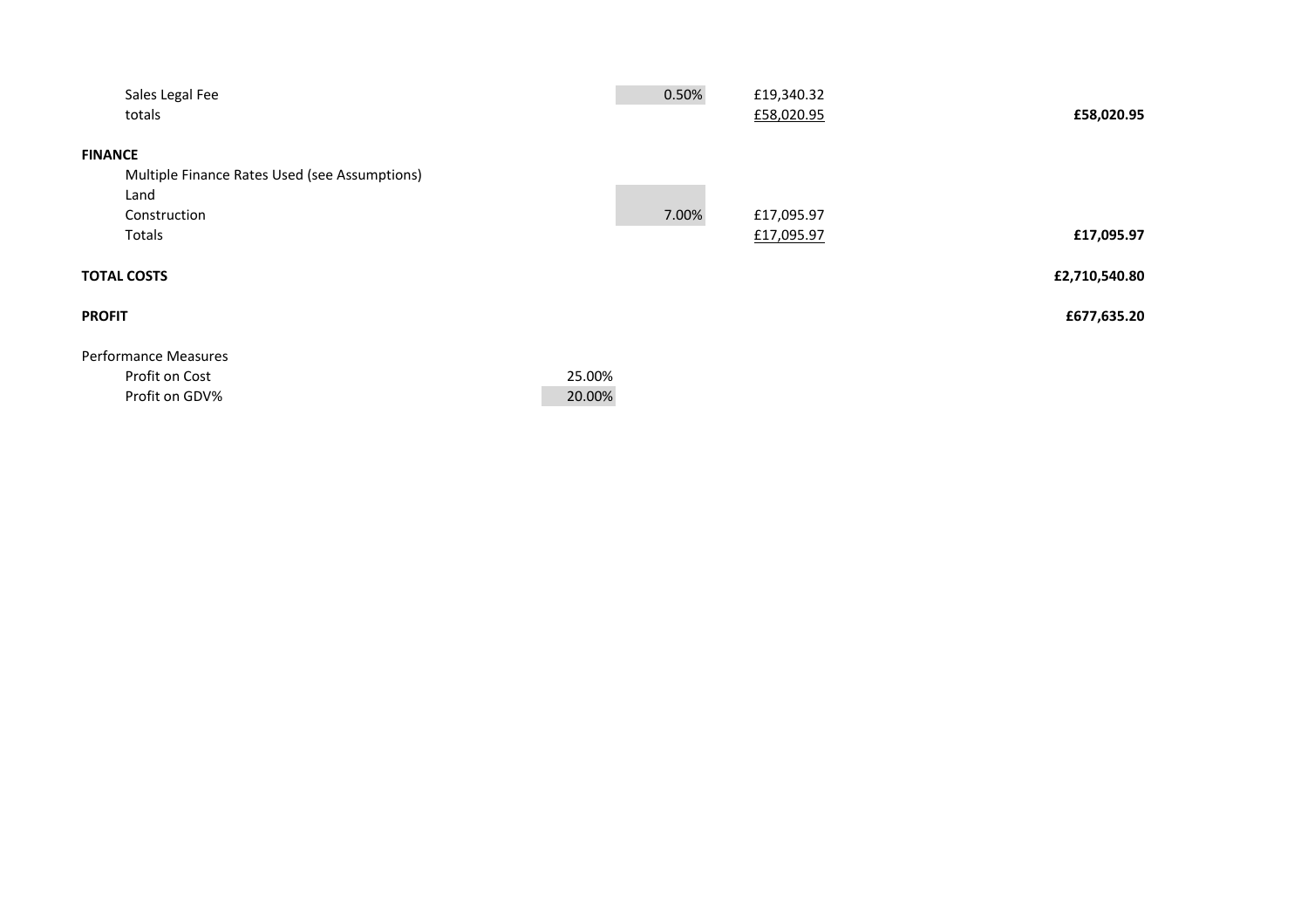site 10 - Land off east of Derby Road (B6179)

s 27 area 10.89

### **REVENUE**

| <b>Sales Valuation</b>          | percentage | # Units |     | m <sup>2</sup> | Rate $m2$ | Gross Sales   | adjusted | <b>Net Sales</b> |               |
|---------------------------------|------------|---------|-----|----------------|-----------|---------------|----------|------------------|---------------|
| 4 bed house                     |            | 10%     | 2.7 | 130            | £1,830.00 | £642,330.00   | 100.00%  | £642,330.00      |               |
| 3 bed house                     |            | 30%     | 8.1 | 93             | £1,884.00 | £1,419,217.20 | 100.00%  | £1,419,217.20    |               |
| 2 bed house                     |            | 30%     | 8.1 | 70             | £1,884.00 | £1,068,228.00 | 100.00%  | £1,068,228.00    |               |
| 2 bed flat                      |            | 13%     | 3.5 | 50             | £1,938.00 | £340,119.00   | 100.00%  | £340,119.00      |               |
| 1 bed flat                      |            | 0%      | 0.0 | 40             | £1,991.00 | £0.00         | 100.00%  | £0.00            |               |
|                                 |            |         | 0.0 |                |           | £0.00         |          | £0.00            |               |
| 2 bed flat (Affordable Housing) |            | 7%      | 1.9 | 50             | £1,938.00 | £183,141.00   | 35.00%   | £64,099.35       |               |
| 1 bed flat (Affordable Housing) |            | 10%     | 2.7 | 40             | £1,991.00 | £215,028.00   | 35.00%   | £75,259.80       |               |
|                                 |            |         | 0.0 |                |           | £0.00         |          | £0.00            |               |
|                                 |            |         | 0.0 |                |           | £0.00         |          | £0.00            |               |
|                                 |            |         | 0.0 |                |           | £0.00         |          | £0.00            |               |
|                                 |            |         | 0.0 |                |           | £0.00         |          | £0.00            |               |
| Totals                          |            |         | 27  |                |           | £3,868,063.20 |          | £3,609,253.35    | £3,609,253.35 |

units

#### **NET REALISATION£3,609,253.35**

### **OUTLAY**

| <b>ACQUISITION COSTS</b>  |       |             |             |
|---------------------------|-------|-------------|-------------|
| <b>Residualised Price</b> |       | £217,401.93 |             |
| Stamp Duty                | 5.00% | £10,870.10  |             |
| Agent Fee                 | 1.00% | £2,174.02   |             |
| Legal Fee                 | 0.80% | £1,739.22   |             |
| totals                    |       | £232,185.27 | £232,185.27 |
|                           |       |             |             |

# **CONSTRUCTION COSTS**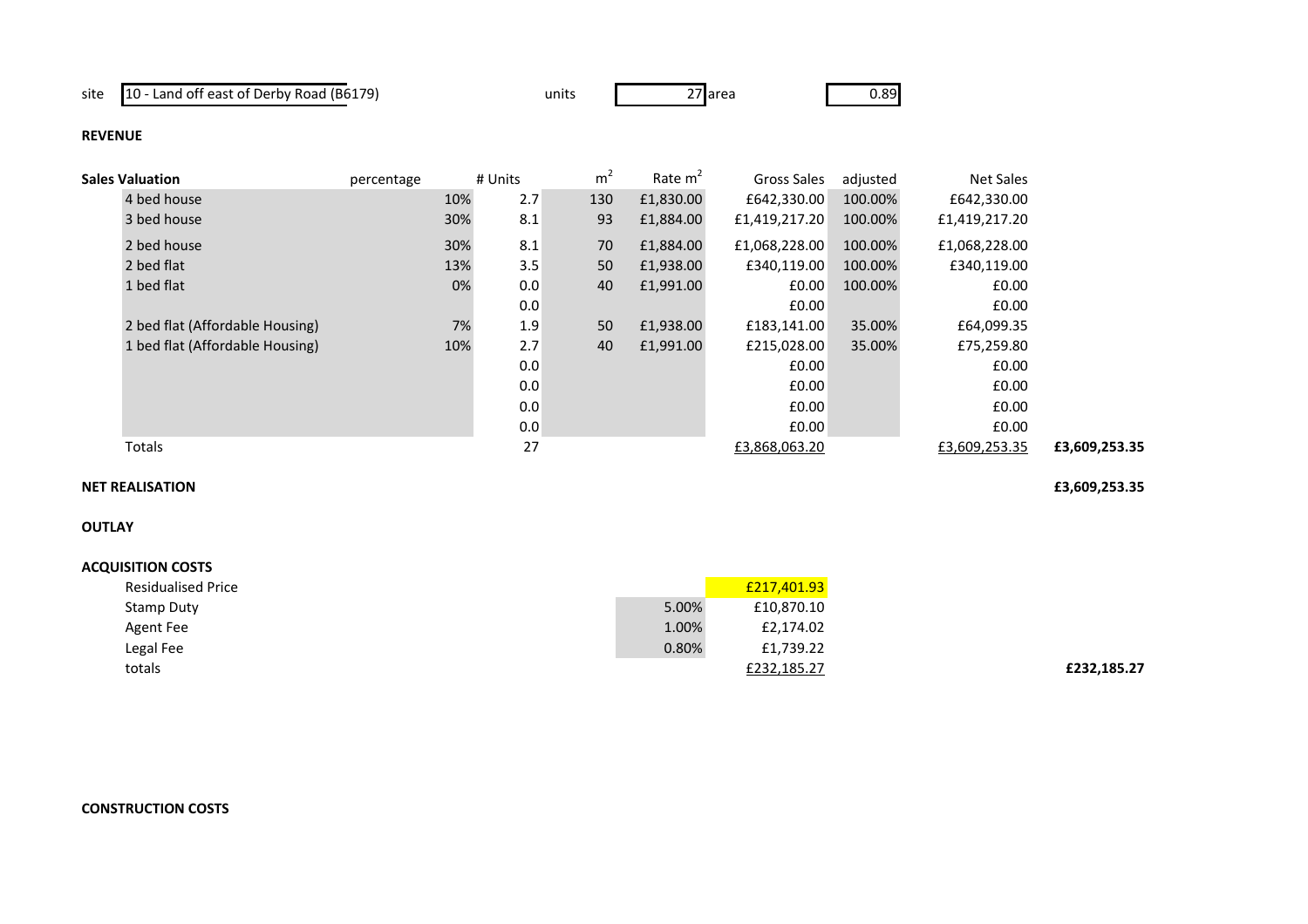| Construction                                    |                |     |                 | m <sup>2</sup> | Rate m <sup>2</sup> Cost |               |               |
|-------------------------------------------------|----------------|-----|-----------------|----------------|--------------------------|---------------|---------------|
| 4 bed house                                     |                | 10% | 2.7             | 130            | £969.00                  | £340,119.00   |               |
| 3 bed house                                     |                | 30% | 8.1             | 93             | £1,023.00                | £770,625.90   |               |
| 2 bed house                                     |                | 30% | 8.1             | 70             | £1,023.00                | £580,041.00   |               |
| 2 bed flat                                      |                | 13% | 3.5             | 50             | £1,076.00                | £188,838.00   |               |
| 1 bed flat                                      |                | 0%  | 0.0             | 40             | £1,076.00                | £0.00         |               |
|                                                 | 0              | 0%  | 0.0             | 0              |                          | £0.00         |               |
| 2 bed flat (Affordable Housing)                 |                | 7%  | 1.9             | 50             | £1,076.00                | £101,682.00   |               |
| 1 bed flat (Affordable Housing)                 |                | 10% | 2.7             | 40             | £1,076.00                | £116,208.00   |               |
|                                                 | 0              | 0%  | 0.0             | $\pmb{0}$      |                          | £0.00         |               |
|                                                 | 0              | 0%  | 0.0             | 0              |                          | £0.00         |               |
|                                                 | 0              | 0%  | 0.0             | 0              |                          | £0.00         |               |
|                                                 | 0              | 0%  | 0.0             | 0              |                          | £0.00         |               |
| totals                                          |                |     | 27              |                |                          | £2,097,513.90 | £2,097,513.90 |
| Contingency                                     |                |     |                 |                | 3.00%                    | £62,925.42    |               |
| <b>Primary Roads</b>                            | metres/hectare |     | 167             | 148.63         |                          | £84,719.10    |               |
| Secondary Roads                                 | metres/hectare |     | 56              | 49.84          |                          | £12,709.20    |               |
| <b>Street Lighting</b>                          | units          |     | 7.9388          |                |                          | £9,923.50     |               |
| totals                                          |                |     |                 |                |                          | £147,644.52   | £147,644.52   |
| <b>Other Construction</b>                       |                |     |                 |                |                          |               |               |
| Landscaping (per Hectare)                       |                |     | 25000           |                |                          | £22,250.00    |               |
| Electricity (per dwelling)                      |                |     | 1385            |                |                          | £37,395.00    |               |
| Gas and Water (per dwelling)                    |                |     | 925             |                |                          | £24,975.00    |               |
| Services Infrastructure                         |                |     | 14885.25        |                |                          | £14,885.25    |               |
| totals                                          |                |     |                 |                |                          | £99,505.25    | £99,505.25    |
| <b>PROFESSIONAL FEES</b>                        |                |     |                 |                |                          |               |               |
| <b>Professional Fees</b>                        |                |     |                 |                | 10.00%                   | £221,936.83   | £221,936.83   |
| (not applied to Utilities or contingency costs) |                |     |                 |                |                          |               |               |
| <b>MARKETING AND LETTING</b>                    |                |     | number of units |                | rate per unit            |               |               |
| Marketing                                       |                |     | 27              |                | £500.00                  | £13,500.00    | £13,500.00    |
| <b>DISPOSAL FEES</b>                            |                |     |                 |                |                          |               |               |
| Sales Agent Fee                                 |                |     |                 |                | 1.00%                    | £38,680.63    |               |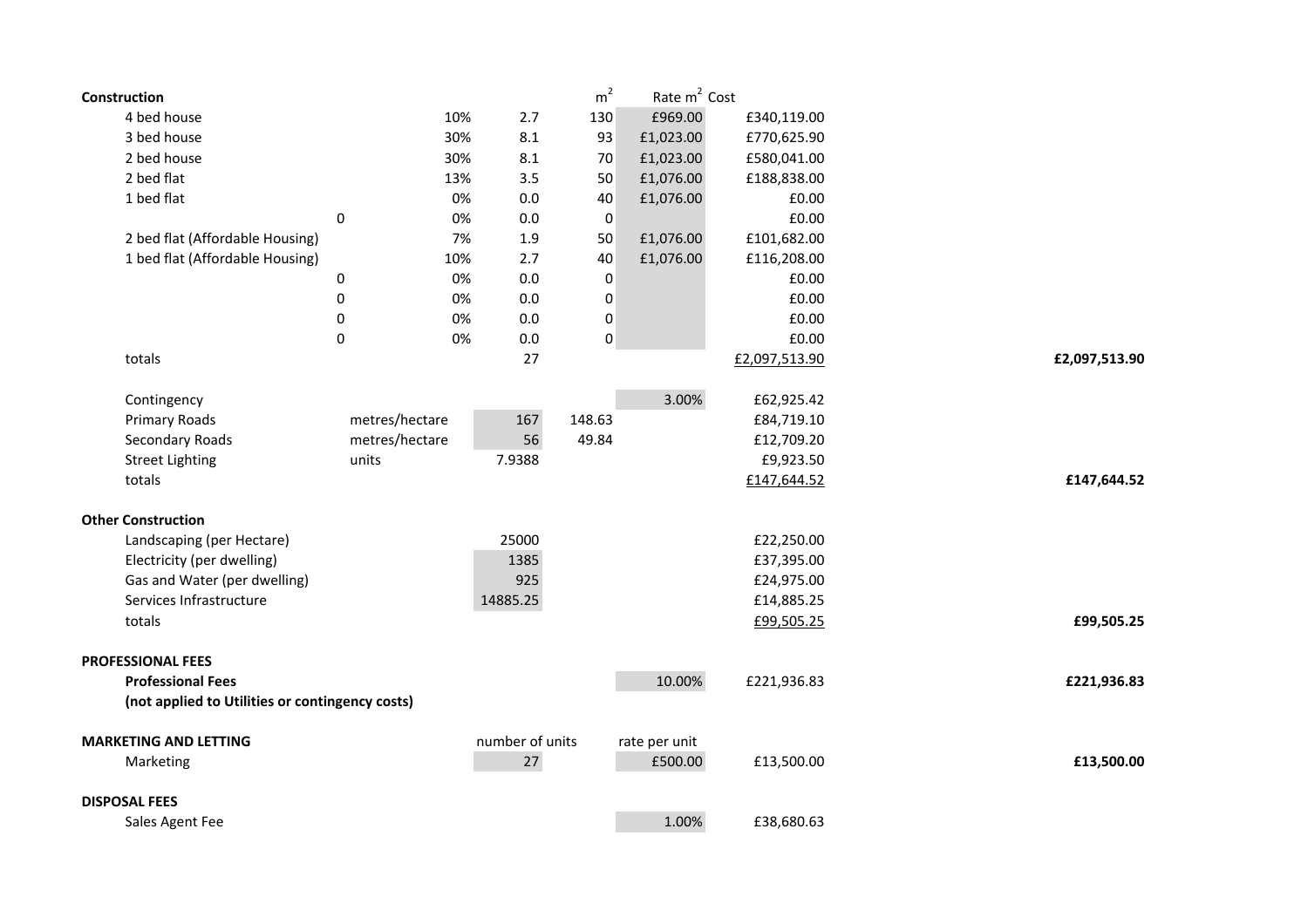|                | Sales Legal Fee                               |        | 0.50% | £19,340.32 |               |
|----------------|-----------------------------------------------|--------|-------|------------|---------------|
|                | totals                                        |        |       | £58,020.95 | £58,020.95    |
|                |                                               |        |       |            |               |
| <b>FINANCE</b> |                                               |        |       |            |               |
|                | Multiple Finance Rates Used (see Assumptions) |        |       |            |               |
|                | Land                                          |        |       |            |               |
|                | Construction                                  |        | 7.00% | £17,095.97 |               |
|                | Totals                                        |        |       | £17,095.97 | £17,095.97    |
|                |                                               |        |       |            |               |
|                | <b>TOTAL COSTS</b>                            |        |       |            | £2,887,402.68 |
| <b>PROFIT</b>  |                                               |        |       |            | £721,850.67   |
|                |                                               |        |       |            |               |
|                | <b>Performance Measures</b>                   |        |       |            |               |
|                | Profit on Cost                                | 25.00% |       |            |               |
|                | Profit on GDV%                                | 20.00% |       |            |               |
|                |                                               |        |       |            |               |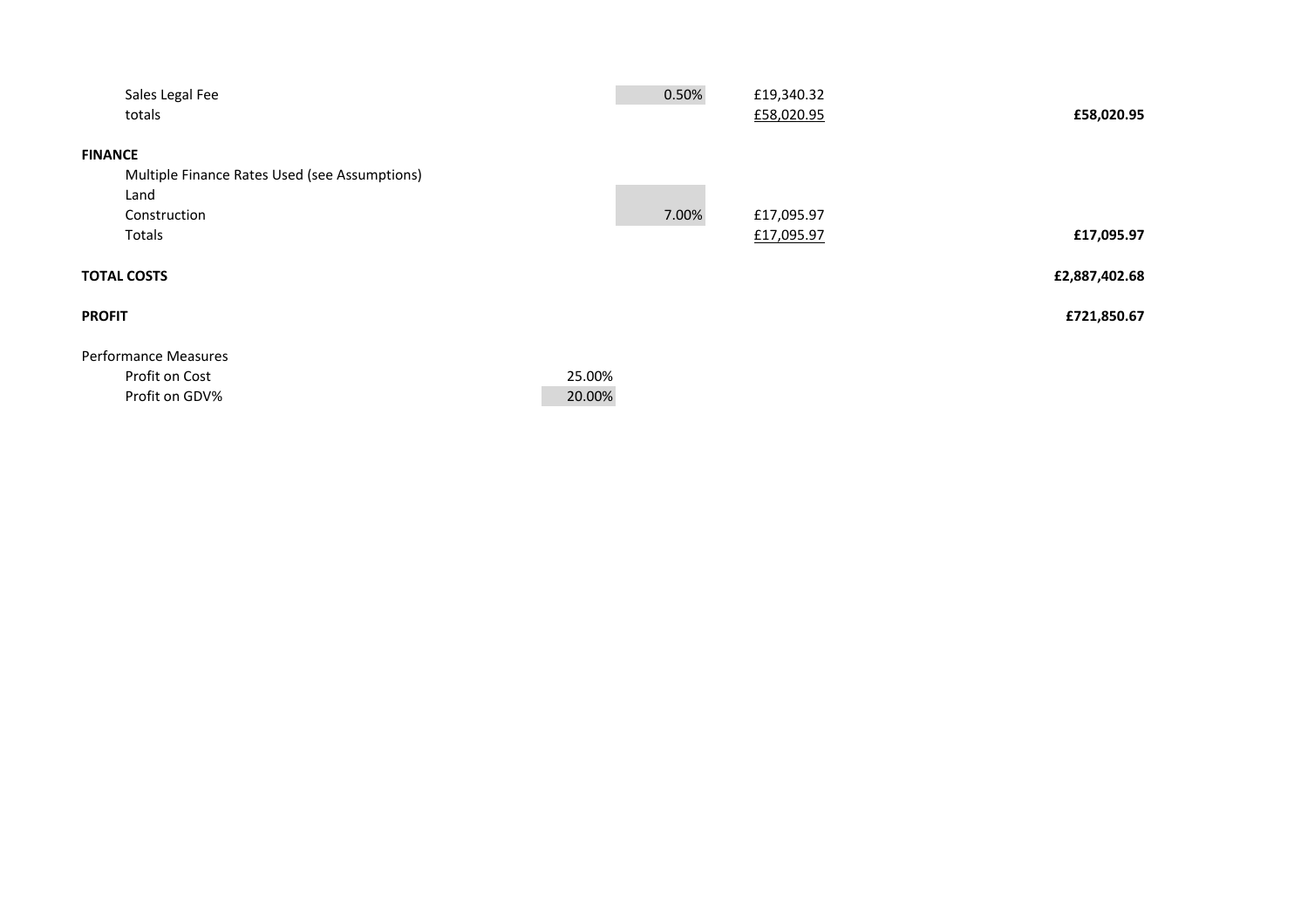| site | 11 - Land off Peasehill |
|------|-------------------------|
|      |                         |

units

32 area

1.07

### **REVENUE**

| <b>Sales Valuation</b> | percentage | # Units |          | m <sup>2</sup> | Rate $m2$ | Gross Sales   | adjusted | Net Sales     |               |
|------------------------|------------|---------|----------|----------------|-----------|---------------|----------|---------------|---------------|
| 4 bed house            |            | 20%     | 6        | 120            | £1,561.00 | £1,198,848.00 | 100.00%  | £1,198,848.00 |               |
| 3 bed house            |            | 30%     | 10       | 93             | £1,615.00 | £1,441,872.00 | 100.00%  | £1,441,872.00 |               |
| 2 bed house            |            | 50%     | 16       | 70             | £1,615.00 | £1,808,800.00 | 100.00%  | £1,808,800.00 |               |
|                        |            |         | 0        |                |           | £0.00         | 100.00%  | £0.00         |               |
|                        |            |         | 0        |                |           | £0.00         | 100.00%  | £0.00         |               |
|                        |            |         | 0        |                |           | £0.00         |          | £0.00         |               |
|                        |            |         | 0        |                |           | £0.00         |          | £0.00         |               |
|                        |            |         | 0        |                |           | £0.00         |          | £0.00         |               |
|                        |            |         |          |                |           | £0.00         |          | £0.00         |               |
|                        |            |         | $\Omega$ |                |           | £0.00         |          | £0.00         |               |
|                        |            |         | 0        |                |           | £0.00         |          | £0.00         |               |
|                        |            |         | 0        |                |           | £0.00         |          | £0.00         |               |
| Totals                 |            |         | 32       |                |           | £4,449,520.00 |          | £4,449,520.00 | £4,449,520.00 |

#### **NET REALISATION£4,449,520.00**

**OUTLAY**

| <b>Residualised Price</b> |       | $-67,904.06$ |
|---------------------------|-------|--------------|
| Stamp Duty                | 5.00% | -£3,395.20   |
| Agent Fee                 | 1.00% | -£679.04     |
| Legal Fee                 | 0.80% | $-E543.23$   |
| totals                    |       | -£72,521.54  |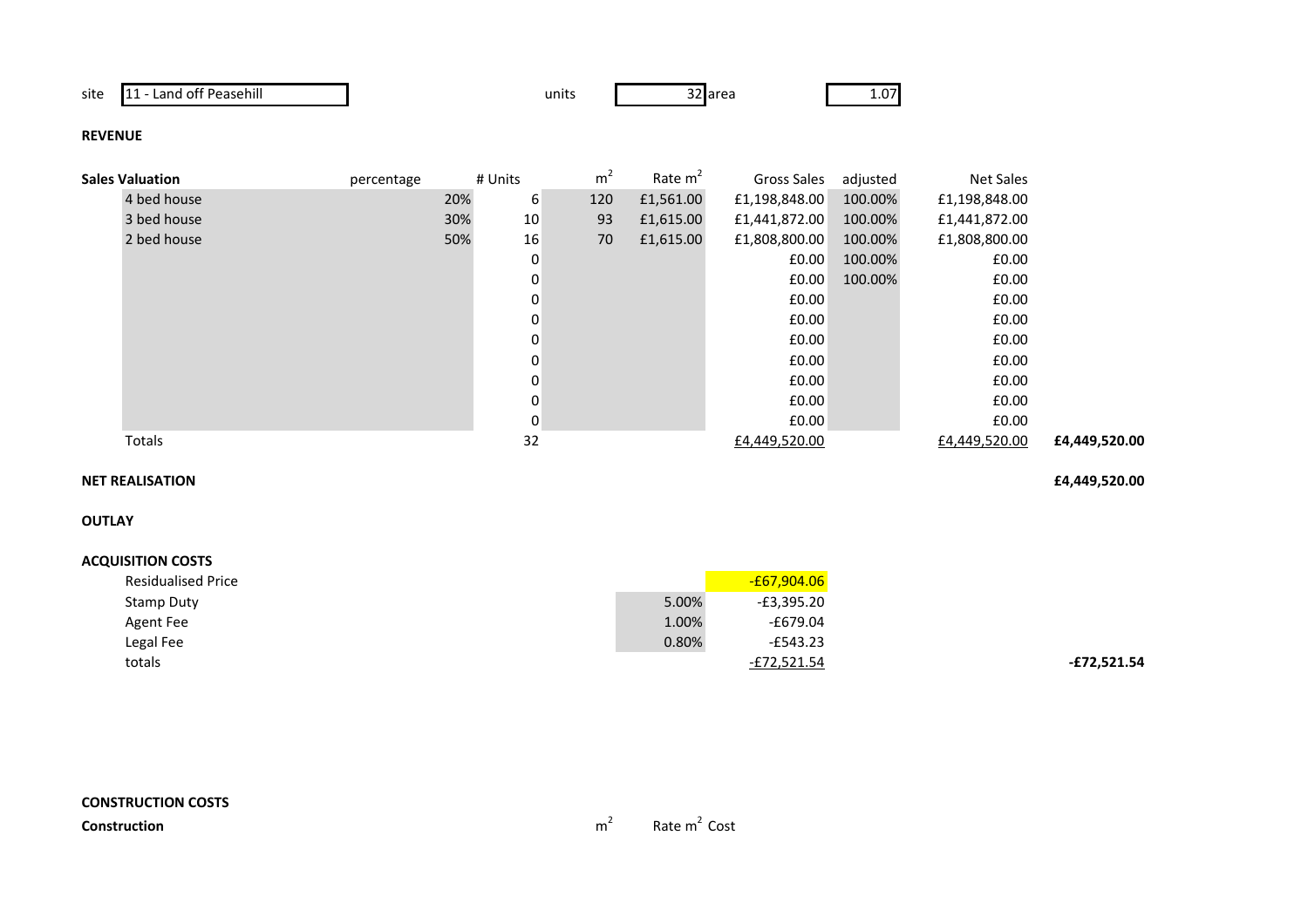| 4 bed house                                     |                  | 20% | $\boldsymbol{6}$ | 120              | £969.00       | £744,192.00   |               |
|-------------------------------------------------|------------------|-----|------------------|------------------|---------------|---------------|---------------|
| 3 bed house                                     |                  | 30% | 10               | 93               | £1,023.00     | £913,334.40   |               |
| 2 bed house                                     |                  | 50% | 16               | 70               | £1,023.00     | £1,145,760.00 |               |
|                                                 | 0                | 0%  | $\pmb{0}$        | $\boldsymbol{0}$ |               | £0.00         |               |
|                                                 | $\pmb{0}$        | 0%  | $\pmb{0}$        | $\pmb{0}$        |               | £0.00         |               |
|                                                 | $\pmb{0}$        | 0%  | $\pmb{0}$        | $\pmb{0}$        |               | £0.00         |               |
|                                                 | 0                | 0%  | 0                | 0                |               | £0.00         |               |
|                                                 | 0                | 0%  | 0                | $\pmb{0}$        |               | £0.00         |               |
|                                                 | 0                | 0%  | 0                | 0                |               | £0.00         |               |
|                                                 | $\pmb{0}$        | 0%  | 0                | $\pmb{0}$        |               | £0.00         |               |
|                                                 | 0                | 0%  | 0                | $\boldsymbol{0}$ |               | £0.00         |               |
|                                                 | $\boldsymbol{0}$ | 0%  | $\pmb{0}$        | $\pmb{0}$        |               | £0.00         |               |
| totals                                          |                  |     | 32               |                  |               | £2,803,286.40 | £2,803,286.40 |
|                                                 |                  |     |                  |                  |               |               |               |
| Contingency                                     |                  |     |                  |                  | 7.50%         | £210,246.48   |               |
| <b>Primary Roads</b>                            | metres/hectare   |     | 167              | 178.69           |               | £101,853.30   |               |
| <b>Secondary Roads</b>                          | metres/hectare   |     | 56               | 59.92            |               | £15,279.60    |               |
| <b>Street Lighting</b>                          | units            |     | 9.5444           |                  |               | £11,930.50    |               |
| totals                                          |                  |     |                  |                  |               | £312,099.78   | £312,099.78   |
|                                                 |                  |     |                  |                  |               |               |               |
| <b>Other Construction</b>                       |                  |     |                  |                  |               |               |               |
| Landscaping (per Hectare)                       |                  |     | 25000            |                  |               | £26,750.00    |               |
| Electricity (per dwelling)                      |                  |     | 1385             |                  |               | £44,320.00    |               |
| Gas and Water (per dwelling)                    |                  |     | 925              |                  |               | £29,600.00    |               |
| Services Infrastructure                         |                  |     | 17895.75         |                  |               | £17,895.75    |               |
| totals                                          |                  |     |                  |                  |               | £118,565.75   | £118,565.75   |
|                                                 |                  |     |                  |                  |               |               |               |
| <b>PROFESSIONAL FEES</b>                        |                  |     |                  |                  |               |               |               |
| <b>Professional Fees</b>                        |                  |     |                  |                  | 10.00%        | £294,978.55   | £294,978.55   |
| (not applied to Utilities or contingency costs) |                  |     |                  |                  |               |               |               |
| <b>MARKETING AND LETTING</b>                    |                  |     | number of units  |                  | rate per unit |               |               |
| Marketing                                       |                  |     | 32               |                  | £500.00       | £16,000.00    | £16,000.00    |
|                                                 |                  |     |                  |                  |               |               |               |
| <b>DISPOSAL FEES</b>                            |                  |     |                  |                  |               |               |               |
| Sales Agent Fee                                 |                  |     |                  |                  | 1.00%         | £44,495.20    |               |
| Sales Legal Fee                                 |                  |     |                  |                  | 0.50%         | £22,247.60    |               |
|                                                 |                  |     |                  |                  |               |               |               |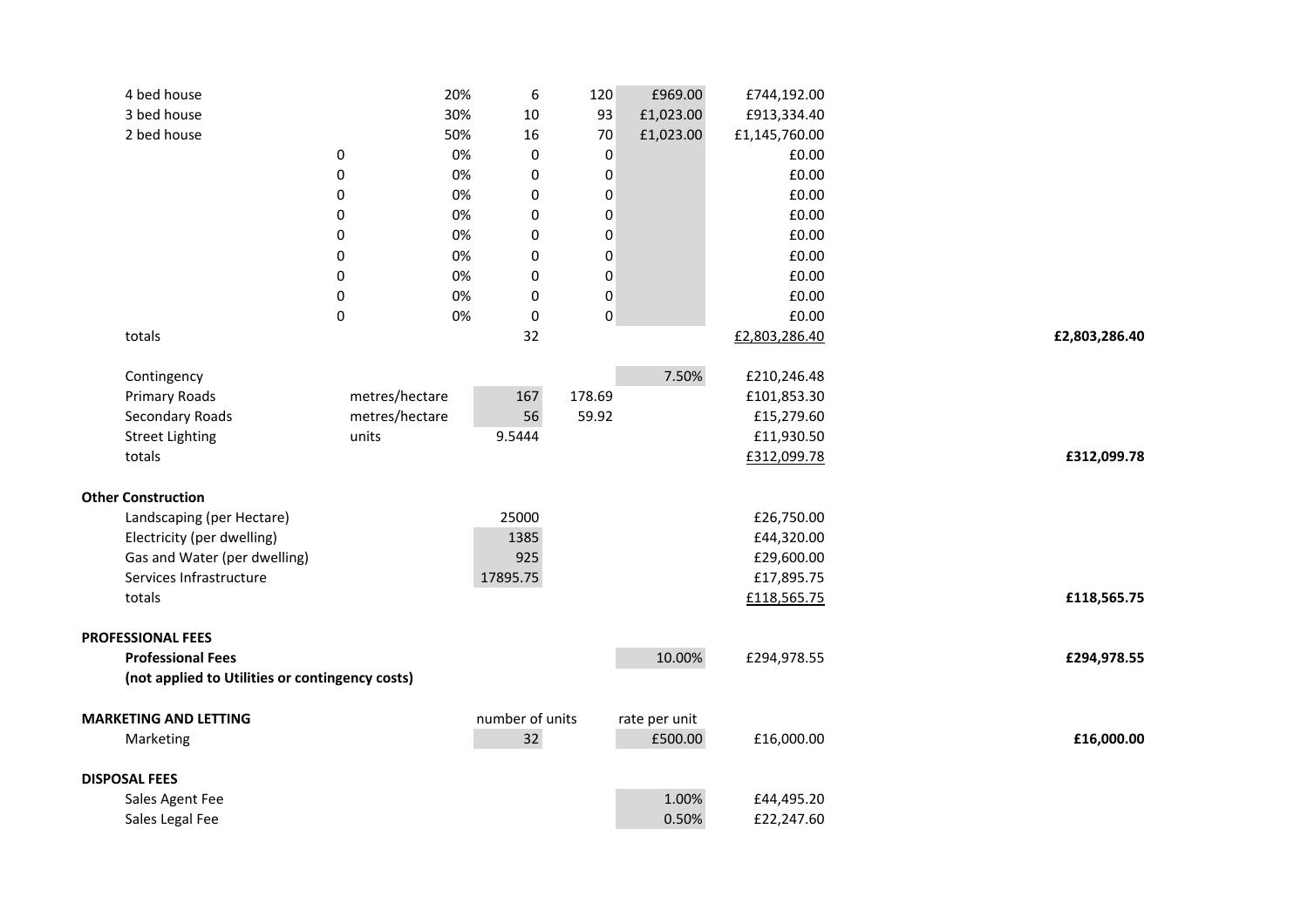| totals                      |                                               |        |       | £66,742.80 | £66,742.80    |
|-----------------------------|-----------------------------------------------|--------|-------|------------|---------------|
| <b>FINANCE</b>              |                                               |        |       |            |               |
|                             | Multiple Finance Rates Used (see Assumptions) |        |       |            |               |
| Land                        |                                               |        |       |            |               |
| Construction                |                                               |        | 7.00% | £20,464.26 |               |
| Totals                      |                                               |        |       | £20,464.26 | £20,464.26    |
| <b>TOTAL COSTS</b>          |                                               |        |       |            | £3,559,616.00 |
| <b>PROFIT</b>               |                                               |        |       |            | £889,904.00   |
| <b>Performance Measures</b> |                                               |        |       |            |               |
| Profit on Cost              |                                               | 25.00% |       |            |               |
| Profit on GDV%              |                                               | 20.00% |       |            |               |
|                             |                                               |        |       |            |               |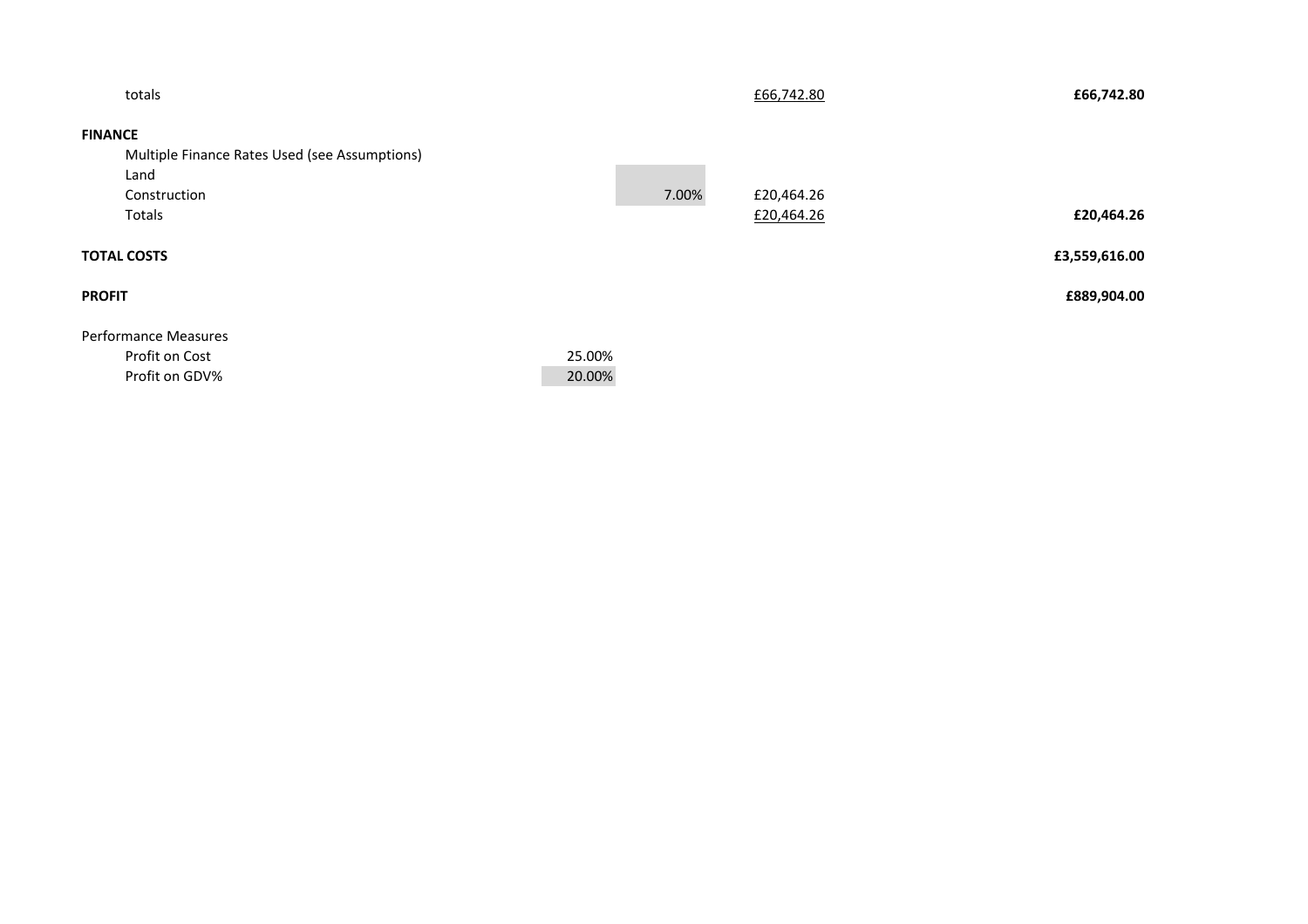site 12 - Land off Nottingham Road (A610)

s 126 area 5.13

**£3,505,559.52**

**REVENUE**

| <b>Sales Valuation</b> | percentage | # Units     | m <sup>2</sup> | Rate m <sup>2</sup> | Gross Sales    | adjusted | Net Sales      |                |
|------------------------|------------|-------------|----------------|---------------------|----------------|----------|----------------|----------------|
| 5 bed house            | 10%        | 13          | 145            | £1,830.00           | £3,343,410.00  | 100.00%  | £3,343,410.00  |                |
| 4 bed house            | 30%        | 38          | 130            | £1,830.00           | £8,992,620.00  | 100.00%  | £8,992,620.00  |                |
| 3 bed house            | 30%        | 38          | 93             | £1,884.00           | £6,623,013.60  | 100.00%  | £6,623,013.60  |                |
| 2 bed house            | 20%        | 25          | 65             | £1,884.00           | £3,085,992.00  | 100.00%  | £3,085,992.00  |                |
| 2 bed flat             | 5%         | 6           | 48             | £1,938.00           | £586,051.20    | 100.00%  | £586,051.20    |                |
| 1 bed flat             | 5%         | 6           | 40             | £1,991.00           | £501,732.00    | 100.00%  | £501,732.00    |                |
|                        |            | 0           |                |                     | £0.00          |          | £0.00          |                |
|                        |            | 0           |                |                     | £0.00          |          | £0.00          |                |
|                        |            | 0           |                |                     | £0.00          |          | £0.00          |                |
|                        |            | 0           |                |                     | £0.00          |          | £0.00          |                |
|                        |            | $\mathbf 0$ |                |                     | £0.00          |          | £0.00          |                |
|                        |            | 0           |                |                     | £0.00          |          | £0.00          |                |
| Totals                 |            | 126         |                |                     | £23,132,818.80 |          | £23,132,818.80 | £23,132,818.80 |
|                        |            |             |                |                     |                |          |                |                |

units

#### **NET REALISATION£23,132,818.80**

**OUTLAY**

| <b>Residualised Price</b> |       | £3,282,359.10 |
|---------------------------|-------|---------------|
| Stamp Duty                | 5.00% | £164,117.95   |
| Agent Fee                 | 1.00% | £32,823.59    |
| Legal Fee                 | 0.80% | £26,258.87    |
| totals                    |       | £3,505,559.52 |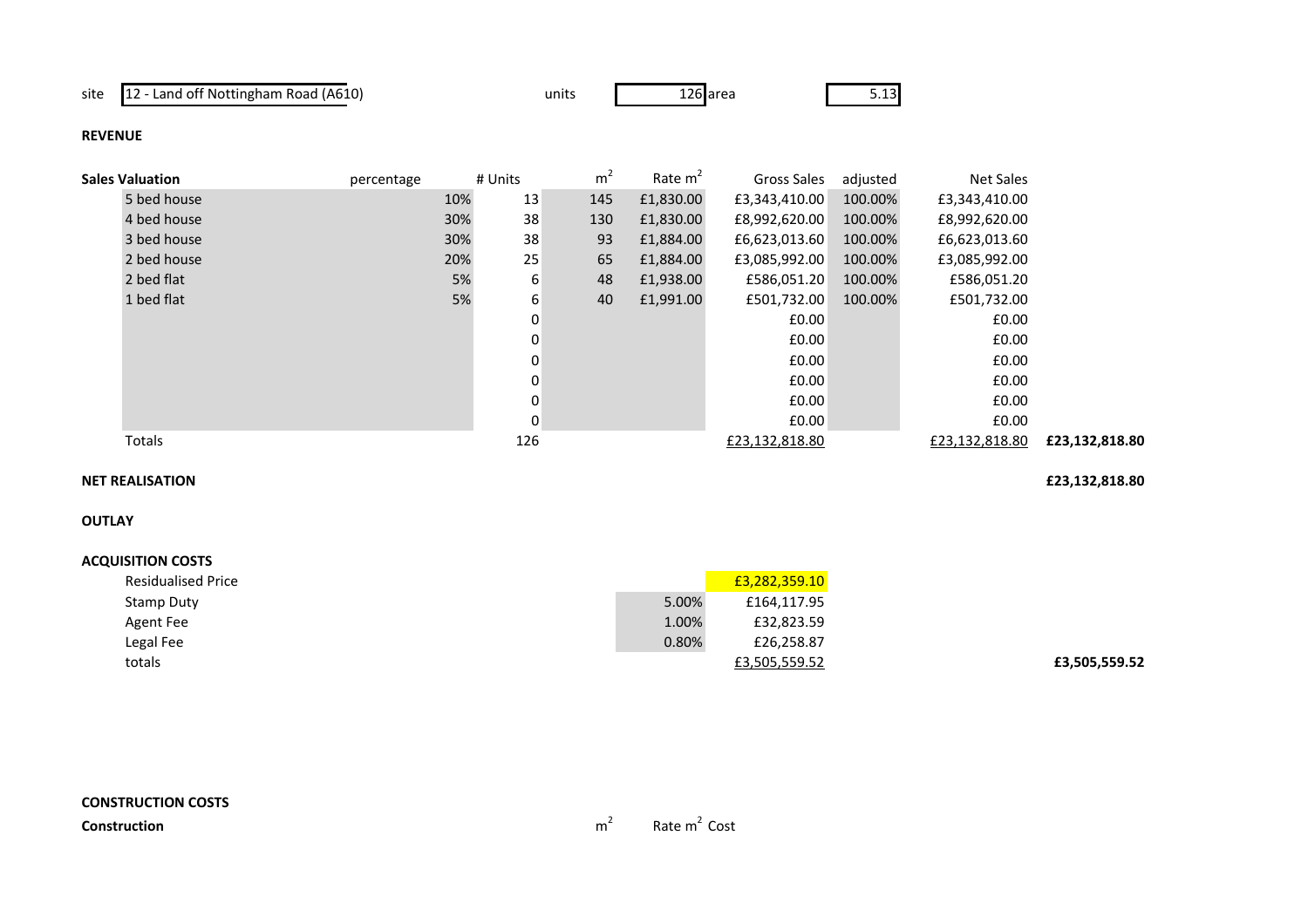| 5 bed house                                     |                  | 10% | 13              | 145              | £969.00       | £1,770,363.00  |                |
|-------------------------------------------------|------------------|-----|-----------------|------------------|---------------|----------------|----------------|
| 4 bed house                                     |                  | 30% | 38              | 130              | £969.00       | £4,761,666.00  |                |
| 3 bed house                                     |                  | 30% | 38              | 93               | £1,023.00     | £3,596,254.20  |                |
| 2 bed house                                     |                  | 20% | 25              | 65               | £1,023.00     | £1,675,674.00  |                |
| 2 bed flat                                      |                  | 5%  | 6               | 48               | £1,076.00     | £325,382.40    |                |
| 1 bed flat                                      |                  | 5%  | 6               | 40               | £1,076.00     | £271,152.00    |                |
|                                                 | 0                | 0%  | $\mathbf 0$     | $\mathbf 0$      |               | £0.00          |                |
|                                                 | $\pmb{0}$        | 0%  | 0               | $\pmb{0}$        |               | £0.00          |                |
|                                                 | 0                | 0%  | $\bf{0}$        | 0                |               | £0.00          |                |
|                                                 | $\pmb{0}$        | 0%  | $\bf{0}$        | $\pmb{0}$        |               | £0.00          |                |
|                                                 | 0                | 0%  | 0               | $\boldsymbol{0}$ |               | £0.00          |                |
|                                                 | $\boldsymbol{0}$ | 0%  | $\mathbf 0$     | $\pmb{0}$        |               | £0.00          |                |
| totals                                          |                  |     | 126             |                  |               | £12,400,491.60 | £12,400,491.60 |
| Contingency                                     |                  |     |                 |                  | 3.00%         | £372,014.75    |                |
| Primary Roads                                   | metres/hectare   |     | 167             | 856.71           |               | £488,324.70    |                |
| Secondary Roads                                 | metres/hectare   |     | 56              | 287.28           |               | £73,256.40     |                |
| <b>Street Lighting</b>                          | units            |     | 45.7596         |                  |               | £57,199.50     |                |
| totals                                          |                  |     |                 |                  |               | £860,339.45    | £860,339.45    |
|                                                 |                  |     |                 |                  |               |                |                |
| <b>Other Construction</b>                       |                  |     |                 |                  |               |                |                |
| Landscaping (per Hectare)                       |                  |     | 25000           |                  |               | £128,250.00    |                |
| Electricity (per dwelling)                      |                  |     | 1385            |                  |               | £174,510.00    |                |
| Gas and Water (per dwelling)                    |                  |     | 925             |                  |               | £116,550.00    |                |
| Services Infrastructure                         |                  |     | 85799.25        |                  |               | £85,799.25     |                |
| totals                                          |                  |     |                 |                  |               | £505,109.25    | £505,109.25    |
|                                                 |                  |     |                 |                  |               |                |                |
| <b>PROFESSIONAL FEES</b>                        |                  |     |                 |                  |               |                |                |
| <b>Professional Fees</b>                        |                  |     |                 |                  | 10.00%        | £1,310,286.56  | £1,310,286.56  |
| (not applied to Utilities or contingency costs) |                  |     |                 |                  |               |                |                |
| <b>MARKETING AND LETTING</b>                    |                  |     | number of units |                  | rate per unit |                |                |
| Marketing                                       |                  |     | 126             |                  | £500.00       | £63,000.00     | £63,000.00     |
|                                                 |                  |     |                 |                  |               |                |                |
| <b>DISPOSAL FEES</b>                            |                  |     |                 |                  |               |                |                |
| Sales Agent Fee                                 |                  |     |                 |                  | 1.00%         | £231,328.19    |                |
| Sales Legal Fee                                 |                  |     |                 |                  | 0.50%         | £115,664.09    |                |
|                                                 |                  |     |                 |                  |               |                |                |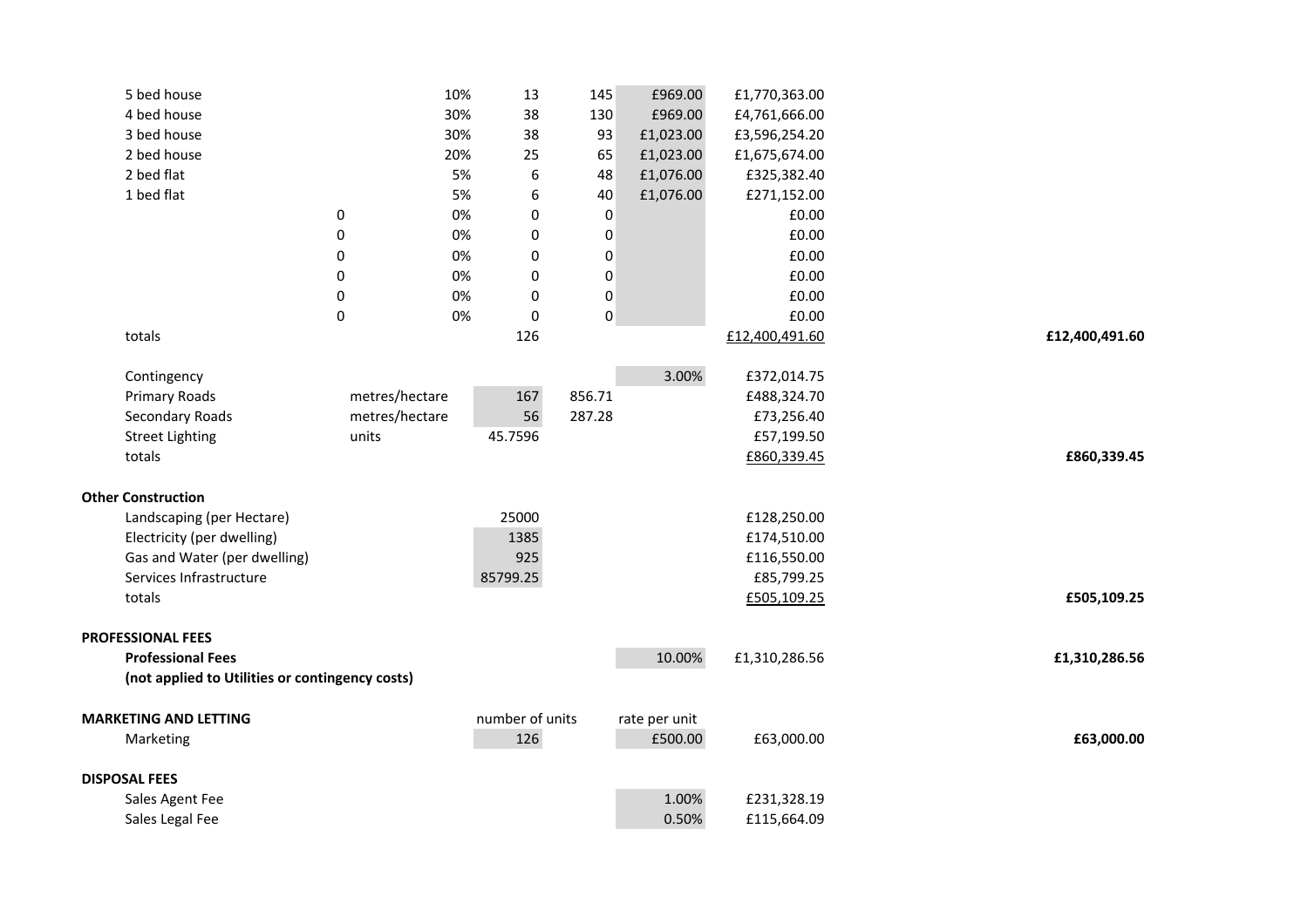| totals                      |                                               |        |       | £346,992.28 | £346,992.28    |
|-----------------------------|-----------------------------------------------|--------|-------|-------------|----------------|
| <b>FINANCE</b>              |                                               |        |       |             |                |
|                             | Multiple Finance Rates Used (see Assumptions) |        |       |             |                |
| Land                        |                                               |        |       |             |                |
| Construction                |                                               |        | 7.00% | £92,796.86  |                |
| Totals                      |                                               |        |       | £92,796.86  | £92,796.86     |
| <b>TOTAL COSTS</b>          |                                               |        |       |             | £19,084,575.51 |
| <b>PROFIT</b>               |                                               |        |       |             | £4,048,243.29  |
| <b>Performance Measures</b> |                                               |        |       |             |                |
| Profit on Cost              |                                               | 25.00% |       |             |                |
| Profit on GDV%              |                                               | 17.50% |       |             |                |
|                             |                                               |        |       |             |                |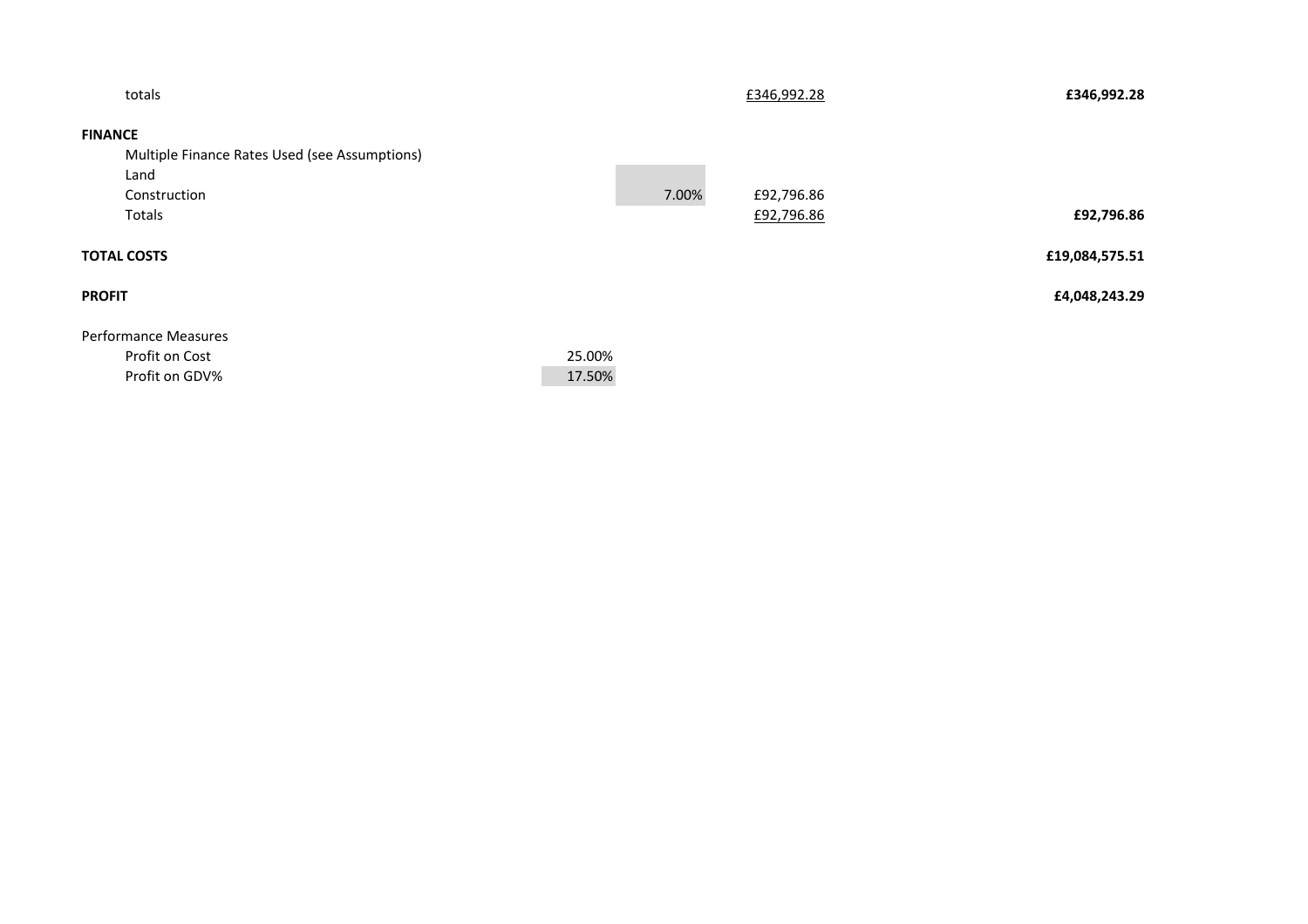site 12 - Land off Nottingham Road (A610)

 unitss 126 area 5.13

## **REVENUE**

| Sales Valuation                  | percentage | # Units | m <sup>2</sup> | Rate $m2$ | Gross Sales    | adjusted | Net Sales      |                |
|----------------------------------|------------|---------|----------------|-----------|----------------|----------|----------------|----------------|
| 5 bed house                      | 10%        | 13      | 145            | £1,830.00 | £3,343,410.00  | 100.00%  | £3,343,410.00  |                |
| 4 bed house                      | 30%        | 38      | 130            | £1,830.00 | £8,992,620.00  | 100.00%  | £8,992,620.00  |                |
| 3 bed house                      | 30%        | 38      | 93             | £1,884.00 | £6,623,013.60  | 100.00%  | £6,623,013.60  |                |
| 2 bed house                      | 0%         | 0       | 65             | £1,884.00 | £0.00          | 100.00%  | £0.00          |                |
| 2 bed flat                       | 0%         | 0       | 48             | £1,938.00 | £0.00          | 100.00%  | £0.00          |                |
| 1 bed flat                       | 0%         | 0       | 40             | £1,991.00 | £0.00          | 100.00%  | £0.00          |                |
|                                  |            | 0       |                |           | £0.00          |          | £0.00          |                |
| 2 bed house (Affordable Housing) | 17%        | 21      | 65             | £1,884.00 | £2,623,093.20  | 35.00%   | £918,082.62    |                |
| 2 bed flat (Affordable Housing)  | 5%         | 6       | 48             | £1,938.00 | £586,051.20    | 35.00%   | £205,117.92    |                |
| 1 bed flat (Affordable Housing)  | 5%         | 6       | 40             | £1,991.00 | £501,732.00    | 35.00%   | £175,606.20    |                |
| 2 bed house (Shared Ownership)   | 3%         | 4       | 65             | £1,884.00 | £462,898.80    | 65.00%   | £300,884.22    |                |
|                                  |            | 0       |                |           | £0.00          |          | £0.00          |                |
| <b>Totals</b>                    |            | 126     |                |           | £23,132,818.80 |          | £20,558,734.56 | £20,558,734.56 |
|                                  |            |         |                |           |                |          |                |                |

#### **NET REALISATION£20,558,734.56**

## **OUTLAY**

### **ACQUISITION COSTS**

| <b>Residualised Price</b> |       | £1,293,951.33 |
|---------------------------|-------|---------------|
| Stamp Duty                | 5.00% | £64,697.57    |
| Agent Fee                 | 1.00% | £12,939.51    |
| Legal Fee                 | 0.80% | £10,351.61    |
| totals                    |       | £1,381,940.02 |

**£1,381,940.02**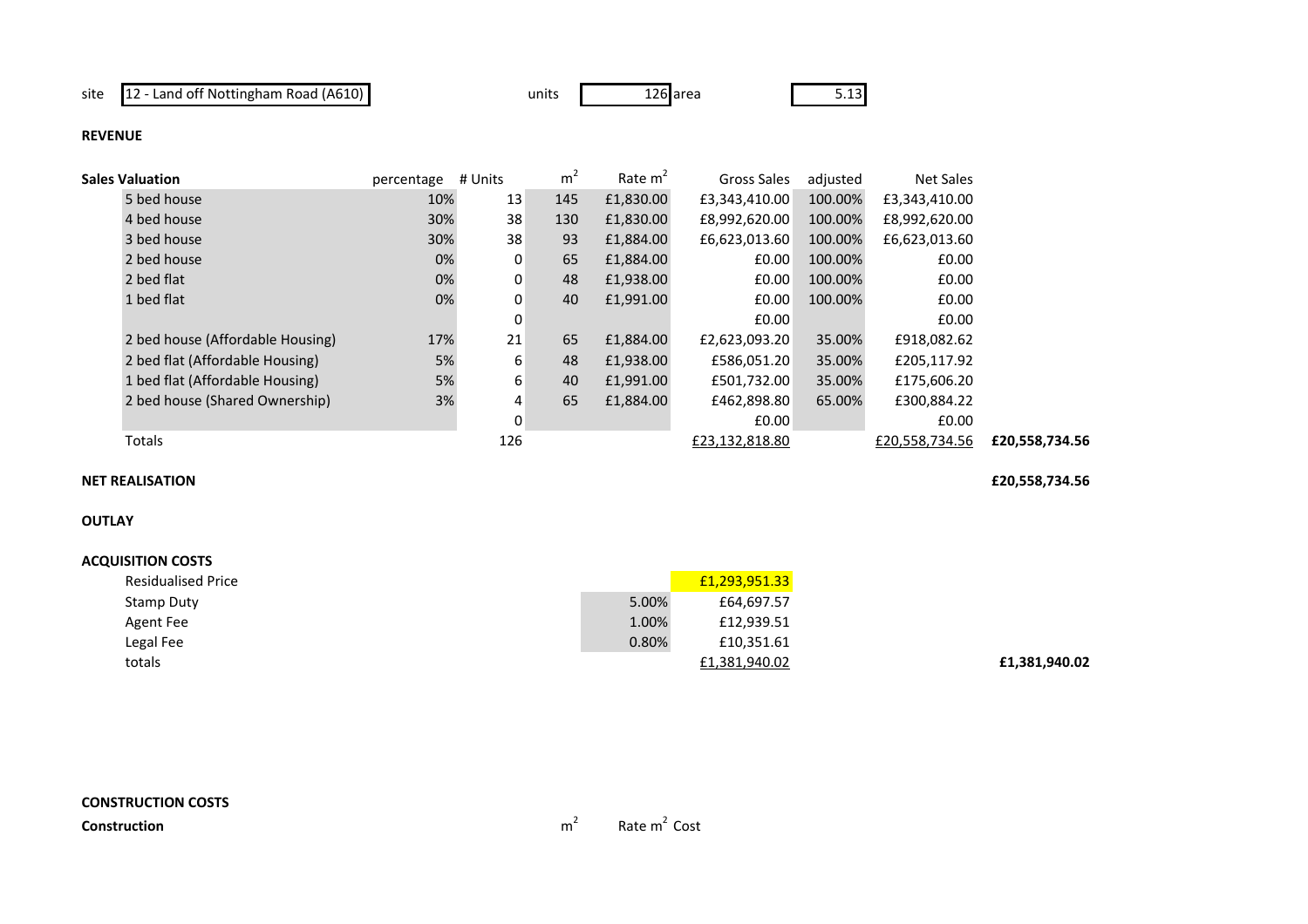| 5 bed house                                     | 10%          | 13               | 145       | £969.00                  | £1,770,363.00  |                |
|-------------------------------------------------|--------------|------------------|-----------|--------------------------|----------------|----------------|
| 4 bed house                                     | 30%          | 38               | 130       | £969.00                  | £4,761,666.00  |                |
| 3 bed house                                     | 30%          | 38               | 93        | £1,023.00                | £3,596,254.20  |                |
| 2 bed house                                     | 0%           | $\mathbf 0$      | 65        | £1,023.00                | £0.00          |                |
| 2 bed flat                                      | 0%           | $\mathbf 0$      | 48        | £1,076.00                | £0.00          |                |
| 1 bed flat                                      | 0%           | 0                | 40        | £1,076.00                | £0.00          |                |
|                                                 | 0<br>0%      | $\mathbf 0$      | $\pmb{0}$ |                          | £0.00          |                |
| 2 bed house (Affordable Housing)                | 17%          | 21               | 65        | £1,023.00                | £1,424,322.90  |                |
| 2 bed flat (Affordable Housing)                 | 5%           | 6                | 48        | £1,076.00                | £325,382.40    |                |
| 1 bed flat (Affordable Housing)                 | 5%           | 6                | 40        | £1,076.00                | £271,152.00    |                |
| 2 bed house (Shared Ownership)                  | 3%           | 4                | 65        | £1,023.00                | £251,351.10    |                |
|                                                 | 0<br>0%      | $\boldsymbol{0}$ | $\pmb{0}$ |                          | £0.00          |                |
| totals                                          |              | 126              |           |                          | £12,400,491.60 | £12,400,491.60 |
|                                                 |              |                  |           |                          |                |                |
| Contingency                                     |              |                  |           | 3.00%                    | £372,014.75    |                |
| <b>Primary Roads</b>                            | metres/hecta | 167              | 856.71    |                          | £488,324.70    |                |
| Secondary Roads                                 | metres/hecta | 56               | 287.28    |                          | £73,256.40     |                |
| <b>Street Lighting</b>                          | units        | 45.7596          |           |                          | £57,199.50     |                |
| totals                                          |              |                  |           |                          | £860,339.45    | £860,339.45    |
| <b>Other Construction</b>                       |              |                  |           |                          |                |                |
| Landscaping (per Hectare)                       |              | 25000            |           |                          | £128,250.00    |                |
| Electricity (per dwelling)                      |              | 1385             |           |                          | £174,510.00    |                |
| Gas and Water (per dwelling)                    |              | 925              |           |                          | £116,550.00    |                |
| Services Infrastructure                         |              | 85799.25         |           |                          | £85,799.25     |                |
| totals                                          |              |                  |           |                          | £505,109.25    | £505,109.25    |
|                                                 |              |                  |           |                          |                |                |
| <b>PROFESSIONAL FEES</b>                        |              |                  |           |                          |                |                |
| <b>Professional Fees</b>                        |              |                  |           | 10.00%                   | £1,310,286.56  | £1,310,286.56  |
| (not applied to Utilities or contingency costs) |              |                  |           |                          |                |                |
| <b>MARKETING AND LETTING</b>                    |              | number of units  |           |                          |                |                |
| Marketing                                       |              | 126              |           | rate per unit<br>£500.00 | £63,000.00     | £63,000.00     |
|                                                 |              |                  |           |                          |                |                |
| <b>DISPOSAL FEES</b>                            |              |                  |           |                          |                |                |
| Sales Agent Fee                                 |              |                  |           | 1.00%                    | £231,328.19    |                |
| Sales Legal Fee                                 |              |                  |           | 0.50%                    | £115,664.09    |                |
|                                                 |              |                  |           |                          |                |                |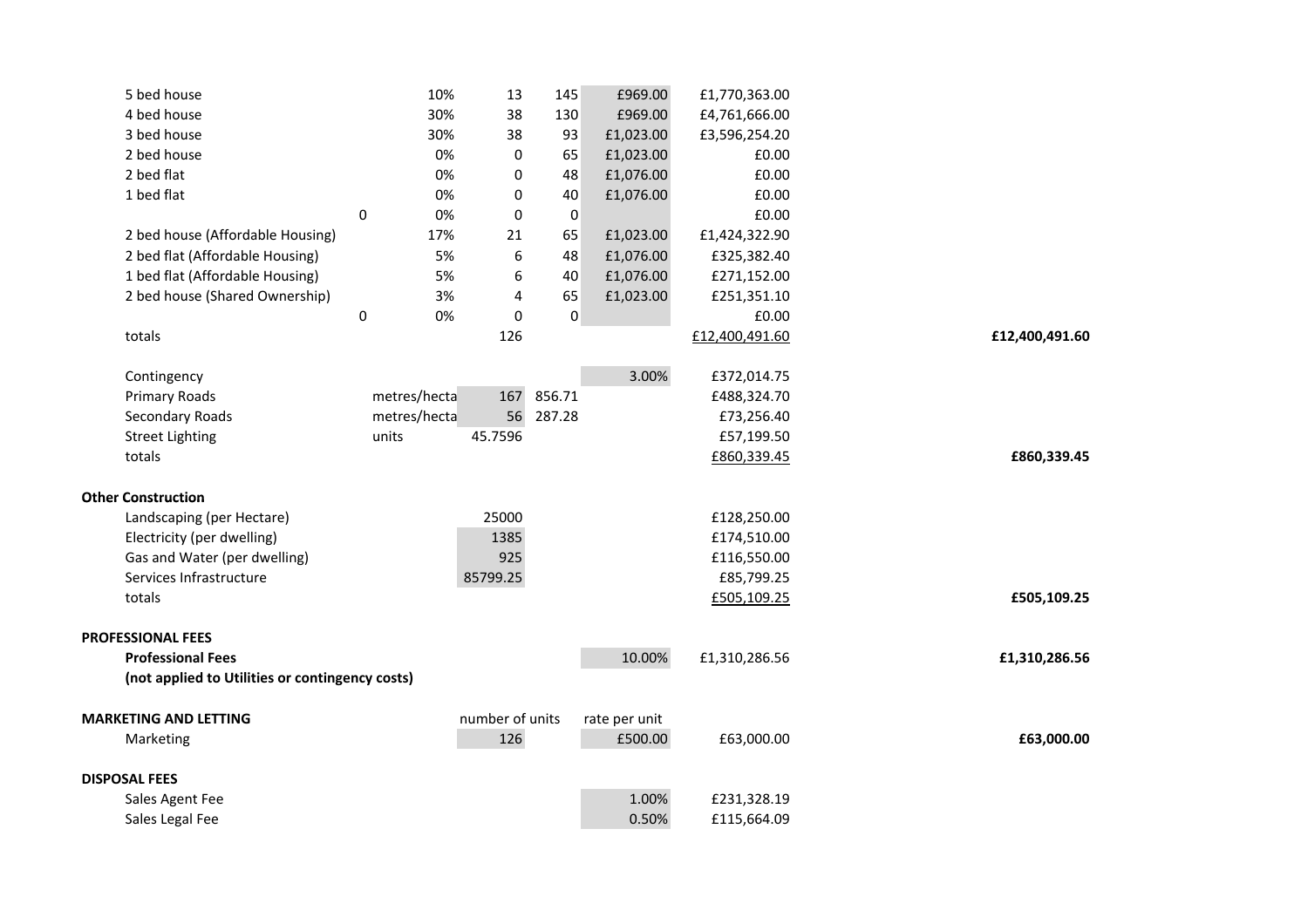|                    | totals                                                          |                  |       | £346,992.28 | £346,992.28    |
|--------------------|-----------------------------------------------------------------|------------------|-------|-------------|----------------|
| <b>FINANCE</b>     |                                                                 |                  |       |             |                |
|                    | Multiple Finance Rates Used (see Assumptions)                   |                  |       |             |                |
|                    | Land                                                            |                  |       |             |                |
|                    | Construction                                                    |                  | 7.00% | £92,796.86  |                |
|                    | Totals                                                          |                  |       | £92,796.86  | £92,796.86     |
| <b>TOTAL COSTS</b> |                                                                 |                  |       |             | £16,960,956.01 |
| <b>PROFIT</b>      |                                                                 |                  |       |             | £3,597,778.55  |
|                    | <b>Performance Measures</b><br>Profit on Cost<br>Profit on GDV% | 25.00%<br>17.50% |       |             |                |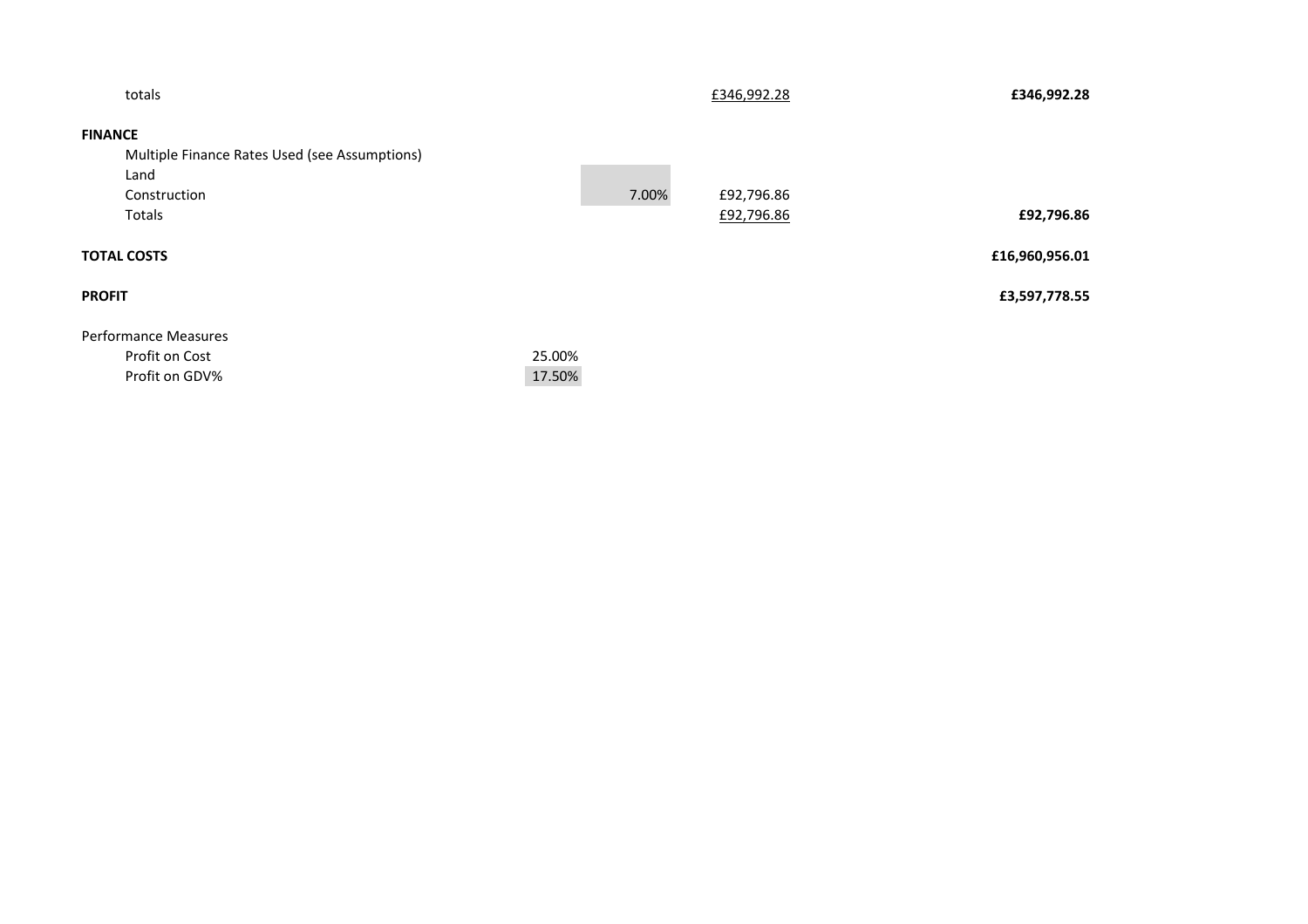site 12 - Land off Nottingham Road (A610)

units

s 126 area 5.13

### **REVENUE**

| Sales Valuation                  | percentage | # Units  | m <sup>2</sup> | Rate $m2$ | Gross Sales    | adjusted | Net Sales      |                |
|----------------------------------|------------|----------|----------------|-----------|----------------|----------|----------------|----------------|
| 5 bed house                      | 10%        | 13       | 145            | £1,830.00 | £3,343,410.00  | 100.00%  | £3,343,410.00  |                |
| 4 bed house                      | 30%        | 38       | 130            | £1,830.00 | £8,992,620.00  | 100.00%  | £8,992,620.00  |                |
| 3 bed house                      | 30%        | 38       | 93             | £1,884.00 | £6,623,013.60  | 100.00%  | £6,623,013.60  |                |
| 2 bed house                      | 5%         | 6        | 65             | £1,884.00 | £771,498.00    | 100.00%  | £771,498.00    |                |
| 2 bed flat                       | 0%         | 0        | 48             | £1,938.00 | £0.00          | 100.00%  | £0.00          |                |
| 1 bed flat                       | 0%         | $\Omega$ | 40             | £1,991.00 | £0.00          | 100.00%  | £0.00          |                |
|                                  |            | 0        |                |           | £0.00          |          | £0.00          |                |
| 2 bed house (Affordable Housing) | 12%        | 15       | 65             | £1,884.00 | £1,851,595.20  | 35.00%   | £648,058.32    |                |
| 2 bed flat (Affordable Housing)  | 5%         | 6        | 48             | £1,938.00 | £586,051.20    | 35.00%   | £205,117.92    |                |
| 1 bed flat (Affordable Housing)  | 5%         | 6        | 40             | £1.991.00 | £501,732.00    | 35.00%   | £175,606.20    |                |
| 2 bed house (Shared Ownership)   | 3%         | 4        | 65             | £1,884.00 | £462,898.80    | 65.00%   | £300,884.22    |                |
|                                  |            | 0        |                |           | £0.00          |          | £0.00          |                |
| Totals                           |            | 126      |                |           | £23,132,818.80 |          | £21,060,208.26 | £21,060,208.26 |
|                                  |            |          |                |           |                |          |                |                |

# **NET REALISATION**

## **OUTLAY**

### **ACQUISITION COSTS**

| <b>Residualised Price</b> |       | £1,681,325.68 |               |
|---------------------------|-------|---------------|---------------|
| Stamp Duty                | 5.00% | £84,066.28    |               |
| Agent Fee                 | 1.00% | £16,813.26    |               |
| Legal Fee                 | 0.80% | £13,450.61    |               |
| totals                    |       | £1,795,655.82 | £1,795,655.82 |
|                           |       |               |               |

**£21,060,208.26**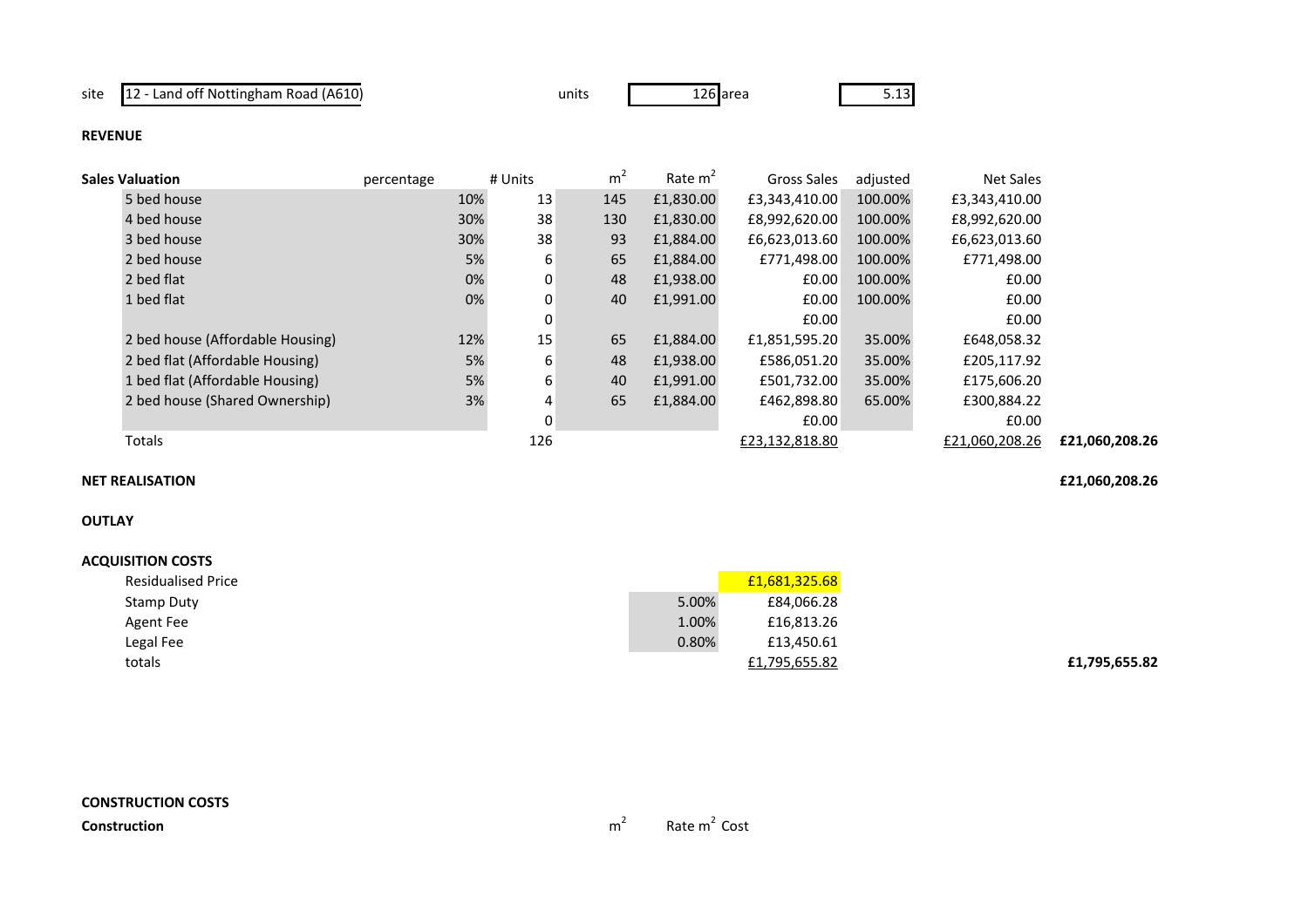| 5 bed house                                     |             | 10%            | 13              | 145     |           | £969.00       | £1,770,363.00  |                |
|-------------------------------------------------|-------------|----------------|-----------------|---------|-----------|---------------|----------------|----------------|
| 4 bed house                                     |             | 30%            | 38              | 130     |           | £969.00       | £4,761,666.00  |                |
| 3 bed house                                     |             | 30%            | 38              | 93      |           | £1,023.00     | £3,596,254.20  |                |
| 2 bed house                                     |             | 5%             |                 | 6<br>65 |           | £1,023.00     | £418,918.50    |                |
| 2 bed flat                                      |             | 0%             |                 | 0<br>48 |           | £1,076.00     | £0.00          |                |
| 1 bed flat                                      |             | 0%             |                 | 0<br>40 |           | £1,076.00     | £0.00          |                |
|                                                 | $\mathbf 0$ | 0%             |                 | 0       | 0         |               | £0.00          |                |
| 2 bed house (Affordable Housing)                |             | 12%            | 15              | 65      |           | £1,023.00     | £1,005,404.40  |                |
| 2 bed flat (Affordable Housing)                 |             | 5%             |                 | 6<br>48 |           | £1,076.00     | £325,382.40    |                |
| 1 bed flat (Affordable Housing)                 |             | 5%             |                 | 6<br>40 |           | £1,076.00     | £271,152.00    |                |
| 2 bed house (Shared Ownership)                  |             | 3%             |                 | 65<br>4 |           | £1,023.00     | £251,351.10    |                |
|                                                 | $\pmb{0}$   | 0%             |                 | 0       | $\pmb{0}$ |               | £0.00          |                |
| totals                                          |             |                | 126             |         |           |               | £12,400,491.60 | £12,400,491.60 |
|                                                 |             |                |                 |         |           |               |                |                |
| Contingency                                     |             |                |                 |         |           | 3.00%         | £372,014.75    |                |
| <b>Primary Roads</b>                            |             | metres/hectare | 167             | 856.71  |           |               | £488,324.70    |                |
| Secondary Roads                                 |             | metres/hectare | 56              | 287.28  |           |               | £73,256.40     |                |
| <b>Street Lighting</b>                          |             | units          | 45.7596         |         |           |               | £57,199.50     |                |
| totals                                          |             |                |                 |         |           |               | £860,339.45    | £860,339.45    |
|                                                 |             |                |                 |         |           |               |                |                |
| <b>Other Construction</b>                       |             |                |                 |         |           |               |                |                |
| Landscaping (per Hectare)                       |             |                | 25000           |         |           |               | £128,250.00    |                |
| Electricity (per dwelling)                      |             |                | 1385            |         |           |               | £174,510.00    |                |
| Gas and Water (per dwelling)                    |             |                | 925             |         |           |               | £116,550.00    |                |
| Services Infrastructure                         |             |                | 85799.25        |         |           |               | £85,799.25     |                |
| totals                                          |             |                |                 |         |           |               | £505,109.25    | £505,109.25    |
|                                                 |             |                |                 |         |           |               |                |                |
| <b>PROFESSIONAL FEES</b>                        |             |                |                 |         |           |               |                |                |
| <b>Professional Fees</b>                        |             |                |                 |         |           | 10.00%        | £1,310,286.56  | £1,310,286.56  |
| (not applied to Utilities or contingency costs) |             |                |                 |         |           |               |                |                |
| <b>MARKETING AND LETTING</b>                    |             |                | number of units |         |           | rate per unit |                |                |
| Marketing                                       |             |                | 126             |         |           | £500.00       | £63,000.00     | £63,000.00     |
|                                                 |             |                |                 |         |           |               |                |                |
| <b>DISPOSAL FEES</b>                            |             |                |                 |         |           |               |                |                |
| Sales Agent Fee                                 |             |                |                 |         |           | 1.00%         | £231,328.19    |                |
| Sales Legal Fee                                 |             |                |                 |         |           | 0.50%         | £115,664.09    |                |
|                                                 |             |                |                 |         |           |               |                |                |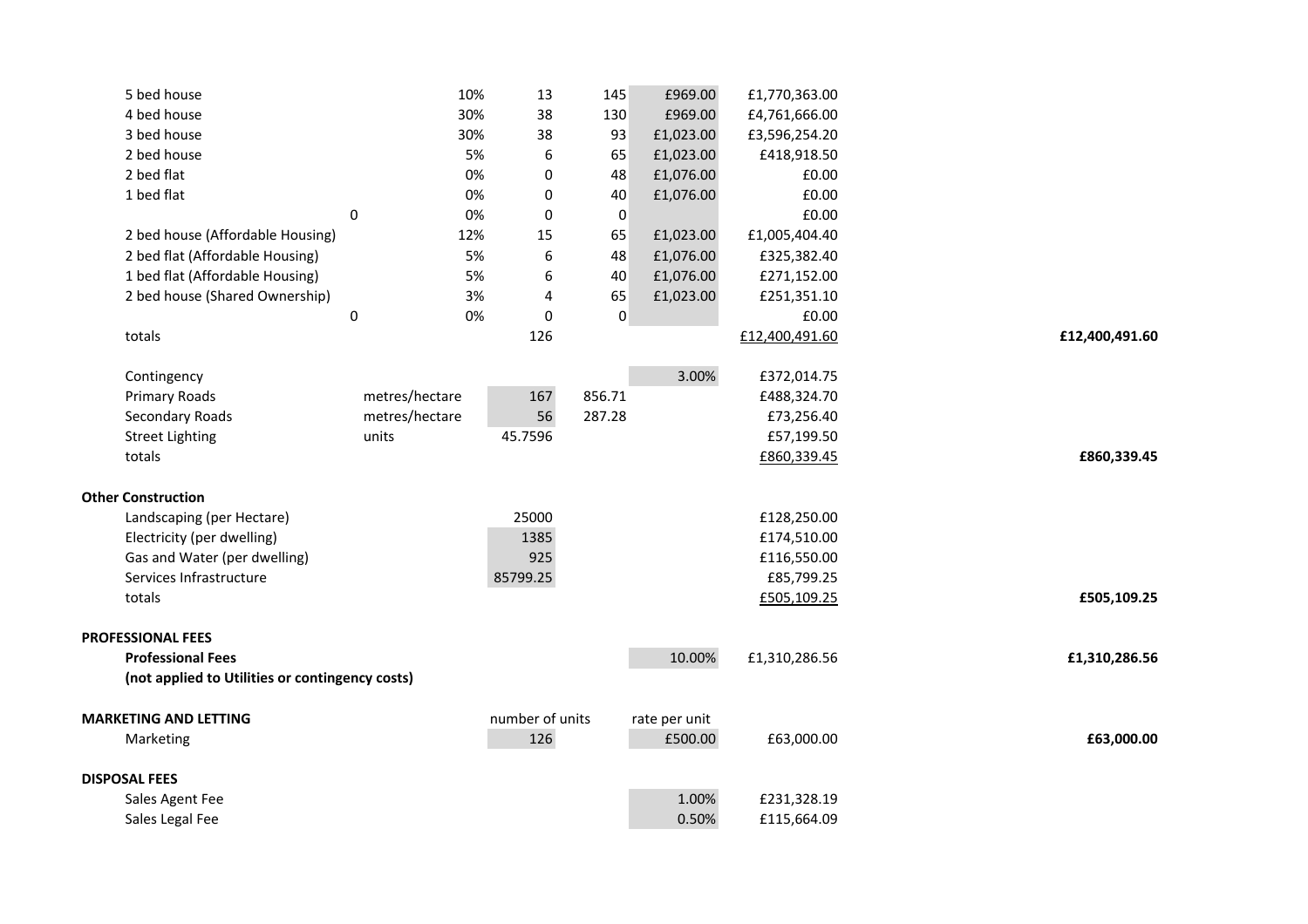|        |       | £346,992.28 | £346,992.28    |
|--------|-------|-------------|----------------|
|        |       |             |                |
|        |       |             |                |
|        |       |             |                |
|        | 7.00% | £92,796.86  |                |
|        |       | £92,796.86  | £92,796.86     |
|        |       |             | £17,374,671.81 |
|        |       |             | £3,685,536.45  |
|        |       |             |                |
| 25.00% |       |             |                |
| 17.50% |       |             |                |
|        |       |             |                |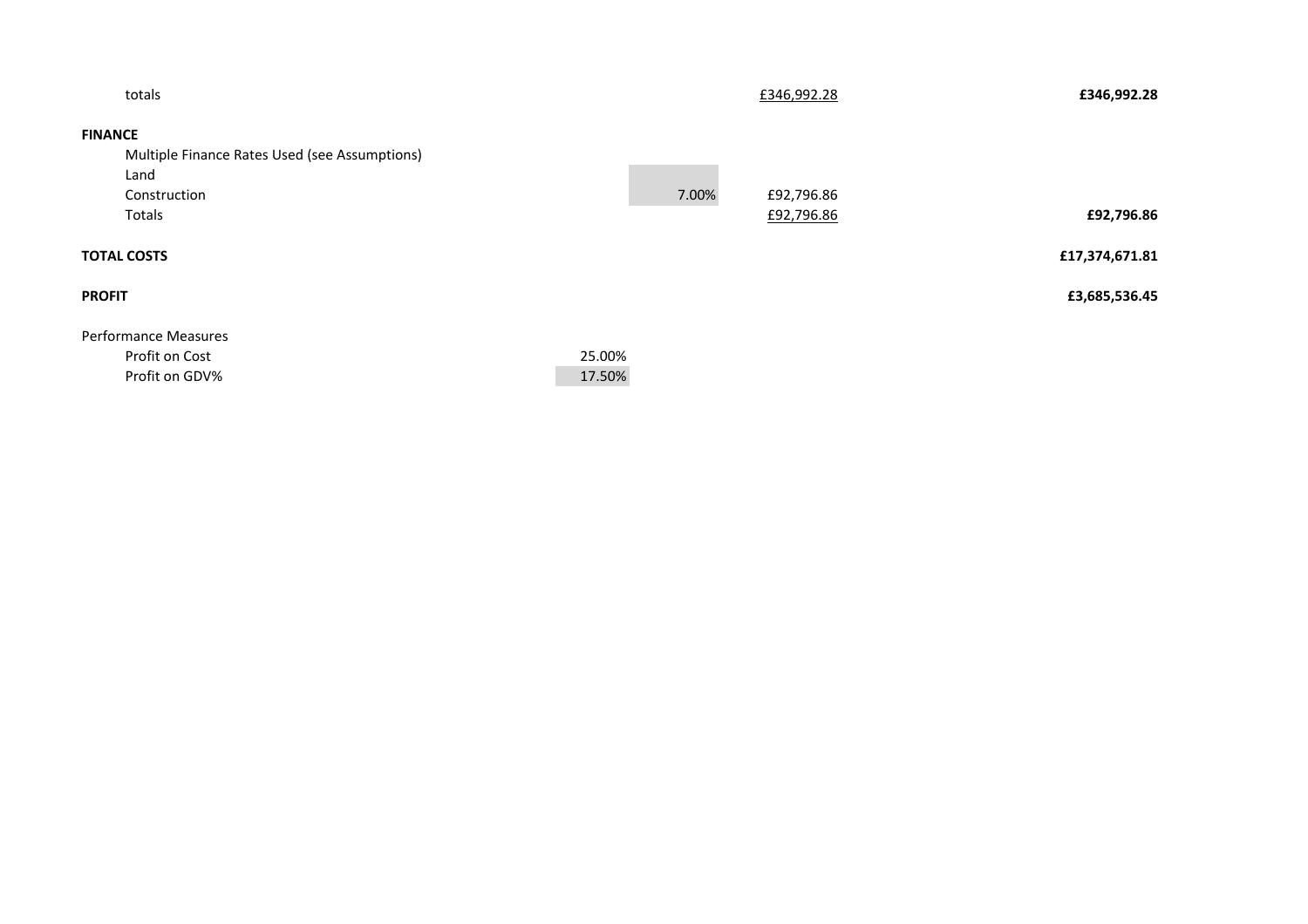site 15 - Former Butterley Brick Site

e units 110

110 area 5.67

**-£1,506,385.56**

### **REVENUE**

| <b>Sales Valuation</b> | percentage | # Units | m   | Rate m <sup>2</sup> | Gross Sales    | adjusted | <b>Net Sales</b> |                |
|------------------------|------------|---------|-----|---------------------|----------------|----------|------------------|----------------|
| 5 bed house            | 10%        | 11      | 145 | £1,668.00           | £2,660,460.00  | 100.00%  | £2,660,460.00    |                |
| 4 bed house            | 30%        | 33      | 130 | £1,668.00           | £7,155,720.00  | 100.00%  | £7,155,720.00    |                |
| 3 bed house            | 30%        | 33      | 93  | £1,172.00           | £3,596,868.00  | 100.00%  | £3,596,868.00    |                |
| 2 bed house            | 20%        | 22      | 70  | £1,172.00           | £1,804,880.00  | 100.00%  | £1,804,880.00    |                |
| 2 bed flat             | 5%         | 6       | 48  | £1,830.00           | £483,120.00    | 100.00%  | £483,120.00      |                |
| 1 bed flat             | 5%         | 6       | 40  | £1,830.00           | £402,600.00    | 100.00%  | £402,600.00      |                |
|                        |            | 0       |     |                     | £0.00          |          | £0.00            |                |
|                        |            | 0       |     |                     | £0.00          |          | £0.00            |                |
|                        |            | 0       |     |                     | £0.00          |          | £0.00            |                |
|                        |            | 0       |     |                     | £0.00          |          | £0.00            |                |
|                        |            | 0       |     |                     | £0.00          |          | £0.00            |                |
|                        |            | 0       |     |                     | £0.00          |          | £0.00            |                |
| Totals                 |            | 110     |     |                     | £16,103,648.00 |          | £16,103,648.00   | £16,103,648.00 |

#### **NET REALISATION£16,103,648.00**

**OUTLAY**

| <b>Residualised Price</b> |       | <u>-£1,410,473.37</u> |
|---------------------------|-------|-----------------------|
| Stamp Duty                | 5.00% | -£70,523.67           |
| Agent Fee                 | 1.00% | $-E14,104.73$         |
| Legal Fee                 | 0.80% | $-£11,283.79$         |
| totals                    |       | -£1,506,385.56        |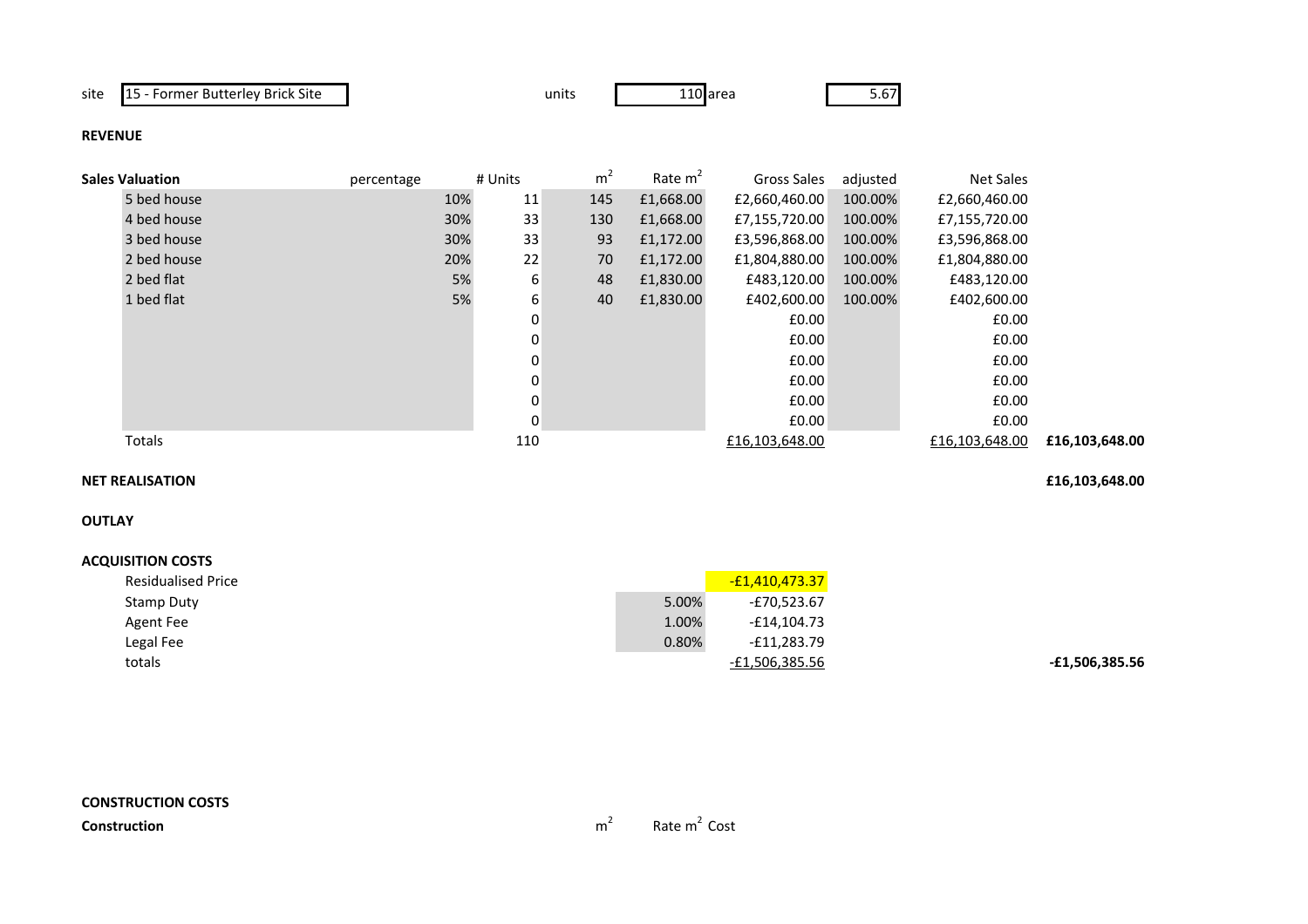|                              | 5 bed house                                     |                | 10% | 11               | 145              | £969.00       | £1,545,555.00  |                |
|------------------------------|-------------------------------------------------|----------------|-----|------------------|------------------|---------------|----------------|----------------|
|                              | 4 bed house                                     |                | 30% | 33               | 130              | £969.00       | £4,157,010.00  |                |
|                              | 3 bed house                                     |                | 30% | 33               | 93               | £1,023.00     | £3,139,587.00  |                |
|                              | 2 bed house                                     |                | 20% | 22               | 70               | £1,023.00     | £1,575,420.00  |                |
|                              | 2 bed flat                                      |                | 5%  | $\boldsymbol{6}$ | 48               | £1,076.00     | £284,064.00    |                |
|                              | 1 bed flat                                      |                | 5%  | 6                | 40               | £1,076.00     | £236,720.00    |                |
|                              |                                                 | 0              | 0%  | $\mathbf 0$      | 0                |               | £0.00          |                |
|                              |                                                 | $\pmb{0}$      | 0%  | 0                | $\boldsymbol{0}$ |               | £0.00          |                |
|                              |                                                 | 0              | 0%  | 0                | 0                |               | £0.00          |                |
|                              |                                                 | 0              | 0%  | 0                | $\boldsymbol{0}$ |               | £0.00          |                |
|                              |                                                 | 0              | 0%  | 0                | 0                |               | £0.00          |                |
|                              |                                                 | $\pmb{0}$      | 0%  | 0                | 0                |               | £0.00          |                |
|                              | totals                                          |                |     | 110              |                  |               | £10,938,356.00 | £10,938,356.00 |
|                              |                                                 |                |     |                  |                  |               |                |                |
|                              | Contingency                                     |                |     |                  |                  | 11.00%        | £1,203,219.16  |                |
|                              | Primary Roads                                   | metres/hectare |     | 167              | 946.89           |               | £539,727.30    |                |
|                              | Secondary Roads                                 | metres/hectare |     | 56               | 317.52           |               | £80,967.60     |                |
|                              | <b>Street Lighting</b>                          | units          |     | 50.5764          |                  |               | £63,220.50     |                |
|                              | totals                                          |                |     |                  |                  |               | £1,742,946.46  | £1,742,946.46  |
|                              |                                                 |                |     |                  |                  |               |                |                |
|                              | <b>Other Construction</b>                       |                |     |                  |                  |               |                |                |
|                              | Landscaping (per Hectare)                       |                |     | 25000            |                  |               | £141,750.00    |                |
|                              | Electricity (per dwelling)                      |                |     | 1385<br>925      |                  |               | £152,350.00    |                |
|                              | Gas and Water (per dwelling)                    |                |     |                  |                  |               | £101,750.00    |                |
|                              | Services Infrastructure<br>totals               |                |     | 94830.75         |                  |               | £94,830.75     | £490,680.75    |
|                              |                                                 |                |     |                  |                  |               | £490,680.75    |                |
| <b>PROFESSIONAL FEES</b>     |                                                 |                |     |                  |                  |               |                |                |
|                              | <b>Professional Fees</b>                        |                |     |                  |                  | 10.00%        | £1,171,466.41  | £1,171,466.41  |
|                              | (not applied to Utilities or contingency costs) |                |     |                  |                  |               |                |                |
|                              |                                                 |                |     |                  |                  |               |                |                |
| <b>MARKETING AND LETTING</b> |                                                 |                |     | number of units  |                  | rate per unit |                |                |
|                              | Marketing                                       |                |     | 110              |                  | £1,000.00     | £110,000.00    | £110,000.00    |
|                              |                                                 |                |     |                  |                  |               |                |                |
| <b>DISPOSAL FEES</b>         |                                                 |                |     |                  |                  |               |                |                |
|                              | Sales Agent Fee                                 |                |     |                  |                  | 1.00%         | £161,036.48    |                |
|                              | Sales Legal Fee                                 |                |     |                  |                  | 0.50%         | £80,518.24     |                |
|                              |                                                 |                |     |                  |                  |               |                |                |